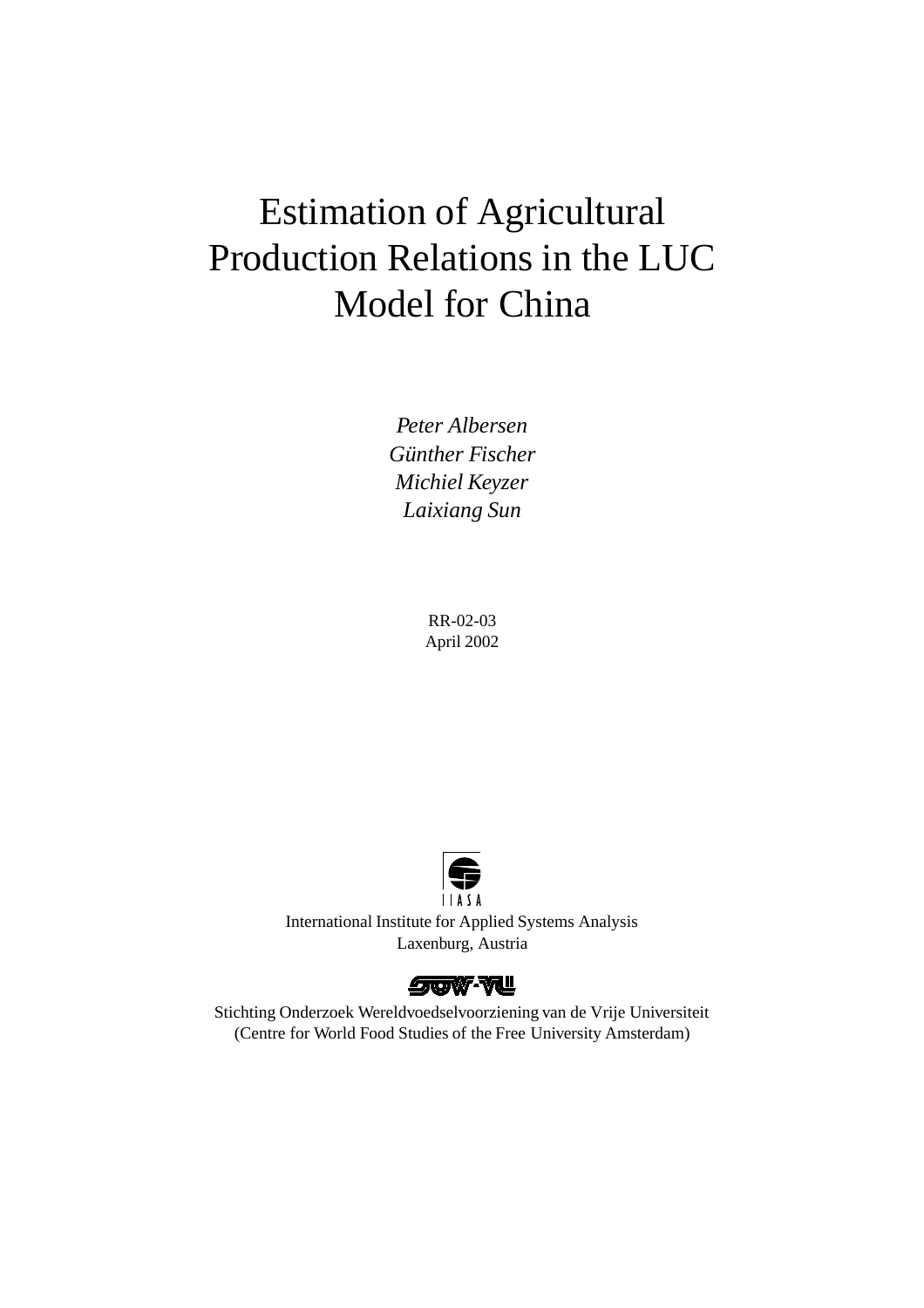#### **International Standard Book Number 3-7045-0142-5**

*Research Reports*, which record research conducted at IIASA, are independently reviewed before publication. Views or opinions expressed herein do not necessarily represent those of the Institute, its National Member Organizations, or other organizations supporting the work.

Copyright  $\odot$  2002 International Institute for Applied Systems Analysis

All rights reserved. No part of this publication may be reproduced or transmitted in any form or by any means, electronic or mechanical, including photocopy, recording, or any information storage or retrieval system, without permission in writing from the copyright holder.

Cover design by Anka James.

Printed by **Rema***print*, Vienna.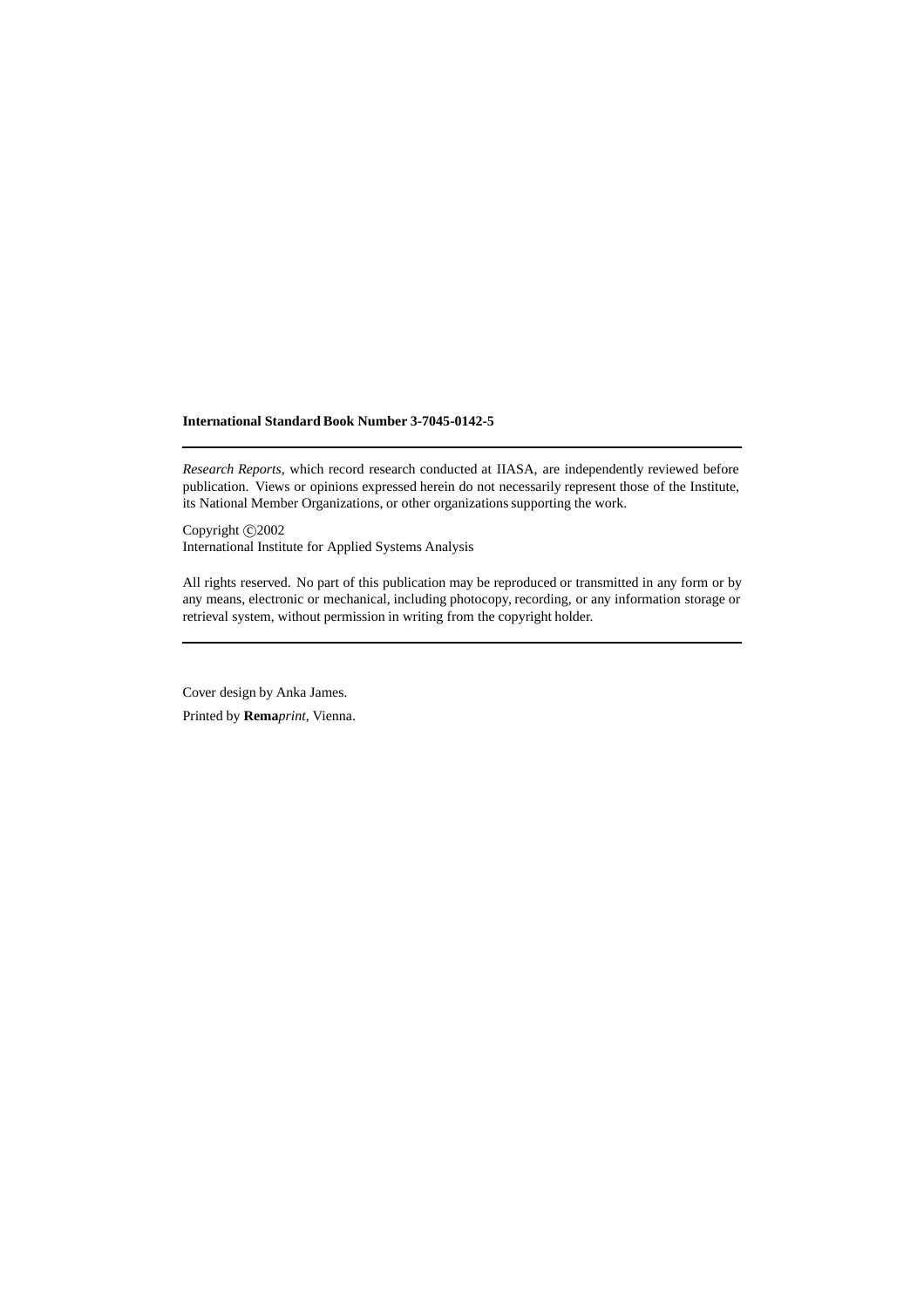# **Contents**

| <b>List of Plates</b>                                                                                                                                              | iv                         |
|--------------------------------------------------------------------------------------------------------------------------------------------------------------------|----------------------------|
| <b>Abstract</b>                                                                                                                                                    | $\mathbf{v}$               |
| <b>Acknowledgments</b>                                                                                                                                             | vi                         |
| <b>About the Authors</b>                                                                                                                                           | vii                        |
| 1 Introduction                                                                                                                                                     | 1                          |
| 2 Transformation of the Agricultural Sector, 1979 to 1999<br><b>Institutional Arrangement of China's Family Farms</b><br>2.1                                       | 5<br>5                     |
| Pricing and Marketing of Agricultural Products<br>2.2<br>2.3<br>2.4                                                                                                | 6<br>$\overline{7}$<br>7   |
| <b>3 Agricultural Production Relationships</b><br>3.1<br>Overview of the Transformation Function<br>3.2<br>3.3<br>Computing Implicit Prices for Aggregation<br>3.4 | 11<br>11<br>12<br>13<br>14 |
| 4 Data: Sources, Adjustments, and Qualifications                                                                                                                   | 17                         |
| 4.1<br>Crop Outputs and Procurement Prices<br>4.2<br>4.3<br>4.4<br>4.5                                                                                             | 17<br>18<br>20<br>22<br>22 |
| <b>5 Estimation Results</b>                                                                                                                                        | $27\,$                     |
| 5.1<br>5.2<br>5.3<br>Output Index<br>5.4<br>5.5                                                                                                                    | 27<br>28<br>31<br>34<br>36 |
| <b>6 Summary and Conclusions</b>                                                                                                                                   | 39                         |
| <b>Appendices</b>                                                                                                                                                  | 41                         |
| <b>References</b>                                                                                                                                                  | 47                         |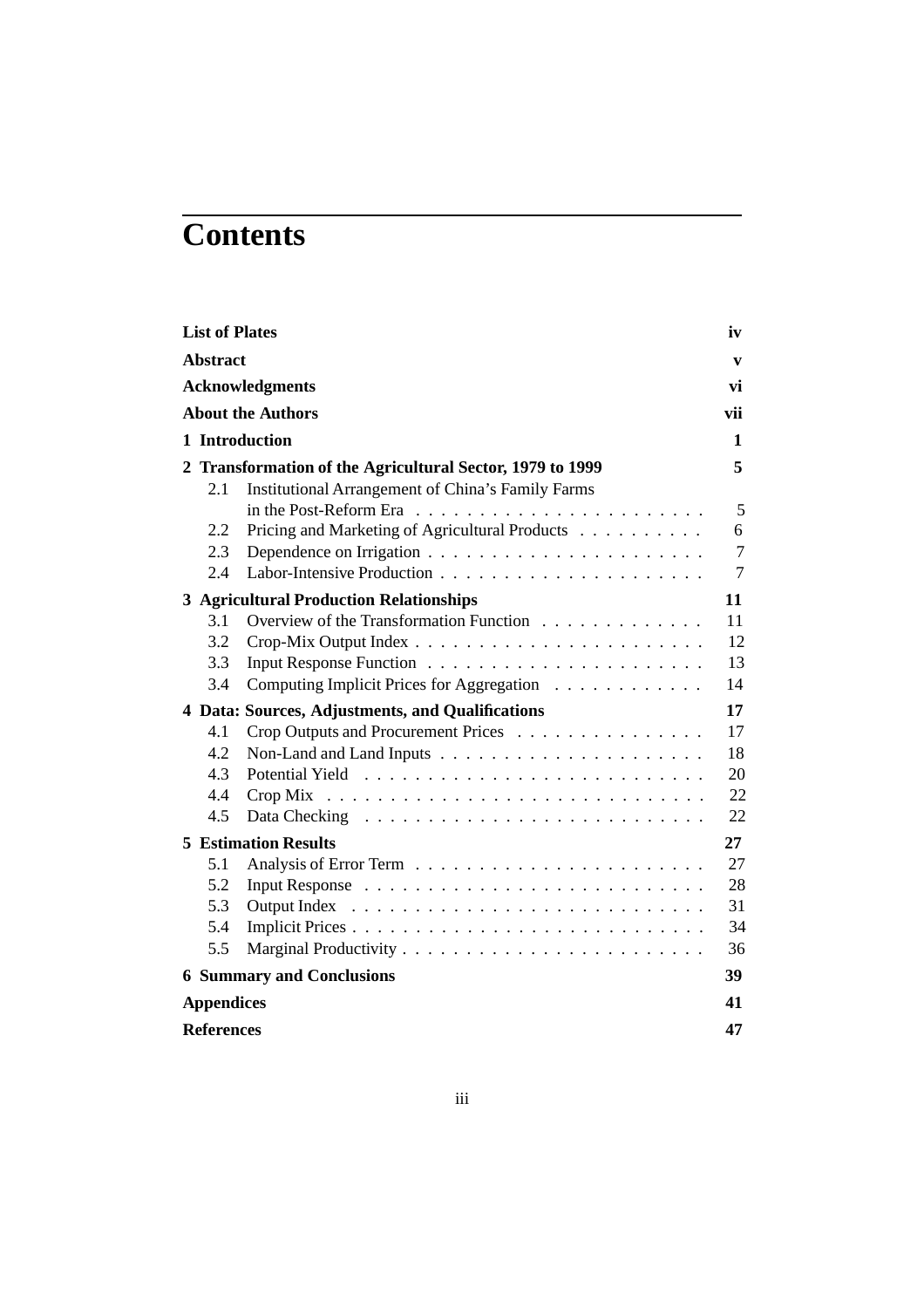## **List of Plates**

- Plate 1 Multiple-cropping zones under irrigated conditions
- Plate 2 Annual potential production, weighted average of irrigation and rain-fed potentials
- Plate 3 Marginal productivity of labor
- Plate 4 Marginal productivity of machinery
- Plate 5 Population density
- Plate 6 Marginal productivity of irrigated land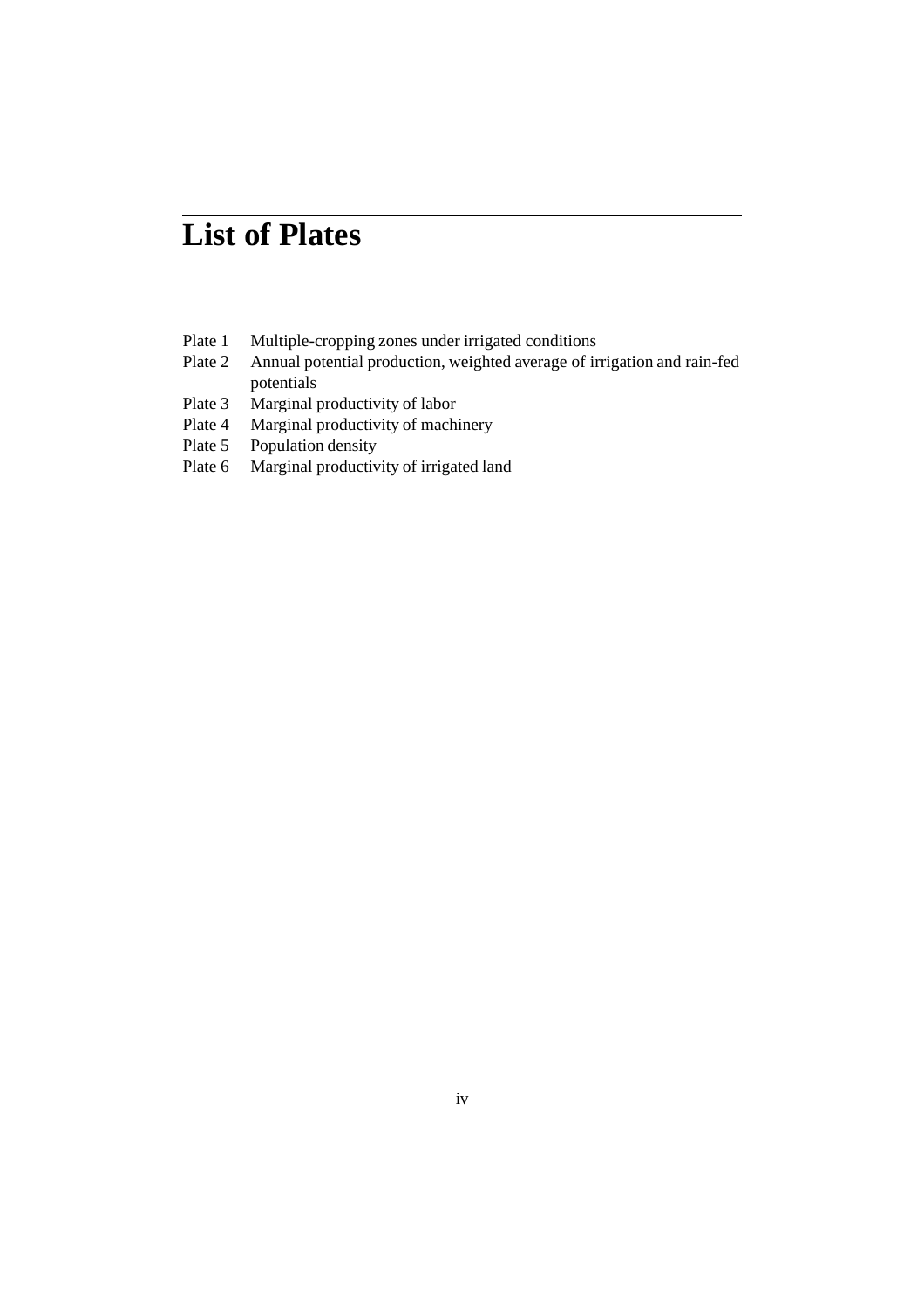## **Abstract**

China's demand for grains has been growing rapidly during the past two decades, largely as a result of the increasing demand for meat. This raises the important question of whether in the coming years China will be able to satisfy these increasing needs. The answer to this question will have implications that reach far beyond China's borders, especially in light of China's accession to the World Trade Organization (WTO). The answer depends on many factors, including the policy orientation of the Chinese government, the loss of cropland caused by the ongoing industrialization and urbanization processes, and the effect of climate change on the country's agricultural potential.

To analyze these issues, the Land-Use Change (LUC) Project at the International Institute for Applied Systems Analysis (IIASA) has been developing an intertemporal welfare-maximizing policy analysis model. This report presents the input–output relationships for agricultural crops in the model. The specified relationships are geographically explicit and determine the crop output combinations that can be achieved under the prevailing biophysical conditions across China from given input combinations in each of some 2,040 counties based on data for 1990. The non-land inputs are chemical and organic fertilizer, labor, and machinery. Irrigated land and rain-fed land are distinguished as separate land-use types. Distinct relationships are estimated by cross-section for the eight economic regions distinguished in the LUC model. The biophysical potential enters as an asymptote in a generalized Mitscherlich–Baule yield function and is computed on the basis of an agro-ecological assessment of climatic and land resources, including irrigation. The chosen form globally satisfies the required slope and curvature conditions.

Estimation results show that all key parameters are significant and are of the expected sign. The calculated elasticities of aggregate output with respect to inputs quite closely reflect the relative scarcity of irrigated land, labor, and other inputs across the different regions. It also appears that if both the local population density and the distance to main urban centers are taken into account, the observed cropping patterns are generally consistent with profit maximization. The often-noted labor surplus is confirmed in all regions, particularly in the southern and southeastern regions.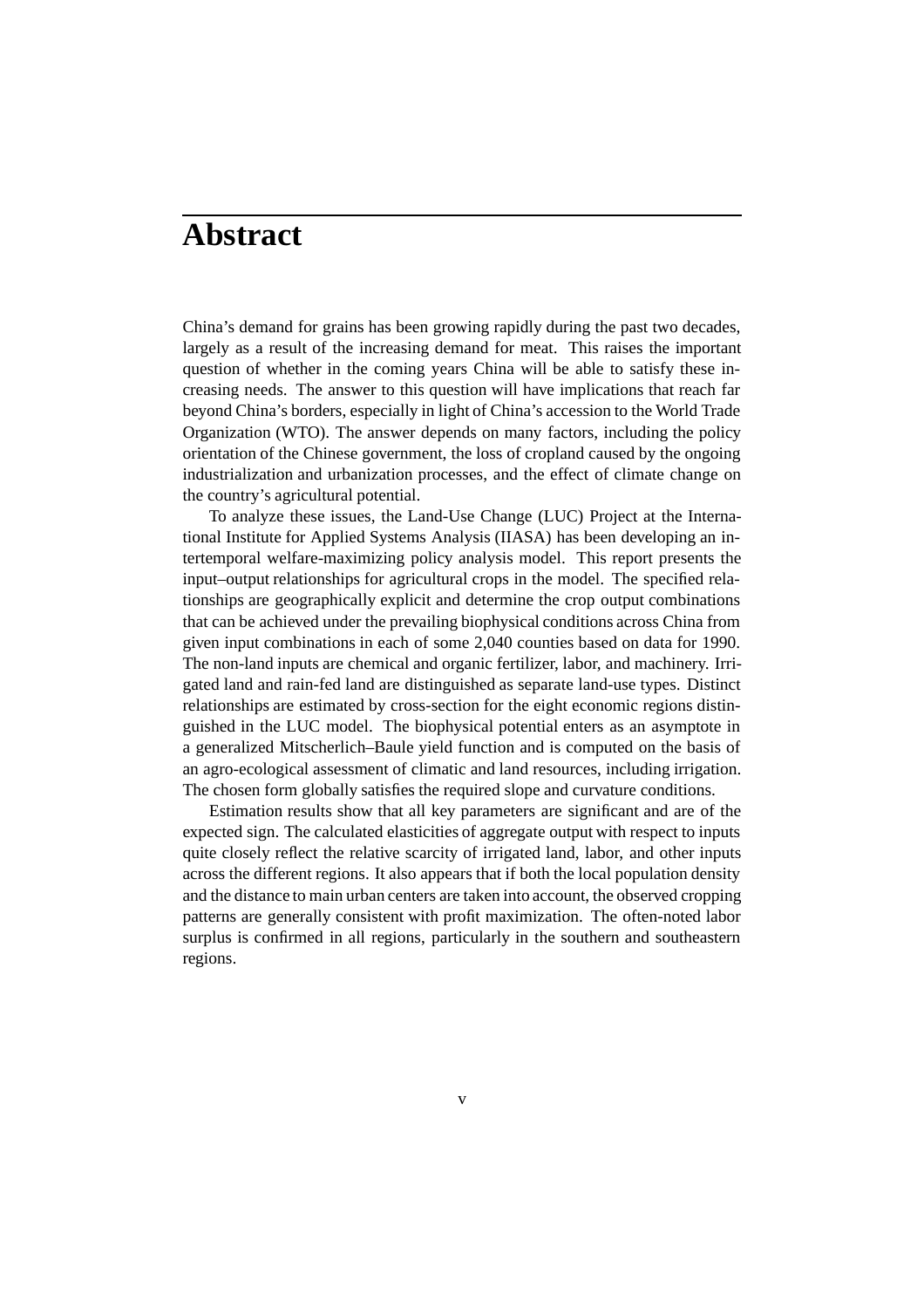## **Acknowledgments**

The LUC Project research reported here is a multidisciplinary and collaborative effort. It has involved researchers at IIASA and at various collaborating institutions in China, Europe, Japan, Russia, and the United States. The authors are grateful to the researchers who have developed and significantly contributed to the various themes of this report: Sylvia Prieler and Harrij T. van Velthuizen (IIASA's LUC Project) contributed to the AEZ modeling. Li Xiubin, Liu Yanhua, Zhao Mingcha (Institute of Geography, Chinese Academy of Sciences, Beijing), and Zheng Zenyuan (State Land Administration, Beijing) greatly supported the provision, accurate interpretation, and compilation of data. Liu Jiyuan (Institute of Geographical Sciences and Natural Resources, Chinese Academy of Sciences, Beijing) kindly provided mapped data defining the spatial distribution of cultivated land. Two anonymous referees provided helpful comments and suggestions for improving this report.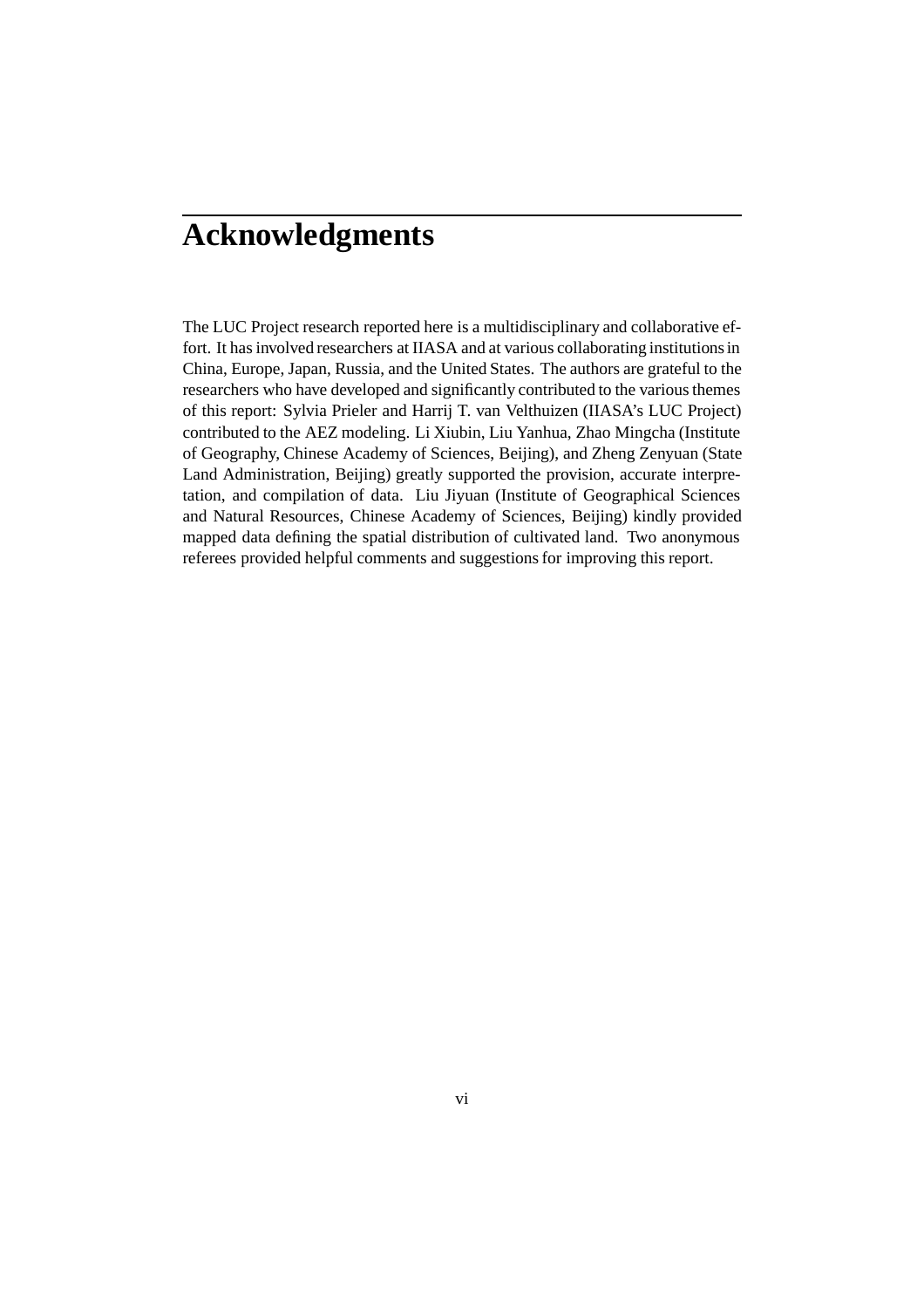### **About the Authors**

**Peter Albersen** received his M.S. in econometrics from the University of Groningen in 1986. Since 1987 he has been a research analyst at the Centre for World Food Studies, Free University (SOW-VU), Amsterdam. His research areas include spatial maximum likelihood estimation, kernel density regression, and applied general equilibrium modeling. Albersen has been collaborating with IIASA's LUC team since 1997, developing algorithms and procedures to estimate a set of agricultural production relations for eight regions in China.

**Günther Fischer** leads the Land Use Change (LUC) Project at IIASA. Previously, Fischer was research scientist of the Food and Agriculture Program at IIASA. He worked on the formulation of a general equilibrium framework and the implementation and application of a global model of the world food system, known as IIASA's Basic Linked System, and he participated in several research projects on climate change and world agriculture. For the last six years he served on the Scientific Steering Committee of the joint Core Project/Program on Land-Use and Land-Cover Change (LUCC) of the International Geosphere-Biosphere Program and International Dimensions of Global Environmental Change Program (IGBP-IHDP). Fischer received degrees in mathematics and data/information processing from the Technical University, Vienna.

**Michiel A. Keyzer** is professor of mathematical economics and director of the Centre for World Food Studies, Free University (SOW-VU), Amsterdam. Keyzer's main activities are in research and research coordination in the areas of mathematical economics and economic model building. He has led studies on development planning in Bangladesh, Indonesia, and Nigeria; on reform of the European Union's Common Agricultural Policy; and on farm restructuring and land tenure in reforming socialist economies for the International Fund for Agricultural Development (IFAD) and the World Bank. Keyzer is a member of the Board of the Netherlands Foundation for Research in the Tropics (NWO/WOTRO).

**Laixiang Sun** is a senior researcher, mathematician, and economist engaged in developing the economic component of the IIASA-LUC welfare model for China. He is also affiliated with the World Institute for Development Economics Research (WIDER) of the United Nations University in Helsinki, Finland, and the Centre for Financial and Management Studies at the University of London. Sun's work concerns property rights regimes, microeconomic incentives, and development of enterprises in transition economies. He received his Ph.D. in economics in 1997 from the Institute of Social Studies in The Hague and holds degrees in mathematics from Peking University, Beijing, China.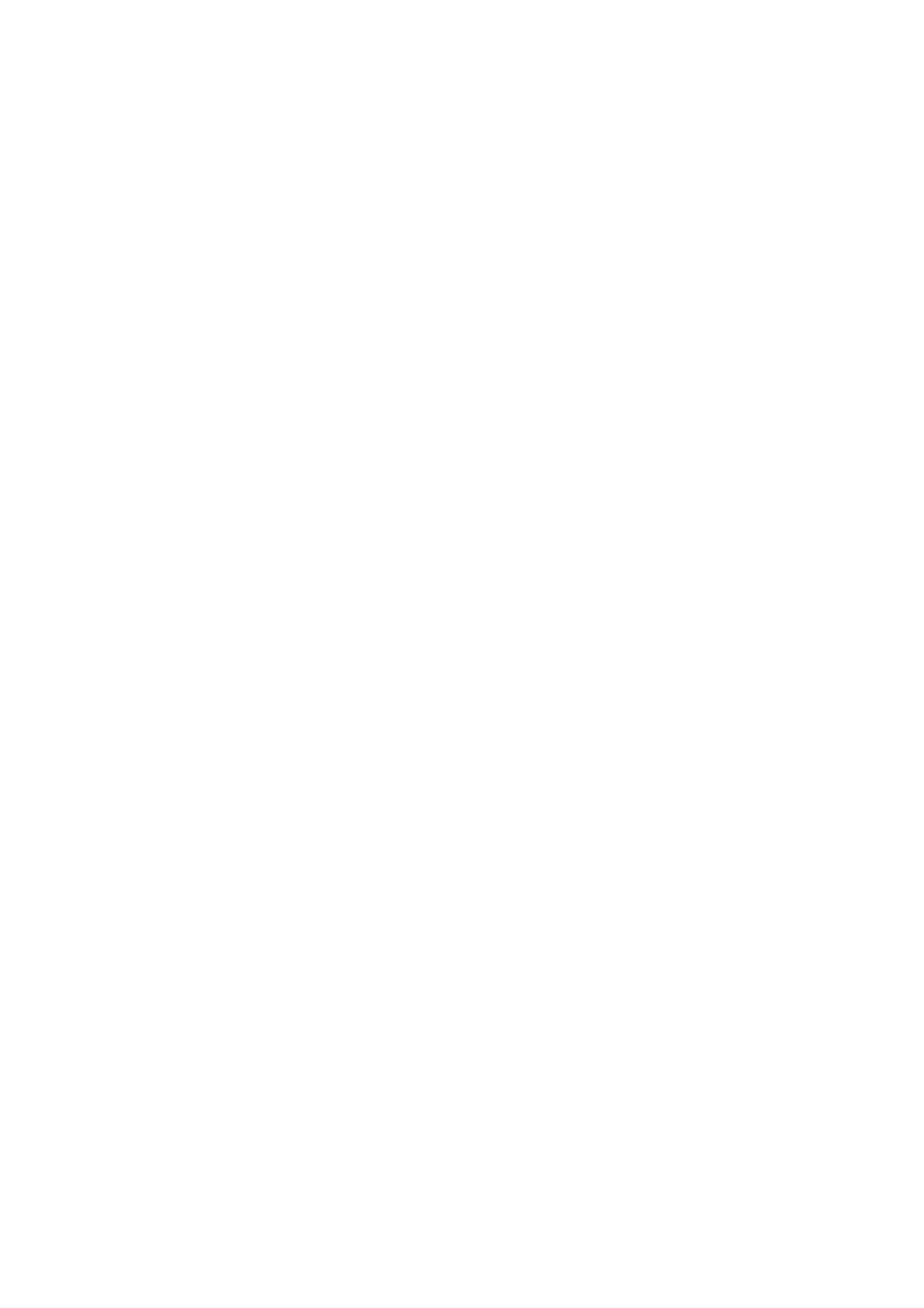## **1 Introduction**

Rapid economic growth has stimulated China's demand for food and feed grains. While the country has an impressive record of increasing its agricultural production, it is not clear to what degree China can or should maintain food selfsufficiency. Nor is it clear whether eventually a significant share of imports should consist of meat or feed grains. The answers to these questions are not only important for China, but have strong implications for world markets as well. In its *World Food Prospects*, the International Food Policy Research Institute (IFPRI) anticipates that between 1995 and 2020, China alone will account for one-quarter of the global increase in demand for cereals and for two-fifths of the increase in demand for meat (Pinstrup-Andersen *et al*., 1999).

However, China's successful economic development has itself created new room for choice, and future developments may depart significantly from the historical trend. Based on this recognition, the Land-Use Change (LUC) Project at the International Institute for Applied Systems Analysis (IIASA) has selected an approach that seeks to identify alternative options for agricultural policy through a spatially explicit, intertemporal welfare-maximizing model.[1] This model takes into account the main biophysical restrictions in the various parts of China, as well as the main socioeconomic factors that drive land-use and land-cover change (Fischer *et al*., 1996).

This report documents the specification of the input–output relationships for crop production and presents the estimation procedure and results. These relationships describe the crop output combinations that can be produced from given combinations of chemical and organic fertilizers, labor and traction power, and irrigated and rain-fed land. Descriptions are made for each of some 2,040 counties in China for the year 1990 based on prevailing environmental conditions (i.e., climate, terrain, soils). The relationships are estimated separately for the eight economic regions distinguished in the LUC model.[2] In addition to these input–output relations for crop production, the LUC model also contains components for livestock production, consumer demand, land conversion, and water development. These will be presented in separate reports.

Several estimates of agricultural production functions for China exist in the literature. In general, the primary focus of these studies was assessing the level of the total factor productivity and its change, estimating the marginal productivity and output elasticities of the main production factors, and evaluating the specific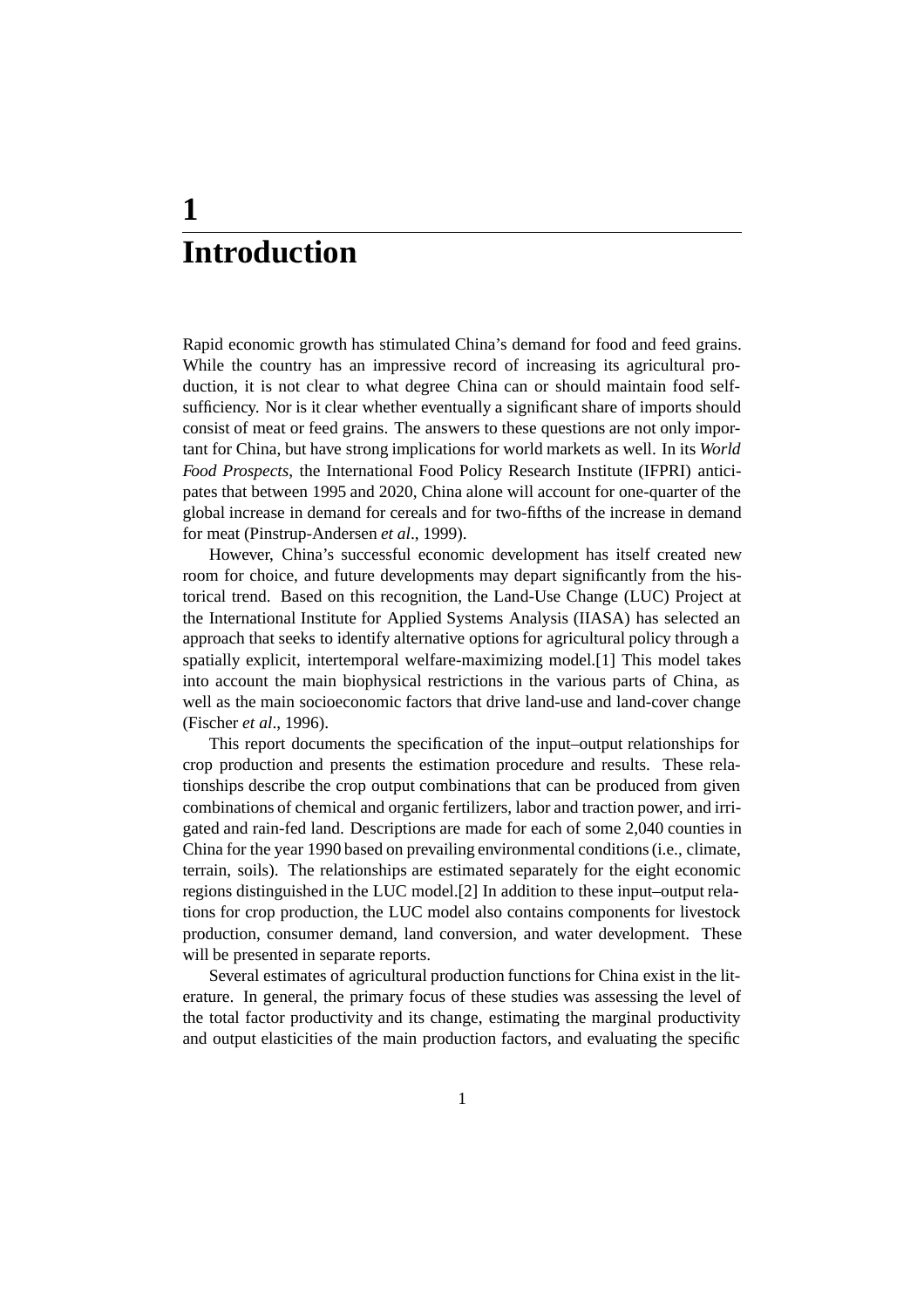contribution of rural reform to agricultural growth. On the basis of pooled data at the provincial level, Lin (1992) assessed the contributions of decollectivization, price adjustments, and other reforms to China's agricultural growth in the reform period. Lin estimates that decollectivization accounted for about half the output growth during the period from 1978 to 1984. Wiemer (1994) uses micro panel data from households and production teams in a rural township to analyze the pattern of rural resource allocation before and after the reform. Both studies apply a Cobb– Douglas form to specify an agricultural production function with four conventional inputs: land, labor, capital, and chemical fertilizer (or intermediate inputs). Additional variables needed for specific assessment purposes are incorporated into the exponential term of the Cobb–Douglas form.

Two recent studies by Carter and Zhang (1998) and Lindert (1999) incorporate climate and biophysical information in addition to the conventional inputs. Carter and Zhang estimate grain production using a Cobb–Douglas model for the five major grain-producing regions in China with aridity indices using data for the period from 1980 to 1990. Lindert estimates the agricultural and grain productivity for both North and South China with a mixed translog and Cobb–Douglas specification using soil chemistry indices from soil profiles and input–output data at the county level. In both studies fertilizer input is limited to chemical fertilizer, although in Lindert's study the manure aspect is implicitly incorporated via an *organic matter* index.

Zhang and Fan (2001) employ a generalized entropy approach and provincial panel data to estimate a multi-output technology at the national level. Three aggregate outputs (grain crops, cash crops, and other agricultural activities) and five inputs (land, labor, chemical fertilizer, machinery, and draft animals) are incorporated in the estimate. Under the strong assumption that the marginal returns of non-land inputs among three major agricultural activities must be equal, Zhang and Fan try to recover the unknown input allocations among the three activities. While this assumption might be plausible across the two crop activities, it may not hold up across cropping and non-cropping activities. This effort is constrained by several caveats inherent in the maximum entropy approach, as noted by the authors.

Including the crop input–output relationships within the wider LUC welfare model imposes various requirements. First, an adequate representation of environmental conditions relevant to agricultural land-use patterns should be reflected in the LUC model. To ensure this, the biophysical potentials, as computed from an agro-ecological assessment, were included in the crop production function in a form that fits meaningfully within the economy-wide model. The potentials enter through the vector of land resources and a maximal yield that serves as an asymptote to actual yields. The building blocks for the potential output calculation are county-level potential yields for different land types (irrigated and rainfed) and for major seasonal crops (e.g., winter and summer crops corresponding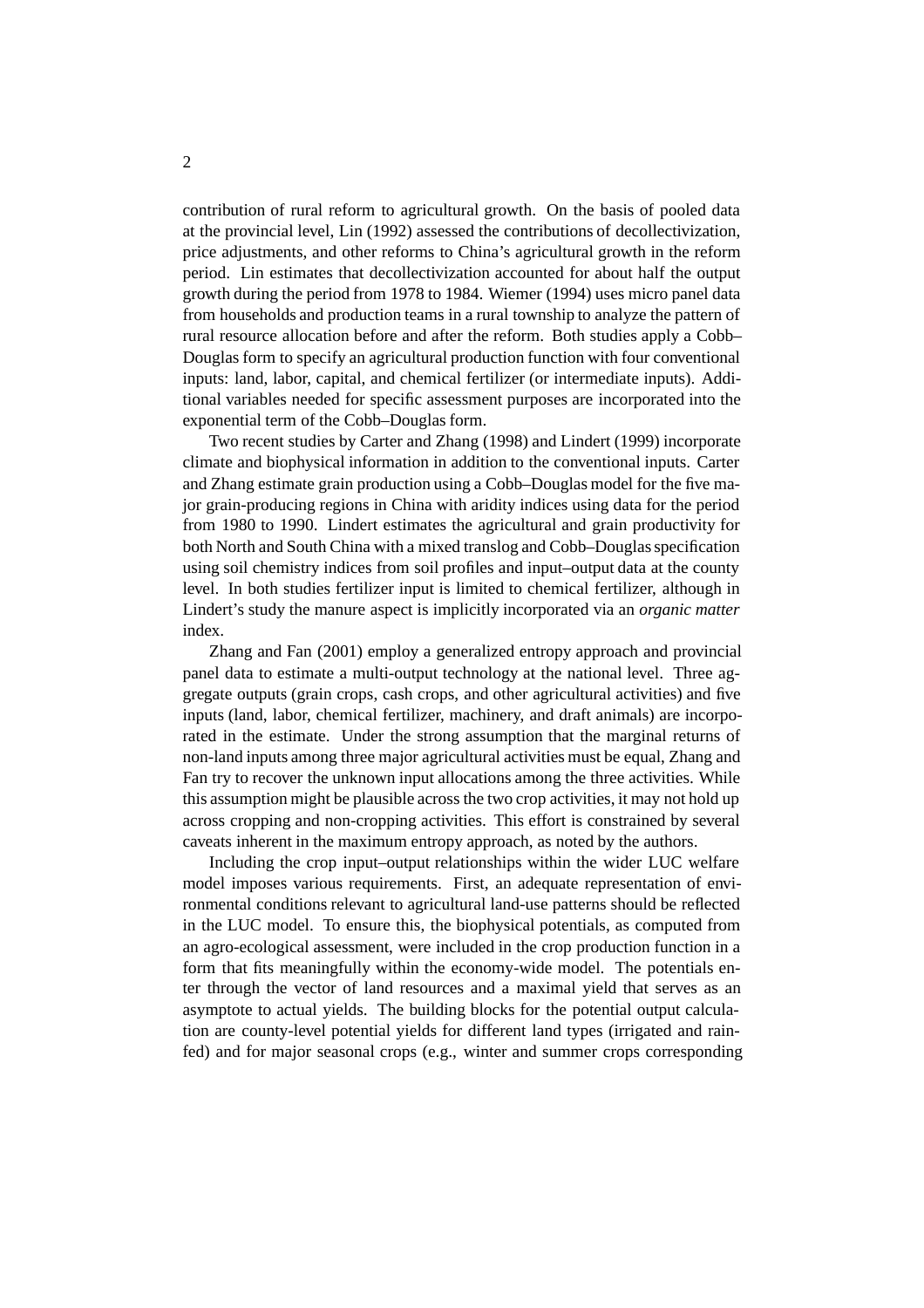to relevant Asian monsoon seasons in China). These county-level potential yields were compiled in the LUC Project's land productivity assessment component based on experience gained from site experiments employing detailed crop process models (Rosenzweig *et al*., 1998) and applying a China-specific implementation of the enhanced agro-ecological zones (AEZ) methodology (Fischer *et al*., 2002). The AEZ assessment is a well-developed environmental approach that provides an explicit geographic dimension for establishing spatial inventories and databases of land resources and crop production potential. The method is comprehensive in terms of its coverage of factors affecting agricultural production, such as components of climate, soil, and terrain. It takes into account basic conditions in supply of water, energy, nutrients, and physical support to plants. The AEZ method makes maximum use of the available information. Moreover, it can also be used to assess changes in production potential in response to scenarios of climate change.

Second, the functions must satisfy global slope and curvature conditions (i.e., convexity for the output index and concavity for the input response function). These conditions were met through restrictions on the relevant function parameters.

Third, the estimates must accommodate the limitations of the available information. For instance, no data were available on crop-specific inputs, such as fertilizer applied to wheat. This lack of information is not specific to China, but is fairly common in agricultural sector modeling, which makes it impossible to identify the parameters of separate crop-specific production functions. The usual approach is to represent the technology via a transformation function with multiple outputs jointly originating from a single production process with multiple inputs. Under the assumption of revenue maximization, this approach enables identification of derived net output functions separately by commodity (see, e.g., Hasenkamp, 1976; Hayami and Ruttan, 1985). These functions use output and input prices and resource levels (land, labor, and capital) as dependent variables. However, in the case of China, two special difficulties limit the applicability of this approach. First, despite the decollectivization in the 1980s, decision making concerning farm operations has not yet been left to individual farm households, and various rules and regulations are still in effect that do not find expression in farm-gate prices and are not formally recorded. The data used in our study are from the year 1990, when even more decisions were made at the village government level than is currently the case. Second, the only available output price data are (weighted average) state procurement prices for major crops at the provincial and national levels; no published input price data are available. To overcome these obstacles, the transformation function had to be estimated directly in its primal form. Yet, to investigate the degree to which the prevailing allocations could be interpreted as resulting from a profit-maximization model, we compute and compare the implicit prices that would support observed allocations under profit maximization.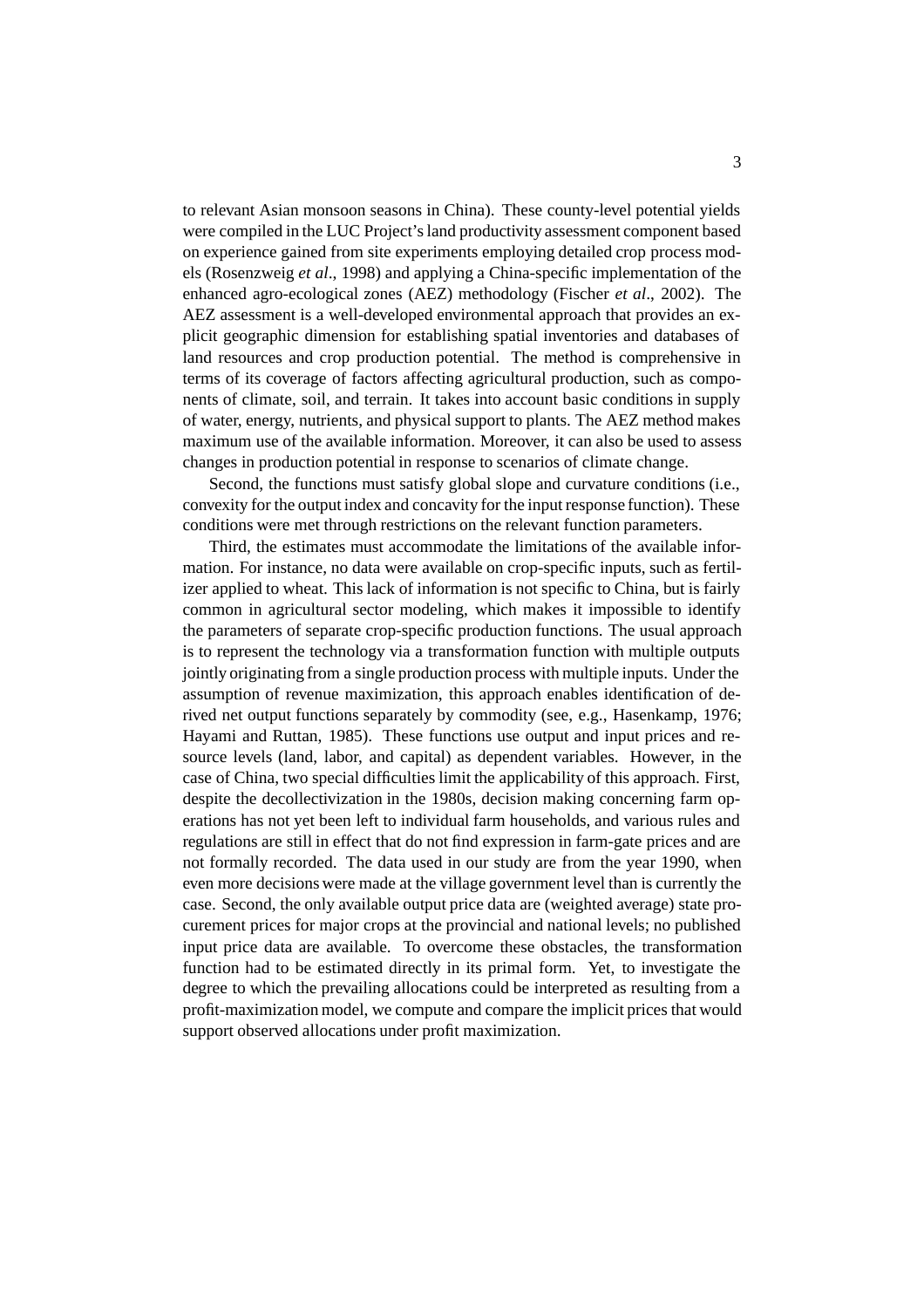This report is organized as follows. Section 2 describes the basic institutional features of the agricultural sector in China after the reform in 1979, including the land tenure system; crop pricing and marketing; basic production technology; and the level of autonomy of farm households in making decisions regarding production, marketing, and resource allocation. Section 3 provides the specification of the transformation function. Section 4 describes the data used for estimation, including preparatory compilations and adjustments. The estimation results and their implications in terms of elasticities, spatial distributions, and implicit prices are presented in Section 5. A summary and conclusions are provided in Section 6. Two appendices report on the numerical implementation of the estimation procedure and the formulae for elasticity calculations.

#### **Notes**

All the authors provided specific contributions to the writing of this report. Günther Fischer and Laixiang Sun compiled the database. Fischer developed the agro-ecological assessment model for China and estimated the biophysical potentials. Sun and Peter Albersen estimated the input response function. Albersen also estimated the output function; performed the final, joint estimation of the output and input components; and computed the implicit prices. Michiel Keyzer provided general guidance and technical advice.

- [1] IIASA and the Centre for World Food Studies, Free University (SOW-VU), Amsterdam, are cooperating in the construction of the LUC model.
- [2] The eight economic regions distinguished in the LUC model are as follows: *North*, including Beijing, Tianjin, Hebei, Henan, Shandong, and Shanxi; *Northeast*, including Liaoning, Jilin, and Heilongjiang; *East*, including Shanghai, Jiangsu, Zhejiang, and Anhui; *Central* including Jiangxi, Hubei, and Hunan; *South*, including Fujian, Guangdong, Guangxi, and Hainan; *Southwest*, including Sichuan, Guizhou, and Yunnan; *Northwest*, including Nei Mongol, Shaanxi, Gansu, Ningxia, and Xinjiang; and *Plateau*, representing Tibet and Qinghai.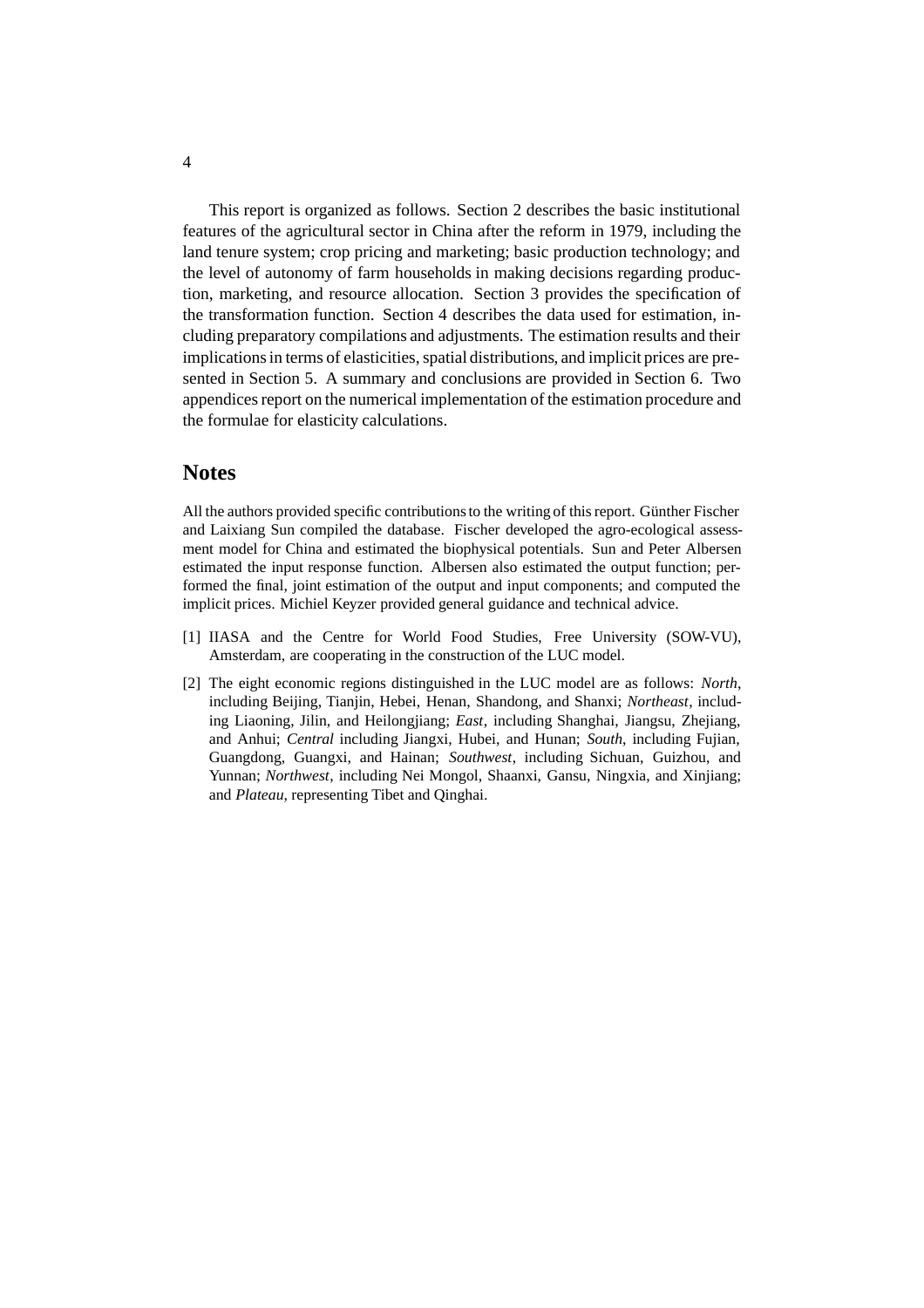# **Transformation of the Agricultural Sector, 1979 to 1999**

**2**

In 1979, China initiated a dramatic reform of the institutional structure of its agricultural sector. China's agricultural system was changed from one based on collectives to one in which decisons regarding inputs and most outputs are made by individual farm households. As a rule, the new family farms are small and fragmented, and depend heavily on irrigation. Thus, Chinese farmers are induced to save land and capital and to opt for highly labor-intensive practices. In this section, the main elements of this transformation process are reviewed.

### **2.1 Institutional Arrangement of China's Family Farms in the Post-Reform Era**

During the period from 1979 to 1983, collective farming was replaced by the household responsibility system (HRS). Under the HRS, individual households in a village are granted the right to use the farmland for 15 to 30 years; the village community, via its government, retains other rights associated with ownership of the land. This land tenure system constitutes a two-tier system with use rights vested in individual households and ownership rights vested in the village community (Kung, 1995; Dong, 1996).

Unlike under the previous collective system, under the new land tenure system farm households are independent production and accounting units. Each household can independently organize its production and exercise control over output and production. Most important, the control rights to residual benefits are assigned to individual households. A fraction of the crop is still sold to the state via state procurement requirements at prices below the free-market level, and another fraction is delivered to the village government as payment for rent or taxes and as a contribution to the village welfare and accumulation funds. The remainder is left with the households for consumption, saving, or selling on the free market. The right to use land also entails an obligation to contribute labor for maintenance and construction of public infrastructure. The village governments in the HRS also manage land contracts, maintain irrigation systems, and provide agricultural services such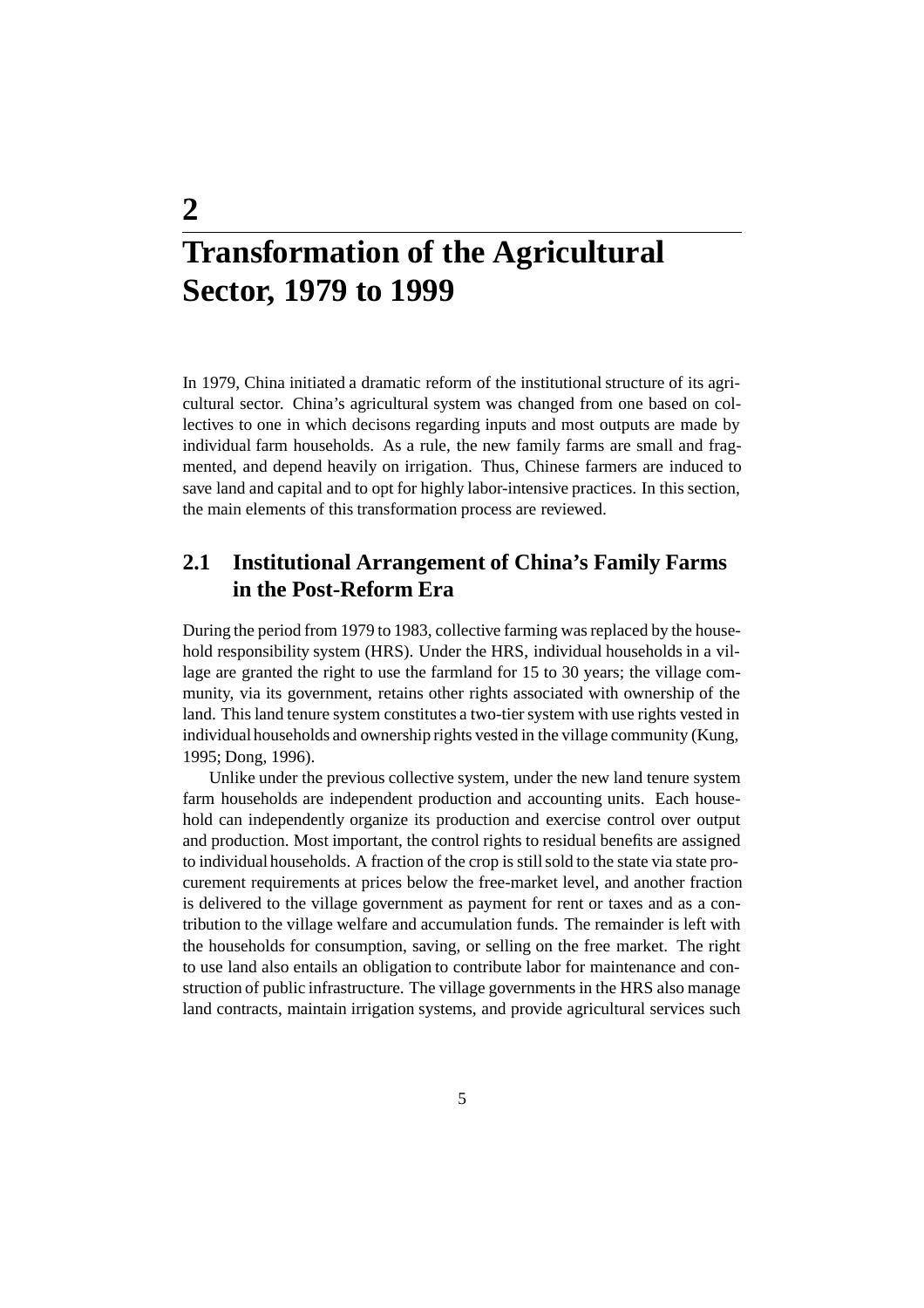as large farm machinery rental, product processing, marketing, and technological advice and assistance (World Bank, 1985; Wen, D., 1993; Lin, 1997).

When the HRS was introduced, collectively owned land was initially contracted to each household in short leases of one to three years. In the distribution of land, egalitarianism was generally the guiding principle. Most villages have leased land to their member households strictly on the basis of family size rather than intrahousehold labor availability. Moreover, for the initial distribution, land was first classified into different grades. Thus, a typical farm household would contract 0.56 hectares (ha) of land divided into 9.7 tracts (Dong, 1996; Lin, 1997). The one- to three-year contract was eventually found to discourage investment in land improvement and soil fertility conservation. Further reforms were initiated and the duration of the contract was extended to 15 to 30 years. As a result, various models of the land tenure system have evolved in different regions, adapting to local needs and conditions.[1]

#### **2.2 Pricing and Marketing of Agricultural Products**

During the establishment of the HRS, increasing emphasis was placed on market mechanisms for guiding production decisions in the agricultural sector, although central planning was still deemed essential. The numbers of planned product categories and mandatory targets were reduced from 21 and 31, respectively, in 1978 to 16 and 20, respectively, in 1981, and further to 13 each in 1982. Moreover, restrictions on interregional trade of agricultural products by private traders were gradually loosened. Cropping patterns that fit local conditions and exploited comparative advantages were encouraged. Consequently, both cropping patterns and intensity changed substantially between 1978 and 1984. The sown acreage of cash crops increased from 9.6% of the total in 1978 to 13.4% in 1984, and the multiple-cropping index declined from 151 to 147 (Lin, 1997: table 3).

The second round of market reforms was initiated in 1985. The central government announced that the state would no longer set any mandatory production plans in agriculture and that the obligatory procurement quotas were to be replaced by purchasing contracts between the state and farmers (Central Committee of CCP, 1985). Although the progress of this market reform has been slower than and not as smooth as expected, the market freedom enjoyed by Chinese farmers has increased significantly. In the early 1990s about one-third of China's marketable cereal production was sold at free-market prices and another third was procured by government agents at negotiated prices. The gap between market prices and quota prices has gradually narrowed, although the pace has been slow and uneven. The production and marketing of vegetables, fruits, and most cash crops have been fully liberalized since 1985.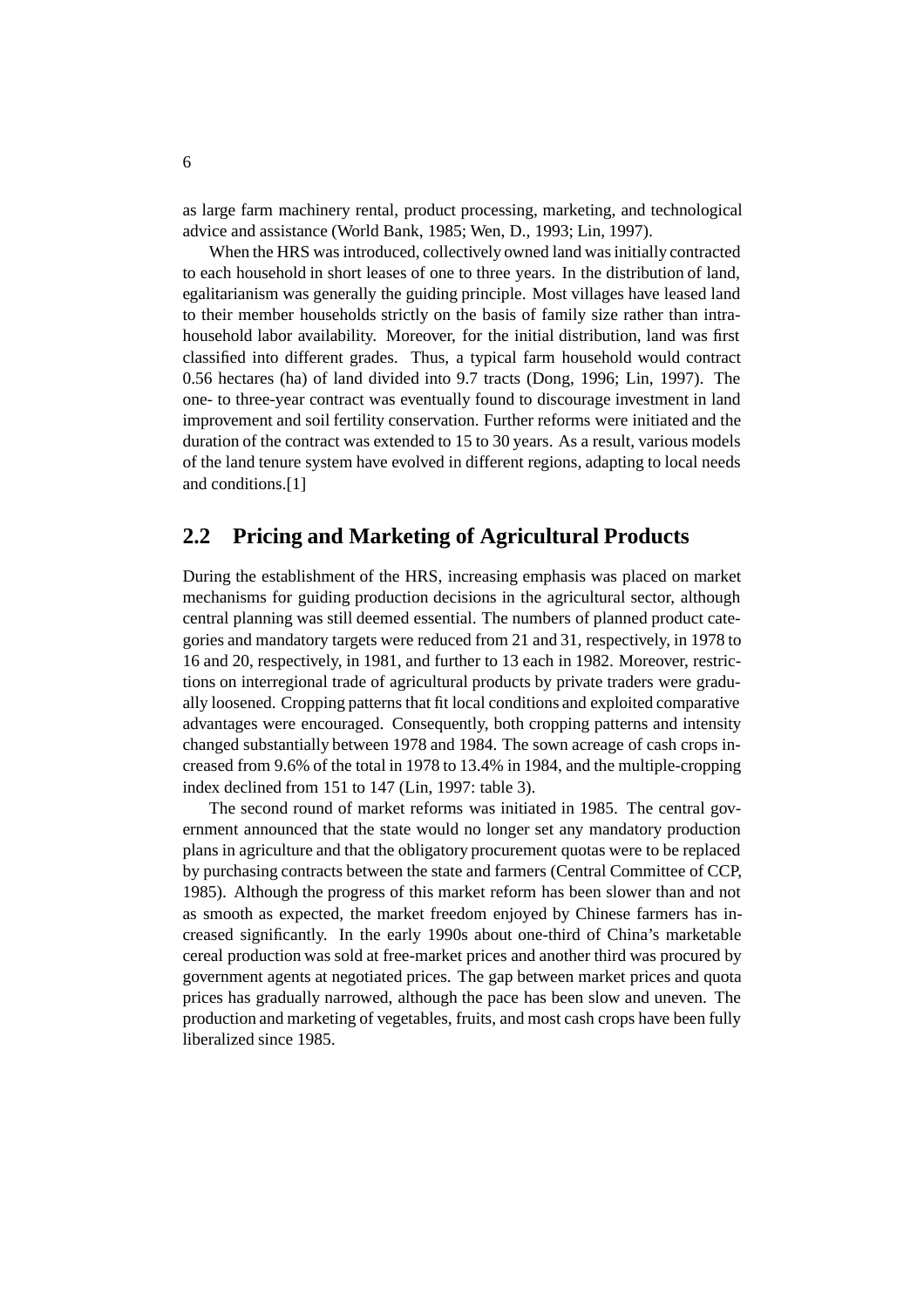#### **2.3 Dependence on Irrigation**

About half of China's farmland has been under some form of irrigation since the 1980s.[2] The irrigated land produces about 70% of China's grain output and most of its cotton, cash crops, and vegetables. Thus, heavy dependence on irrigation is another unique feature of China's agricultural sector. This contrasts sharply with the situation in other major agricultural world regions. For instance, in the United States, only one-tenth of the grain output comes from irrigated land (Brown and Halweil, 1998). While most of the irrigation water is delivered to the fields by gravity irrigation with the help of dams, reservoirs, canals, and irrigation systems, an increasing portion is being supplied by diesel and electric pumps. Machinepowered irrigation was used in one-quarter of the total irrigated area in 1965, increasing to two-thirds in 1993 (SSB, 1993:349; Ministry of Water Conservation, 1994). Consequently, irrigation equipment has accounted for a large fraction of the total power consumed by agricultural machinery since the 1980s.

#### **2.4 Labor-Intensive Production**

It is generally accepted (Wen, D., 1993; Wang, 1998; Lindert, 1999) that land is an extremely scarce factor in China's agricultural sector, while capital is limited and labor is relatively abundant. The percentage of the labor force employed in the agricultural sector has been gradually falling, decreasing from 93.5% in 1952 to 56.4% in 1993. However, because of rapid population growth, the total number of agricultural workers doubled during the same period, increasing from 173 million in 1952 to 374 million in 1993. This increase occurred despite the rapid expansion of the rural industrial sector, which has created employment for more than 120 million rural workers since 1992. The growth in the absolute number of farm workers in the cropping sector persisted until 1984, and this trend persisted in the agricultural sector as a whole until 1993 (Lin, 1992: table 4; SSB, 1997:94, 400). In 1990, the average family farm managed only 0.42 ha of farmland but employed 1.73 laborers (Ministry of Agriculture, 1991).

Constrained by the unfavorable land/labor ratio, Chinese peasants have historically had to adopt a number of labor-intensive, land-saving, and yield-increasing technologies, such as intensive use of organic and chemical fertilizers, irrigation development, use of plastic film to cover fields, rapid adoption of new crop varieties such as hybrid rice, sophisticated cropping systems, and high levels of multiple cropping. Most of the land-saving technologies increase the need for application of nutrients and other farm inputs.

Organic fertilizer has always been central to traditional, small-scale Chinese farming. Farmers commonly use a wide variety of organic fertilizers, including night soil (i.e., human excrement), animal manure, oil cakes, decomposed grasses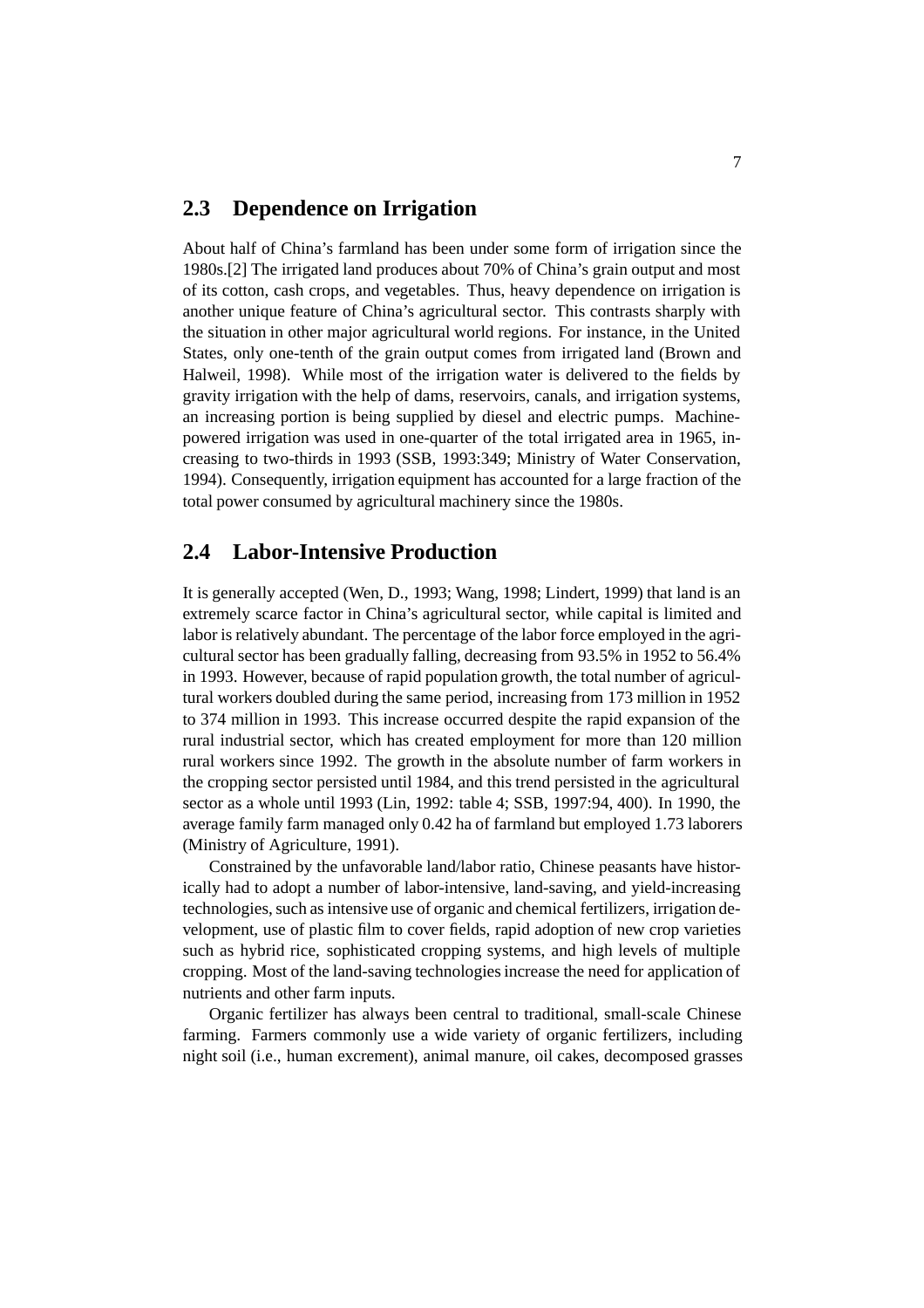and household wastes, river and lake sludge, and various green manures. Night soil and animal manure have been the most important sources because of their high nutrient content and low cost.[3]

Chemical fertilizers increasingly have been used to improve crop yields because of the rapid growth of both domestic fertilizer production capacity and fertilizer imports. Chemical fertilizer use in China has quadrupled since 1978. Since the early 1990s, China has emerged as major importer and the largest consumer and producer of chemical fertilizers in the world (FAO, 1989–1997; SSB, 1989–1997). However, the average application of chemical fertilizer in China has remained modest, staying near the 1995 level of 155 kilograms of nutrients per ha, which is below the average level of East Asian developing countries and far below levels used in Japan and South Korea.[4] According to estimates by the World Bank (1997:16), with an estimated value of 125 billion yuan, fertilizer applied to crops was the largest cash input in crop production in 1995. The rapidly increasing application of chemical fertilizer has been identified by many as a key contributing factor to the significant productivity growth in China's agricultural sector over the past three decades. Many studies suggest that the overall yield response to chemical fertilizers has been significant (e.g., Kueh, 1984; McMillan *et al*., 1989; Halbrendt and Gempesaw, 1990; Lin, 1992), partly through the mutual reinforcement of increasing application of chemical fertilizers and adoption of new crop varieties responsive to chemical fertilizers.

Two recent quantitative estimates suggest that chemical fertilizer application has increased much faster than application of organic fertilizer since the early 1970s, and that chemical fertilizers have been the dominant nutrient source since 1988 (Agricultural Academy of China, 1995: chapter 8) or 1982 (Wang *et al*., 1996). However, because of low quality and inefficient methods of chemical fertilizer application, about half the nitrogen applied to irrigated land is lost to evaporation (World Bank, 1997:18), leaching, and emissions, leaving much room for efficiency gains.

It should also be noted that organic fertilizer is more than a mere substitute for chemical macro nutrients. With its high content of organic matter and wide range of crop macro and micro nutrients, organic fertilizer improves soil structure and fertility in the long run. Thus, it is believed that organic fertilizer should complement chemical fertilizer and improve its effectiveness. Also, organic fertilizer is applicable to rain-fed land without preconditions, whereas the application of chemical fertilizer is constrained by the timing of water supply. Finally, the tradition of careful use of organic fertilizers made the transition to chemical fertilizers relatively smooth and easy in China in the 1960s and 1970s (Stone and Desai, 1989).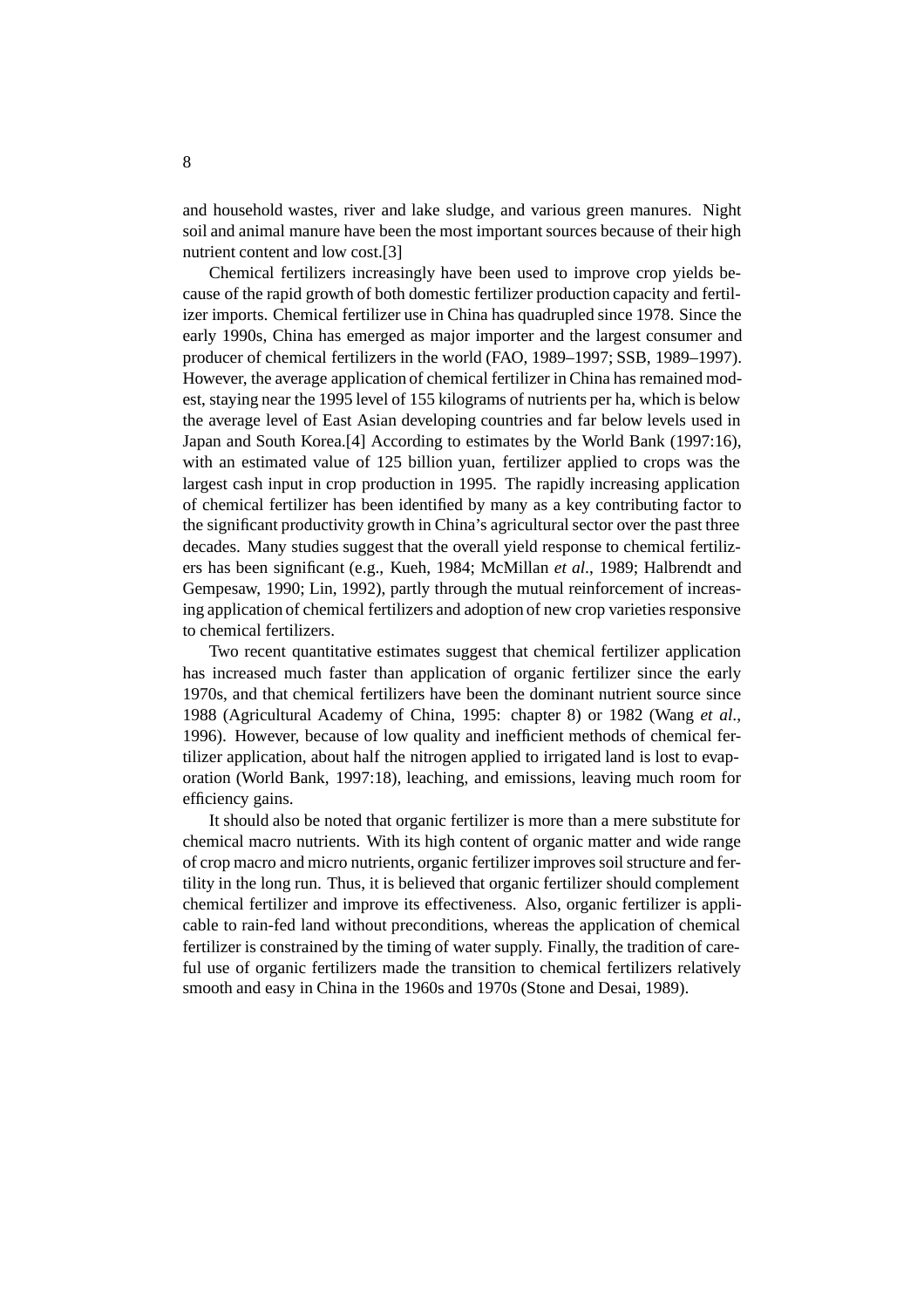#### **Notes**

- [1] For more information on various innovative models of land tenure, see, for example, Wang (1993), Chen and Han (1994), Rural Sample Survey Office (1994), Lin (1995). Dong (1996), and Fahlbeck and Huang (1997),
- [2] There are two sets of farmland data in China. The most widely used is the data set published by the National Bureau of Statistics (NBS) in the *Statistical Yearbook of China*. Another data set was compiled by the State Land Administration (SLA), based on a land survey conducted in the 1980s. NBS has noted that its figures for cultivated areas may underestimate the actual extent. According to NBS, China had 95.7 million ha of cultivated and 47.4 million ha of irrigated land in 1990, whereas the corresponding figures from the SLA were 132.7 and 63.5 million ha, respectively. While the irrigation shares are similar on average, the differences between the estimates at the provincial and national levels are quite large (SSB, 1994, pp. 329 and 335; Fischer *et al*., 1998).
- [3] It should be noted that econometric studies may underrate the role played by organic fertilizer because relevant statistical data are often lacking and, where available, they exhibit high correlation with total labor input.
- [4] This rate is calculated on the basis of the SLA's figure of the total farmland area, which is about 132 million ha for 1995. The SLA's farmland figure is based on a detailed land survey conducted from 1985 to 1995 and is consistent with estimates derived from satellite imagery (see also Fischer *et al*., 1998).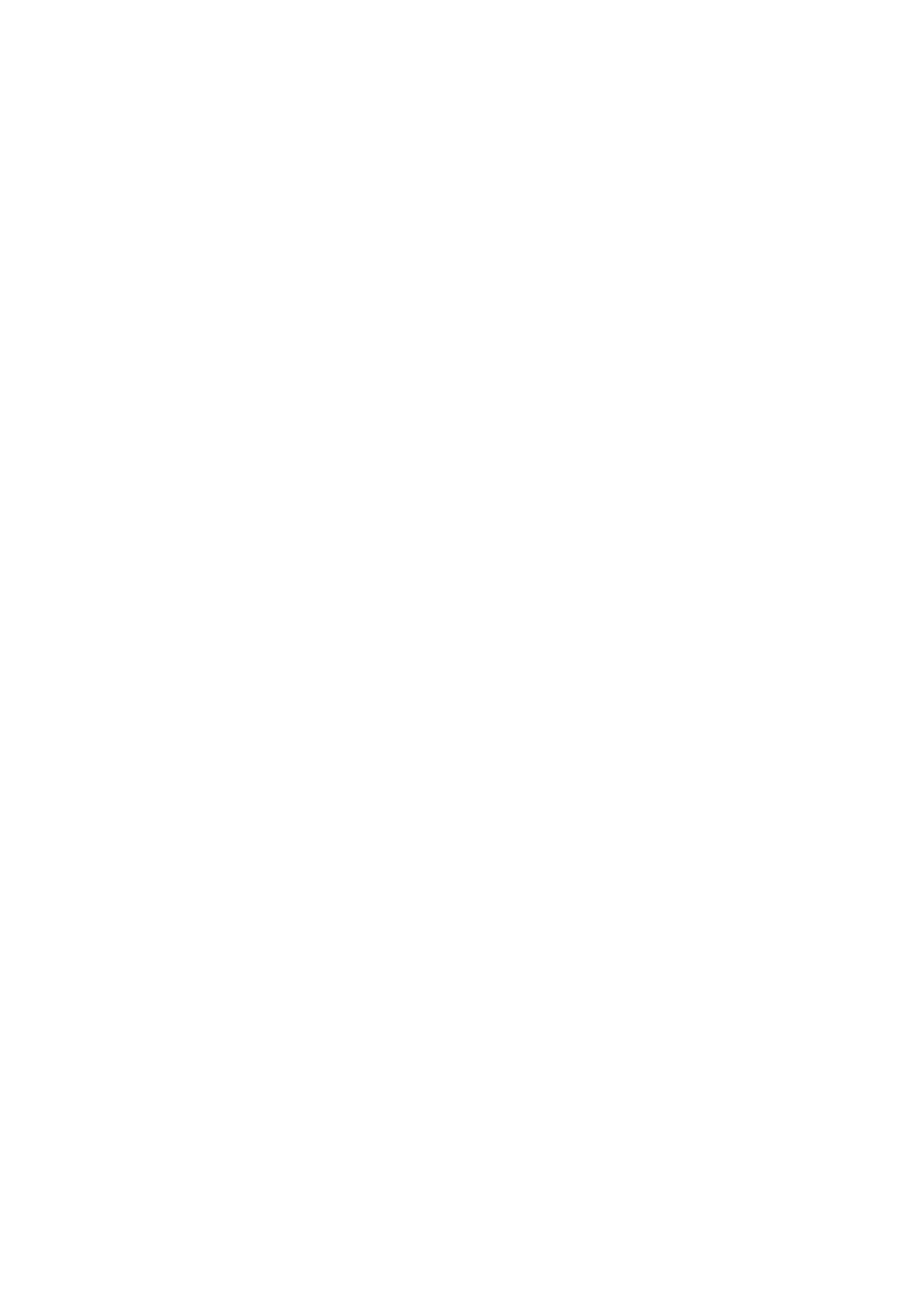## **3 Agricultural Production Relationships**

Our specification of the agricultural production relationships is based on that of Keyzer (1998). We postulate a transformation function that can be separated into outputs and inputs, with a crop-mix index for outputs and a response function for inputs. The crop-mix index is in constant elasticity of substitution (CES) form and the input response is specified as a generalized version of the common Mitscherlich– Baule (MB) yield function, whose maximum attainable output is obtained from an agro-ecological zone assessment. The input response distinguishes two types of land: irrigated and rain-fed. Their yield potentials and cropping practices differ significantly. However, since, as is usual in agricultural sector modeling, the data on inputs are not differentiated by type of land use or by crop, and since data on crop output are not land-use-type specific, we cannot estimate a transformation function for each land type or crop separately. Rather, a single transformation function is applied for all crops and land-use types.

#### **3.1 Overview of the Transformation Function**

Let the subscript  $l$  denote observations (i.e., more than 2,000 counties in this case); Y, an  $l \times C$  matrix of outputs; V, an  $l \times K$  matrix of non-land inputs; and A, an  $l \times S$ matrix of land uses with S different land types. The  $l \times N$  matrix of natural conditions, including climate, soil, and terrain characteristics, is denoted by  $x$ . We postulate a transformation function  $T(Y, -V, -A, x)$  that is taken to be quasi-convex, continuously differentiable, non-decreasing in  $(Y, -V, -A)$ , and linear homogeneous in  $(V, A)$ . The function T describes all possible input–output combinations. To ease estimation, separability is assumed between inputs and outputs:

$$
T(Y, -V, -A, x) = Q(Y) - G(V, A; x),
$$
\n(3.1)

where  $Q(Y)$  is the crop-mix index and  $G(V, A; x)$  is the input response function. Function  $Q(Y)$  is taken to be linear homogeneous, convex, non-decreasing, and continuously differentiable;  $G(V, A; x)$  is taken to be linear homogeneous, concave, and non-decreasing in  $(V, A)$ , and continuously differentiable. This implies that the transformation function  $T$  is convex and non-increasing in net outputs. The interpretation of this transformation function is as follows: under natural conditions x, the given input and land availabilities  $(V, A)$  make it possible to produce a quantity G of the aggregate production index Q with any crop mix such that  $Q(Y) = G$ .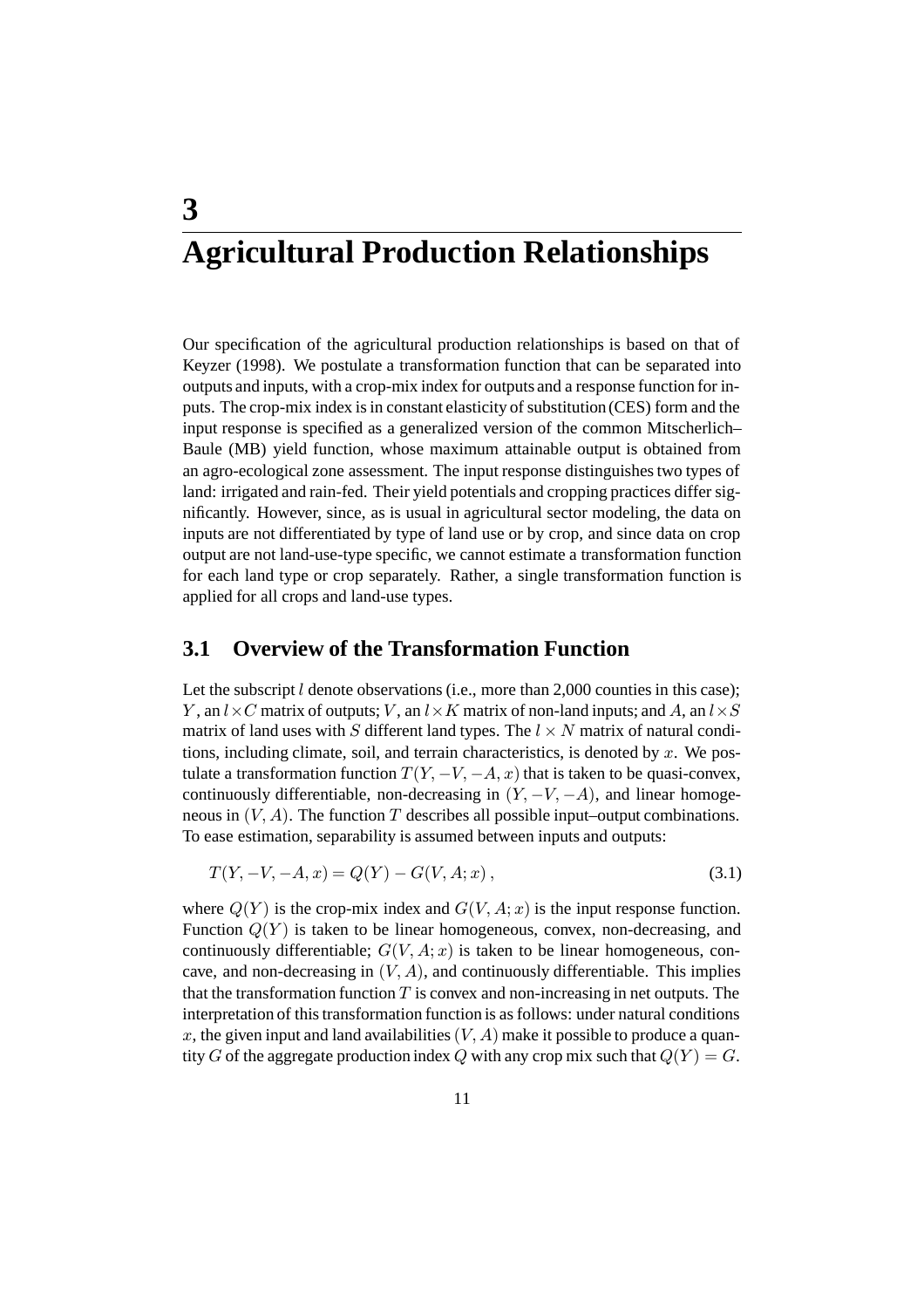The input and output variables are measured in quantity terms and are compiled by county. As discussed earlier, the transformation function is estimated in the primal form rather than in the dual form with separate crop-specific supply functions. This is done for two reasons. First, profit maximization may not be an appropriate behavioral criterion for Chinese agriculture. Second, price data cannot capture the variability at the county level, as they are only available at the provincial level and are measured as a mix of procurement prices and free-market prices. The estimate is based on a cross-section of counties, in volumes per unit area (represented by the lower-case characters); that is,

$$
q(y) = g(v, a; x) + \varepsilon \tag{3.2}
$$

where  $\varepsilon$  denotes the error term, assumed to be independently and normally distributed. The estimation procedure and results are discussed in Section 4.

#### **3.2 Crop-Mix Output Index**

The crop-mix output index  $Q(Y)$  is specified as a convex function with CES:

$$
Q(Y_l) = \left(\sum_c (\alpha_c Y_{l_c})^{\alpha_0}\right)^{1/\alpha_0},\tag{3.3}
$$

where  $\alpha_c \geq 0$  and  $\alpha_0 > 1$ . The curvature of the output function, or the (direct) elasticity of transformation between any two outputs, equals  $1/(1-\alpha_0)$ . The restriction  $\alpha_0 > 1$  ensures that the CES function will be convex.

The specification also needs to be flexible to account for different cropping patterns in different counties – say, for a county where only 10 of the 16 crops are being grown. This could be incorporated in various ways. One way would be to drop the crops not being grown from the crop-mix index while scaling up the coefficients for the remaining crops in Equation (3.3) through an additional parameter. However, in doing this we face the problem that the number of observations is often insufficient for conducting a meaningful estimation capable of taking into account every existing crop mix. Moreover, two to four crops often account for about two-thirds of the total production value. To deal with this problem, we distinguish between major and minor absent crops and associate a limited number of scaling factors to the production function of a particular county, depending on the number and importance of the absent crops. Consequently, Equation (3.3) becomes

$$
Q(Y_l) = (1 + \sum_{m} \mu_m M_{lm}) (\sum_{c \in C_l} (\alpha_c Y_{lc})^{\alpha_0})^{1/\alpha_0}, \qquad (3.4)
$$

where  $\mu_m$  is an estimated scaling factor,  $M_{lm}$  is a zero-one dummy that associates the county with a particular scaling factor, and  $C_l$  is the set for which  $Y_{lc} > 0$ . Each

12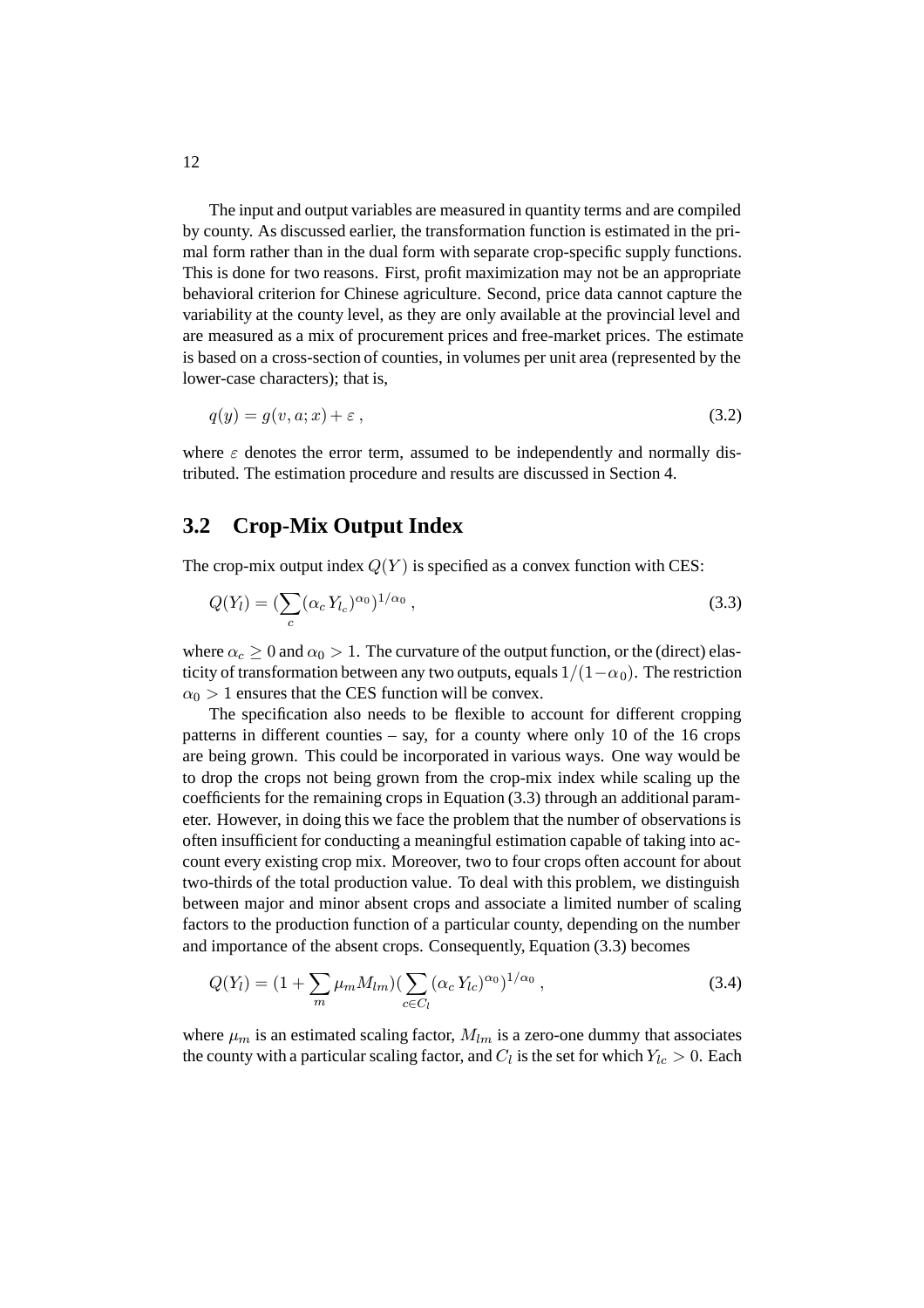county has at most one nonzero crop-mix dummy. Further details on the association rule are given in Section 4.

#### **3.3 Input Response Function**

The input response function combines the information obtained from biophysical assessments with the statistical data available at the county level. It is specified as

$$
Q_l = f(V_l, H(A_l)) N(A_l, \overline{y}_l(x_l)) , \qquad (3.5)
$$

where  $f(.)N(.)$  is a generalized MB specification based on Keyzer (1998), and  $H(.)$  and  $N(.)$  are the aggregate area and potential output index, respectively, which are specified as

$$
H_l(A_l; \delta) = \sum_s \delta_s A_{ls} , \qquad (3.6)
$$

$$
N_l(A_l, \overline{y}_l(x_l); \delta) = H_l(A_l; \delta) \overline{y}_l(x_l) , \qquad (3.7)
$$

with  $\overline{y}_l(x_l)$  denoting the maximum attainable yield for given agro-ecological conditions  $x_l$ . This potential yield  $\overline{y}_l(x_l)$  is calculated as the maximum attainable production  $\overline{Y}_l(x_l)$  divided by land index  $H_l$ . Parameter  $\delta_s$  is preset and was not estimated. The input response function  $f(.)$  in Equation (3.5) is specified in product form to allow for different input groups. The functional form is

$$
f(V_l, H(A_l)) = \prod_j f_j(V_l, H_l; \beta_j, \gamma, \rho_j)^{\theta_j}, \qquad (3.8)
$$

with

$$
f_j = 1 - \exp[-\beta_j - w_j(V_l, H(A_l; \delta); \gamma, \rho_j)], \qquad (3.9)
$$

where  $f_j$  is the jth component of an MB yield function, and its exponent  $\theta_j > 0$ is such that  $\sum_j \theta_j = 1$ . This parameter  $\theta_j$  avoids the increasing returns that would result from the standard MB form with  $\theta_i = 1$ . In addition, a nested structure is assumed for inputs to ease the nonlinear estimation. In Equations (3.8) and (3.9), index j stands for two categories of inputs, *power* and *nutrients*. Power consists of labor and agricultural machinery. Nutrients includes chemical and organic fertilizers. For both categories we assume a CES form, denoted by  $w_i$ :

$$
w_j(V_l, H(A_l; \delta); \gamma, \rho_j) = \left(\sum_{k \in j} \gamma_k \left(\frac{V_{lk}}{H_l}\right)^{\rho_j}\right)^{1/\rho_j}, \qquad (3.10)
$$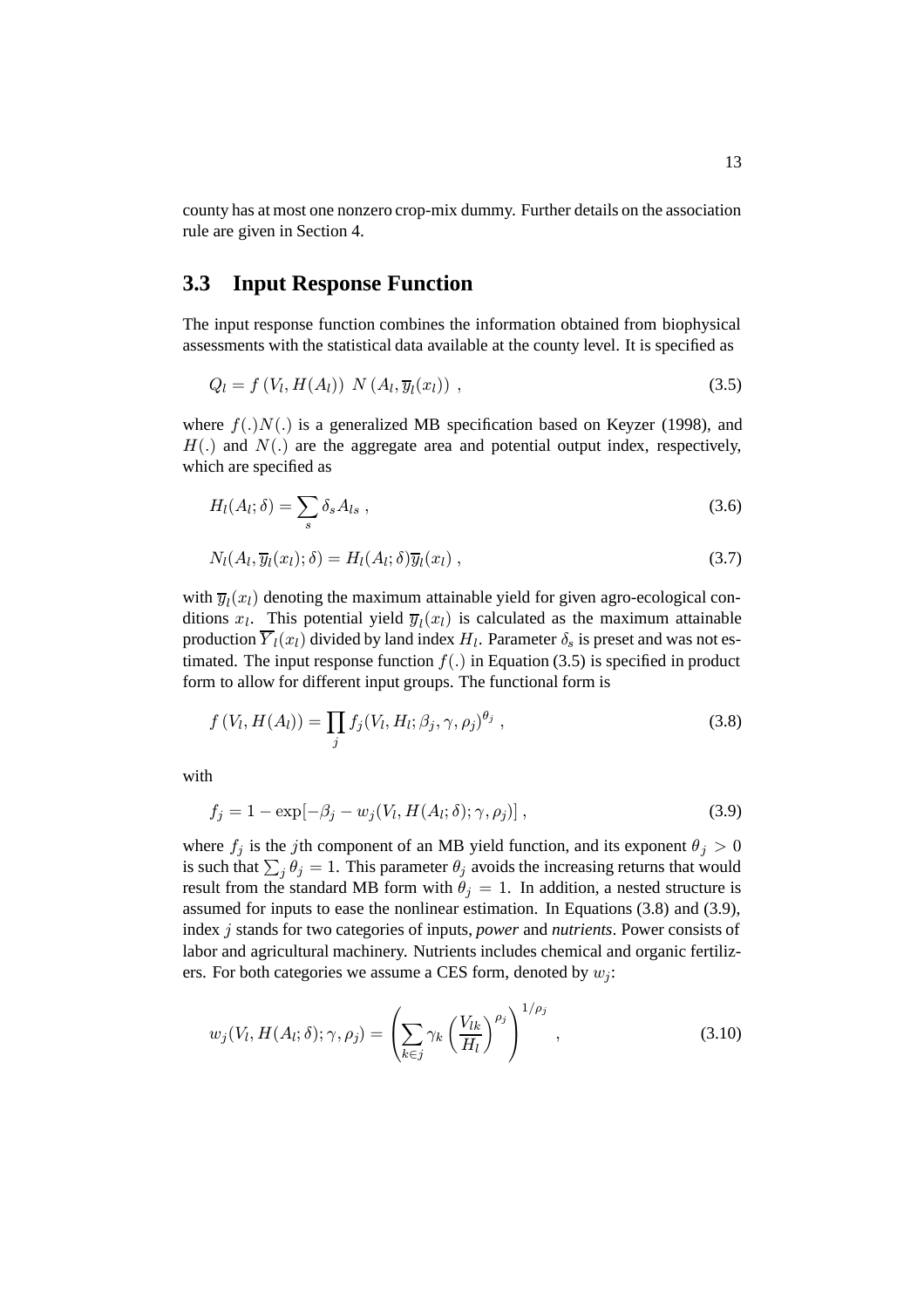with  $\gamma_k \geq 0$  and  $\rho_j \leq 1$  ensuring the concavity of  $w(.)$ . Input response function  $(3.5)$  is linear homogeneous, globally concave and non-decreasing in  $(V, A)$ , and continuously differentiable.

The biophysical diversity across China is reflected in the potential yield  $\overline{y}_l(x_l)$ , as explained in Section 4. However, cropping possibilities vary widely across China and within the estimated regions, ranging from single cropping to triple rice cropping. The maximum attainable yield  $\overline{y}_l(x_l)$  alone is not sufficient to capture this variability. To account for these differences, cropping system zone variables  $Z_{lz}$  are introduced, where the subscript  $z$  indicates the cropping system zone. If a county is located in cropping system zone z, the value of the related variable is 1, otherwise it is 0. Then Equation (3.5) becomes

$$
Q_l = Z_z f\left(V_l, H(A_l)\right) N\left(A_l, \overline{y}_l(x_l)\right) ,\qquad (3.11)
$$

with

$$
Z_z = \sum_z \zeta_z Z_{lz} \ . \tag{3.12}
$$

The outputs in Equation (3.4) and the potential production in Equation (3.5) are measured in different units:  $Y_{lc}$  is given in metric tons of produce, while the potential is given as cereal equivalent in metric tons of dry matter. Harmonization of the measurement is restored via the crop- and county-specific parameter ratio  $\alpha_c(1+\mu_mM_{lm})/\zeta_zZ_{lz}.$ 

### **3.4 Computing Implicit Prices for Aggregation**

The transformation function enters the LUC welfare model for China after a procedure to aggregate from the county to the regional level. Our approach is to assume "implicit" profit maximization at implicit prices – the prices that would support the observed crop and input allocations under profit maximization. Such prices are necessary for aggregating county-level behavior to the regional level. The difference between these computed prices and the observed average market prices in the cities could be interpreted as a measure of the processing and trade margins if this condition applied. However, this interpretation is oversimplified, as discussed in Section 2.2. Part of the production corresponding to quota procurement might not react to marginal signals. The production quotas and possibly also the negotiated procurement would be introduced into the production system – for example, as committed production – leaving the marginal calculation to the production linked to the free-market trade. This requires additional county-level information that is not available at present and is thus beyond the scope of the current report. Hence,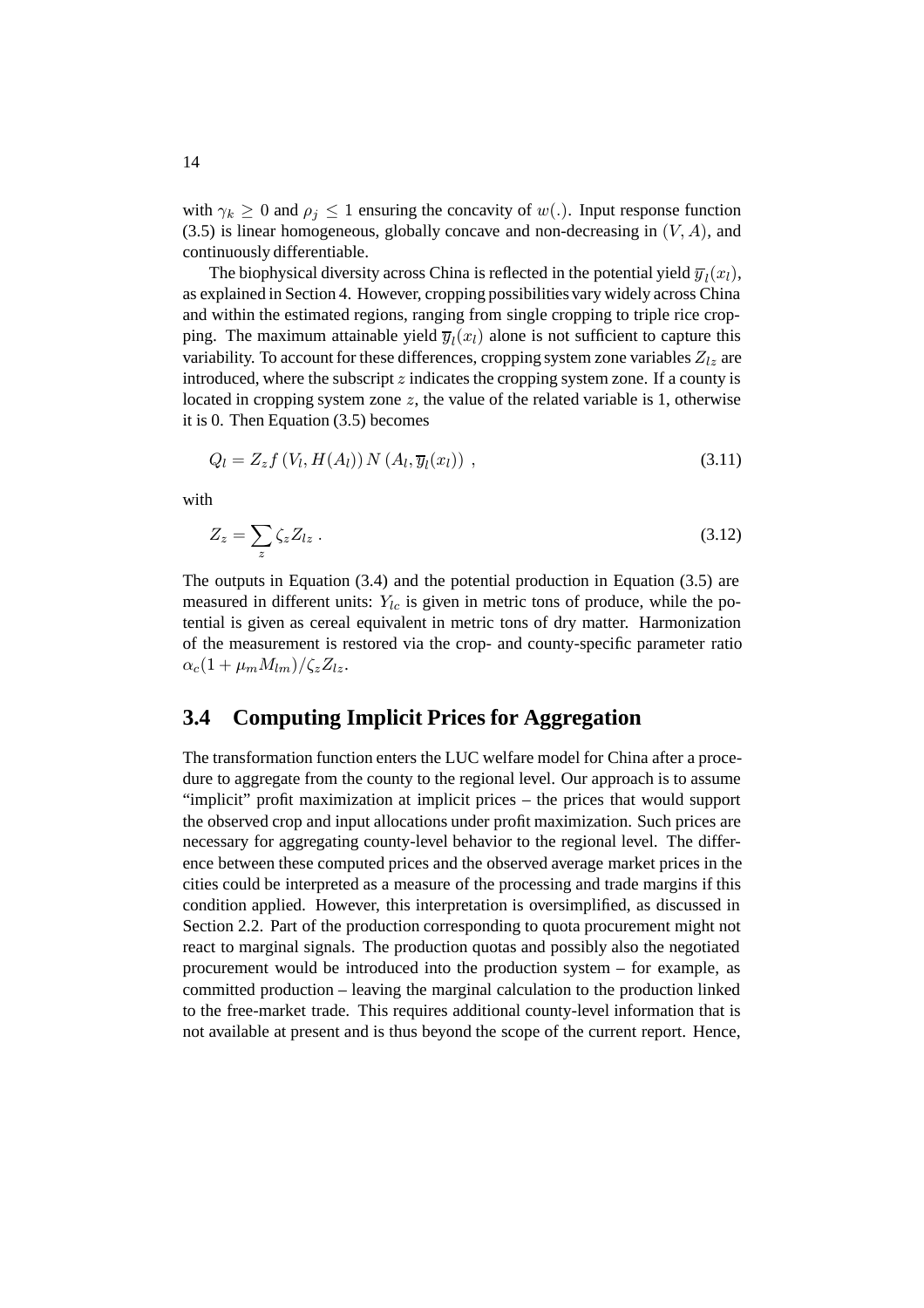the implicit prices to be calculated in Section 5.5 represent only a preliminary investigation of a spatial pattern of margins under the profit-maximizing hypothesis, neglecting all rationing.

The separable transformation function (3.1) ensures separability between output and input decisions. The farmer determines the crop mix so as to maximize the revenue corresponding to a given value of the index Q, while choosing the level of inputs  $V$  so as to minimize his costs at given prices of  $V$  and output  $Q$ .

Thus, the crop-mix problem of the revenue-maximizing farmer with given output index  $\overline{Q}_l$  is stated as

$$
\max_{Y_{lc}\geq 0} \sum_{c \in C_l} p_{lc} Y_{lc}
$$
\n
$$
\text{s. t.} \qquad Q(Y_l) = \overline{Q}_l \,, \tag{3.13}
$$

with  $p_{lc}$  as the price of crop c in county l. The Lagrangean of this problem is

$$
L = \sum_{c \in C_l} p_{lc} Y_{lc} - \overline{P}_l (Q(Y_l) - \overline{Q}_l) , \qquad (3.14)
$$

where the Lagrangean multiplier is the county-level price index  $\overline{P}_l$ , since the function  $Q(Y_l)$  has constant returns to scale. The first-order conditions of this problem determine the implicit (shadow) prices of crop  $c \in C_l$ :

$$
p_{lc} = \overline{P}_l \frac{\partial Q(Y_l)}{\partial Y_{lc}} = \frac{\overline{P}_l \overline{Q}_l}{Y_{lc}} \frac{(\alpha_c Y_{lc})^{\alpha_0}}{\sum_{c'} (\alpha_{c'} Y_{lc'})^{\alpha_0}}.
$$
\n(3.15)

For the base year, the county-level price index  $\overline{P}_l$  has been calculated from provincial and national prices and county-level production data (see Appendix A). In simulation runs with endogenous crop prices  $p_{lc}$ , the index is calculated as

$$
P_l = \frac{1}{(1 + \sum_{m} \mu_m M_{lm})} \left( \sum_{c \in C_l} \left( \frac{p_{lc}}{\alpha_c} \right)^{\sigma} \right)^{\frac{1}{\sigma}}, \qquad (3.16)
$$

with  $\sigma = \frac{\alpha_0}{\alpha_0 - 1}$ . The county-specific relation between the base year price index and the index obtained under the maximizing-producer assumption becomes

$$
\overline{P}_l = P_l(1 + \varepsilon_l^p) = P_l(1 + \frac{\overline{P}_l - P_l}{P_l}).
$$
\n(3.17)

In simulation runs the estimated price index can replace the "observed" index.

Finally, for the input side the restricted profit-maximization problem becomes

$$
\max_{V_{lk}\geq 0, A_{ls}\geq 0} \ \overline{P}_l G(V_l, A_l) - \sum_k p_{lk} V_{lk} - \sum_s p_{ls} A_{ls} \ . \tag{3.18}
$$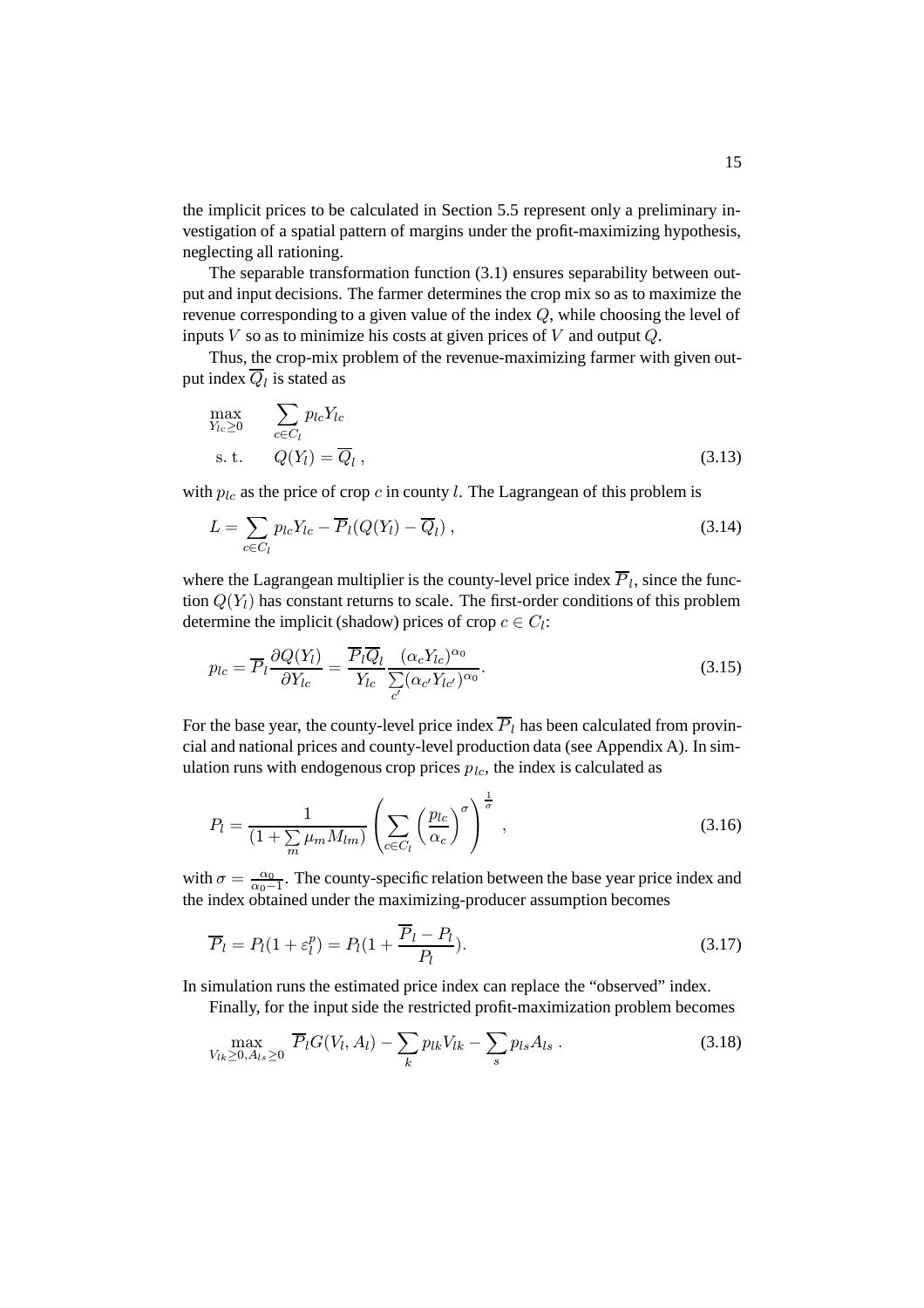The first-order condition with respect to input  $k$  of group  $j$  gives the marginal productivity:

$$
p_{lk} = \overline{P}_l \frac{\partial G(V_l, A_l)}{\partial V_{lk}} = \overline{P}_l \frac{\partial g(v_{lk})}{\partial v_{lk}},
$$
\n(3.19)

with  $v_{lk} = V_{lk}/H_l$  and

$$
\frac{\partial g(v_{lk})}{\partial v_{lk}} = g_l \theta_j \frac{1 - f_{lj}}{f_{lj}} w_{lj}^{1 - \rho_j} \gamma_k v_{lk}^{\rho_j - 1} . \tag{3.20}
$$

For land-use type  $s$ , the marginal productivity is

$$
p_{ls} = \overline{P}_l \frac{\partial G(V_l, A_l)}{\partial A_{ls}} = \overline{P}_l \left( f_l \frac{\partial N(A_{ls})}{\partial A_{ls}} + N_l \frac{\partial f(V_l, A_{ls})}{\partial A_{ls}} \right)
$$
  

$$
= \overline{P}_l \delta_S g(v_l) \left( 1 - \frac{\partial g(v_l)}{\partial v_l} \frac{v_l}{g(v_l)} \right), \qquad (3.21)
$$

where

$$
\frac{\partial g(v_l)}{\partial v_l} \frac{v_l}{g(v_l)} = \sum_j \theta_j \frac{1 - f_{lj}}{f_{lj}} w_{lj}
$$
\n(3.22)

and  $f_{lj}$  and  $w_{lj}$  are as defined by Equations (3.9) and (3.10).

16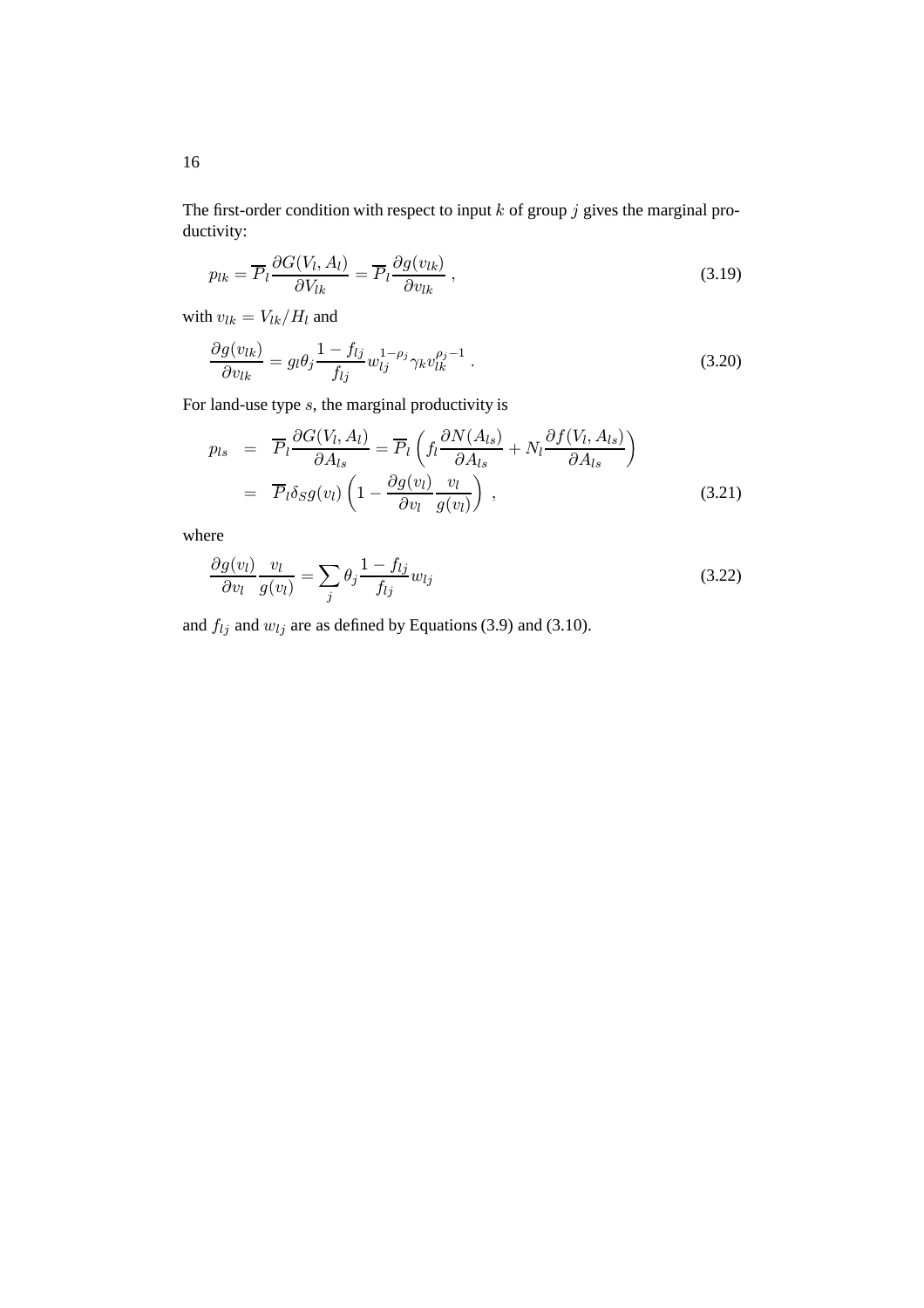# **Data: Sources, Adjustments, and Qualifications**

**4**

Despite major improvements in the quality and availability of relevant statistics for China, various procedures had to be applied to scrutinize data, fill data gaps, and define proxy variables. These procedures and variables are discussed in this section.

#### **4.1 Crop Outputs and Procurement Prices**

The total annual output of grain, cotton, and oilseeds is available at the county level (SSB and CDR, 1996). The published data were matched with the county administrative codes used in the LUC Project's database for China. Also available are output data and data on sown areas of wheat, rice, maize, sorghum, millet, other starchy crops, potato and other root crops, soybeans, oilseeds, cotton, sugar beet, sugarcane, fiber crops, tobacco, tea, and fruit for 1989. Detailed data on crop distribution were not available for 1990. The data were compiled by China's State Land Administration (SLA) and provided to the Food and Agriculture Organization of the United Nations (FAO). Whereas the 1989 crop was quite poor owing to weather conditions, the 1990 crop is highly representative of the average conditions of Chinese cropping agriculture during the period from 1985 to 1995; thus we use data for 1990 whenever possible. Consequently, we had to disaggregate the data for grains in 1990 on the basis of the crop-pattern distribution available for 1989. According to Chinese statistics, the aggregate termed "grains" includes wheat, rice, maize, sorghum, millet, other starchy crops, potatoes and other root crops, and soybeans (five kilograms of potatoes and other root crops are counted as one kilogram of grain; all other commodities have a conversion factor of unity). For sugarcane, fiber crops, tobacco, tea, and fruits, the 1989 outputs had to be used.

Thus, crop outputs in 1990 were estimated as

$$
q_c^{90} = G^{90} \cdot \frac{q_c^{89}}{G^{89}}\,,\tag{4.1}
$$

where  $G^t$  is total grain output in year t and  $q_c^t$  is crop-specific output measured in grain equivalent.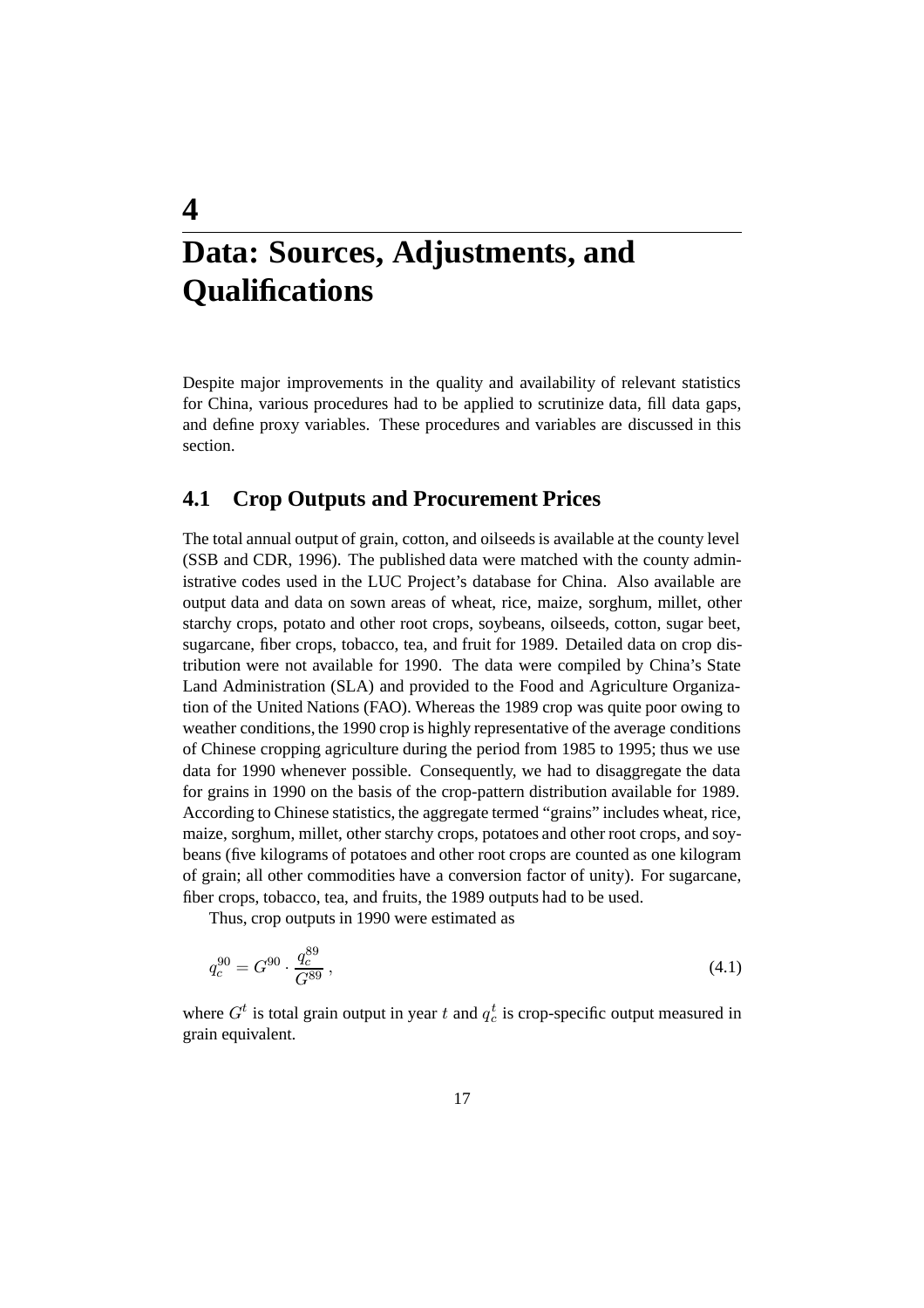For vegetables, only estimates of sown areas at the county level were available for 1989, and no output data were available for any year. The national average yield of 20.9 tons/ha in 1989 was used to calculate vegetable output at the county level (Xie and Jia, 1994:103).

Procurement prices at both the provincial and national levels for wheat, rice, maize, sorghum, millet, soybeans, oilseeds, cotton, sugarcane, fiber crops, tobacco, tea, and fruit were extracted from the *Yearbook of Price Statistics of China 1992* (SSB, 1992b:302–365). The procurement price for a crop is the quantity-shareweighted mean of quota prices, negotiated prices, and free-market prices. Commodities are procured not only by government agencies, but also by enterprises, social organizations, and trade companies. There are no price data for Hainan province in this *Yearbook*. Prices in Guangdong were used as proxies for those in Hainan in view of the fact that Hainan province was a prefecture of Guangdong until 1988. No price data are available for the aggregate of other starchy crops. The price of maize is used as a proxy in each province according to the information in the national price data for China listed in the FAO-AGROSTAT database. Again with reference to FAO-AGROSTAT, one-third of the wheat price is used as a proxy for the price of potatoes and other root crops in each province.

Prices of vegetables were compiled from *Nationwide Data on Costs and Revenues of Agricultural Products 1991* (Eight Ministries and Bureaus, 1991). The prices listed in this publication are free-market selling prices of major vegetables shown for selected major cities (typically the provincial capital city) in most of the provinces. Representative vegetables were selected for each province, and the representative price for the vegetable category is the arithmetic mean of the various prices.

Using the process described above, price data were obtained for all major crops of each province. However, price information was still missing for some minor crops that are actually the main crops in some counties. To fill these gaps, a corresponding price was used from one of the neighboring provinces with similar production conditions. When no such province was available, the national average price was used as a proxy.

In the compilation of the initial output index  $Q$ , the provincial prices were applied directly to the county level, ignoring all price differences across counties within each province.

#### **4.2 Non-Land and Land Inputs**

Data on non-land inputs used in the broad agricultural sector at the county level are available from the LUC Project for various years between 1985 and 1994. They include agricultural labor force, total power of agricultural machinery, total number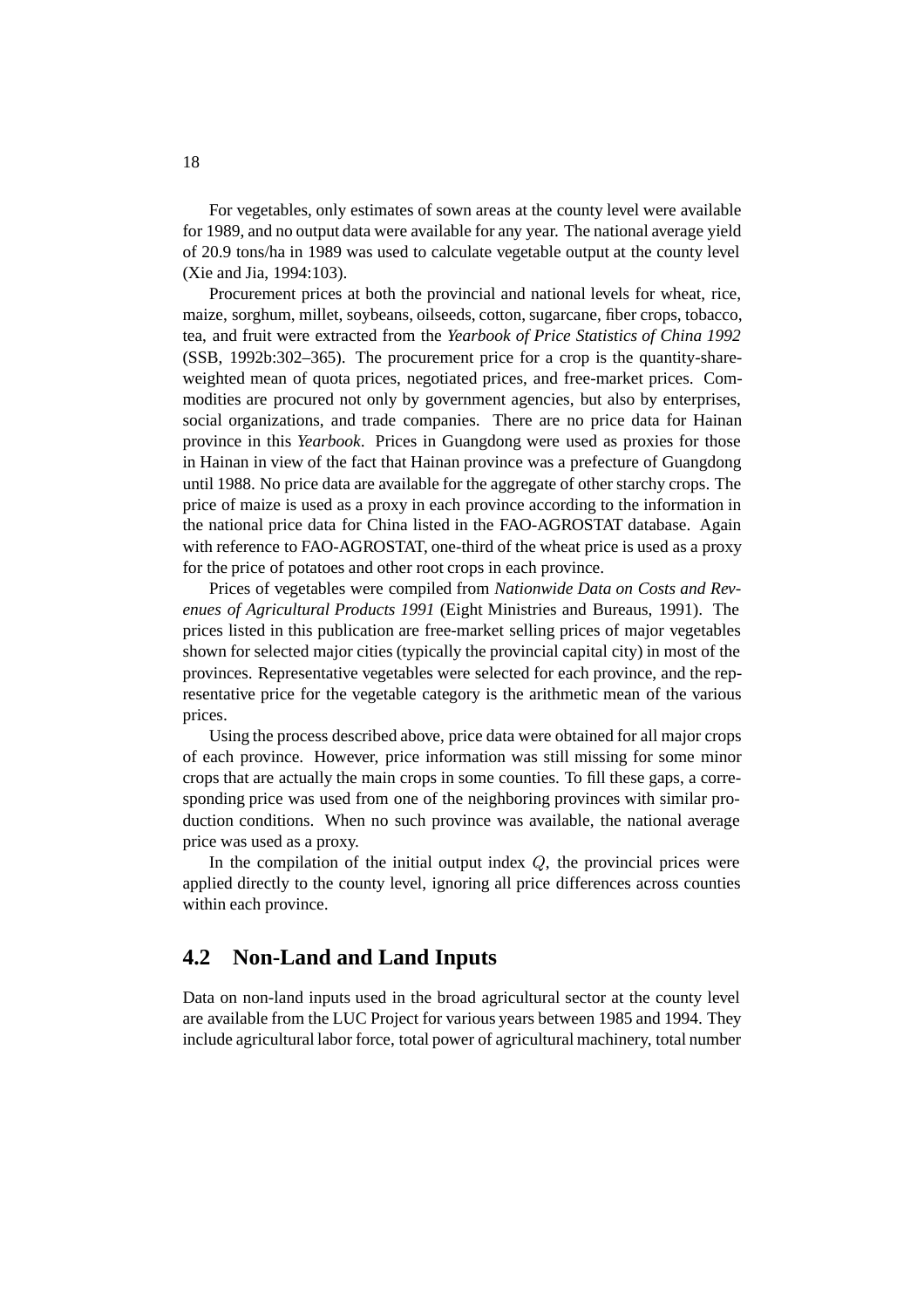of large animals, and chemical fertilizer applied. Here, we discuss only the 1990 data, since these were the data used in the estimation. A data problem arises from the fact that, in Chinese statistics, broad agriculture comprises farming, forestry, animal husbandry, fishery, and sideline production. We attribute non-land inputs to the crop sector based on the share of cropping agriculture in broad agriculture. The total output value of broad agriculture is available at the county level. The availability of crop output data enables us to calculate the total output value of cropping agriculture for each county by straight aggregation over crops valued at provincial prices. The resulting shares are applied to the agricultural labor force and power of agricultural machinery.[1]

Two remarks are in order. First, the approach is questionable for counties where the share of cropping agriculture is minor or where agricultural workers or machinery are in fact used for non-agricultural activities. In some suburban counties the number of agricultural workers per hectare of agricultural land is extremely high (greater than 10). Machine power per hectare is likewise biased because transport vehicles and other processing machineries are included in the statistics. Nonetheless, these counties were initially included in the estimates. After the first round, some of the counties biased the estimation substantially, and these observations were dropped. Second, prices are at the provincial level; consequently, the variability at the county level depends on quantities alone.

"Chemical fertilizer applied" can safely be attributed to crop farming rather than to forests or pastures. Organic fertilizer data have to be derived indirectly. We follow the approach used by Wen (Wen, G.J., 1993: tables 4 and 5) and assume the following:

- One person produces 0.5 tons of night soil per year on average; the utilization rates of night soil in the rural and urban areas were 0.8 and 0.4, respectively, in 1990; the nutrient content rate of night soil is 0.011 (i.e., 1.1%).
- A large animal produces 7.7 tons of manure per year on average; the utilization rate is 0.8; the nutrient content rate is 0.0102.
- Hog manure is assumed to be produced at a rate of 2 tons per animal per year, with a utilization rate of 0.8 and a nutrient content rate of 0.014.

No systematic data are available on other sources of organic fertilizer, such as green fertilizer, oil cakes, compost, and mud and pond manure. The resulting estimate of the national total of 17.5 million tons of organic fertilizer supply is 6 million tons lower than Wen's 1989 figure, but 7 million tons higher than the corresponding 1991 figure given by the Agricultural Academy of China (1995:95). In counties where animal husbandry plays a key role, the manure of large animals may dominate in total organic fertilizer, and animal manure is often used as fuel rather than as plant nutrient. Hence, to avoid unrealistically high estimates of organic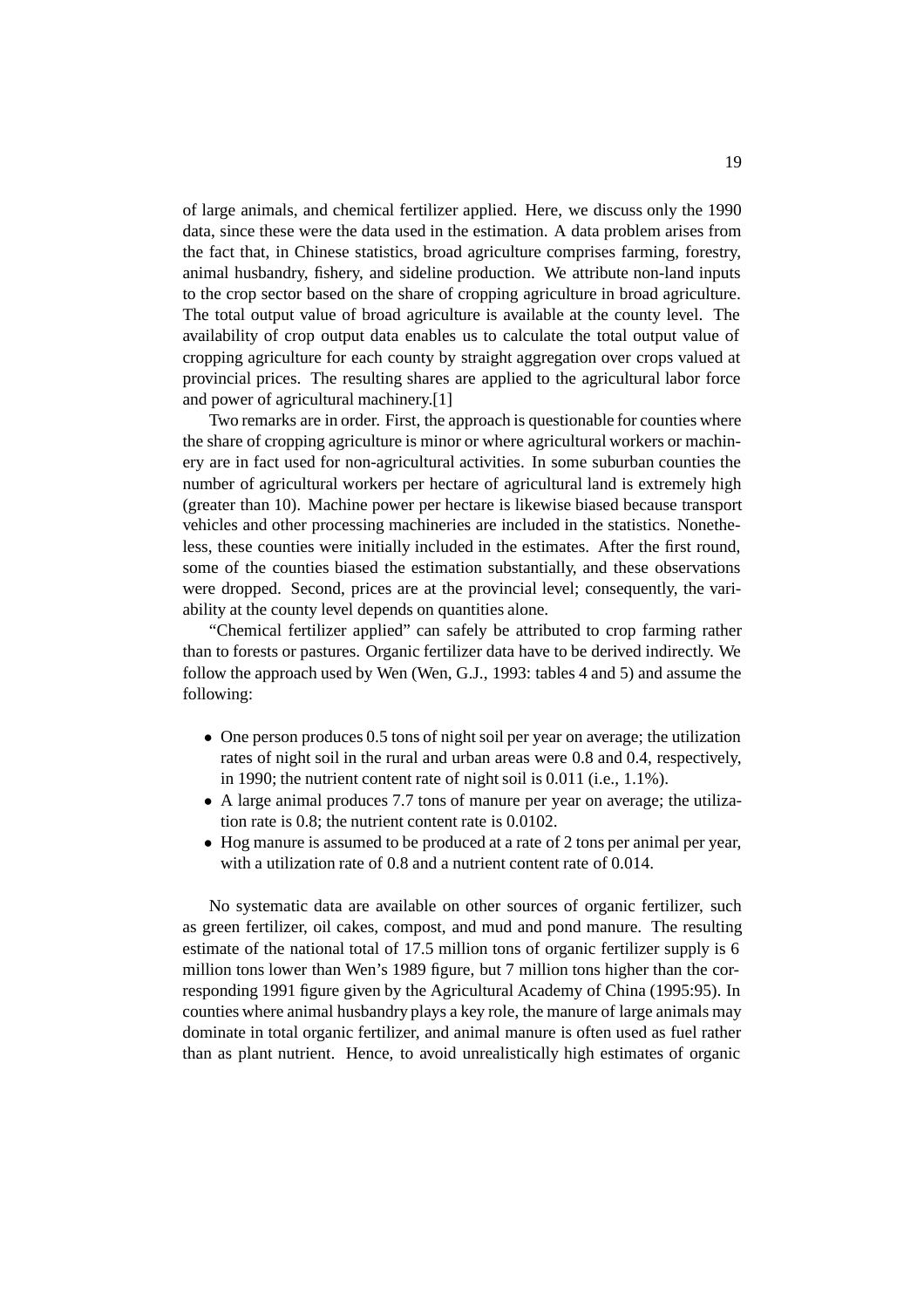fertilizer application in these counties, we impose a ceiling of 120 tons of raw organic fertilizer per worker (Wiemer, 1994), which is equivalent to about 1.2 tons of nutrient content.

For farmland, we use the county-level data on total cultivated land areas and irrigated land compiled by the SLA. The national total of cultivated land areas obtained by summation over counties is some 135 million ha. This figure is about 40 million ha higher than the corresponding national figure published in the *Statistical Yearbook of China* (SSB, 1991:314), but is quite consistent with the figure recently compiled by the SLA based on a detailed land survey (see Fischer *et al*., 1998).[2] In addition to statistical data, the LUC Project database includes several digital layers for China, including climate, land use, vegetation, altitude, and soils. These maps were compiled, reorganized, and edited jointly with LUC's Chinese collaborators to provide a basis for biophysical assessments of surface hydrology and vegetation distribution, and for estimating potential yields of major crops.[3] Although these maps provide useful spatial information for land-use research, their scale is insufficient to derive accurate overlays of the actual farmland in 1990 with soil and terrain resources for differentiating land quality types among actual farmland. Hence, the land quality types (index s) applied at the county level currently only distinguish irrigated and rain-fed land.

In actual farming practice, the distinction between irrigated and rain-fed land is not as strict as is suggested by the statistical figures. In some areas, when adequate rainfall occurs in time for cropping, irrigation is not necessary and the differentiation between irrigated and rain-fed land becomes unimportant. Conversely, when water shortage is severe, irrigation may be impossible despite existing irrigation facilities.

#### **4.3 Potential Yield**

Biophysical reality enters the input–output relationships through a potential output index  $N(A, \overline{y}(x))$  [see Equation (3.7)] and the cropping system zone index  $Z<sub>l</sub>$  [see Equation (3.12)], and involves the estimation of potential production  $\overline{Y}_{l,s}(x)$  by county and land-use type.

After conducting a detailed AEZ assessment across counties in China, land suitability and potential yields were estimated for 27 major crops, differentiated into some 150 crop types. This evaluation was carried out both for irrigated and rain-fed conditions using the methodology described by Fischer *et al*. (2002). Next, to arrive at the potential yields to be used in the production function [Equation (3.5)], a suitable aggregation had to be performed. This was done in three steps:

• Classification of each  $5\times 5$  km grid cell of the LUC land resources inventory for China into one of seven major multiple-cropping zones.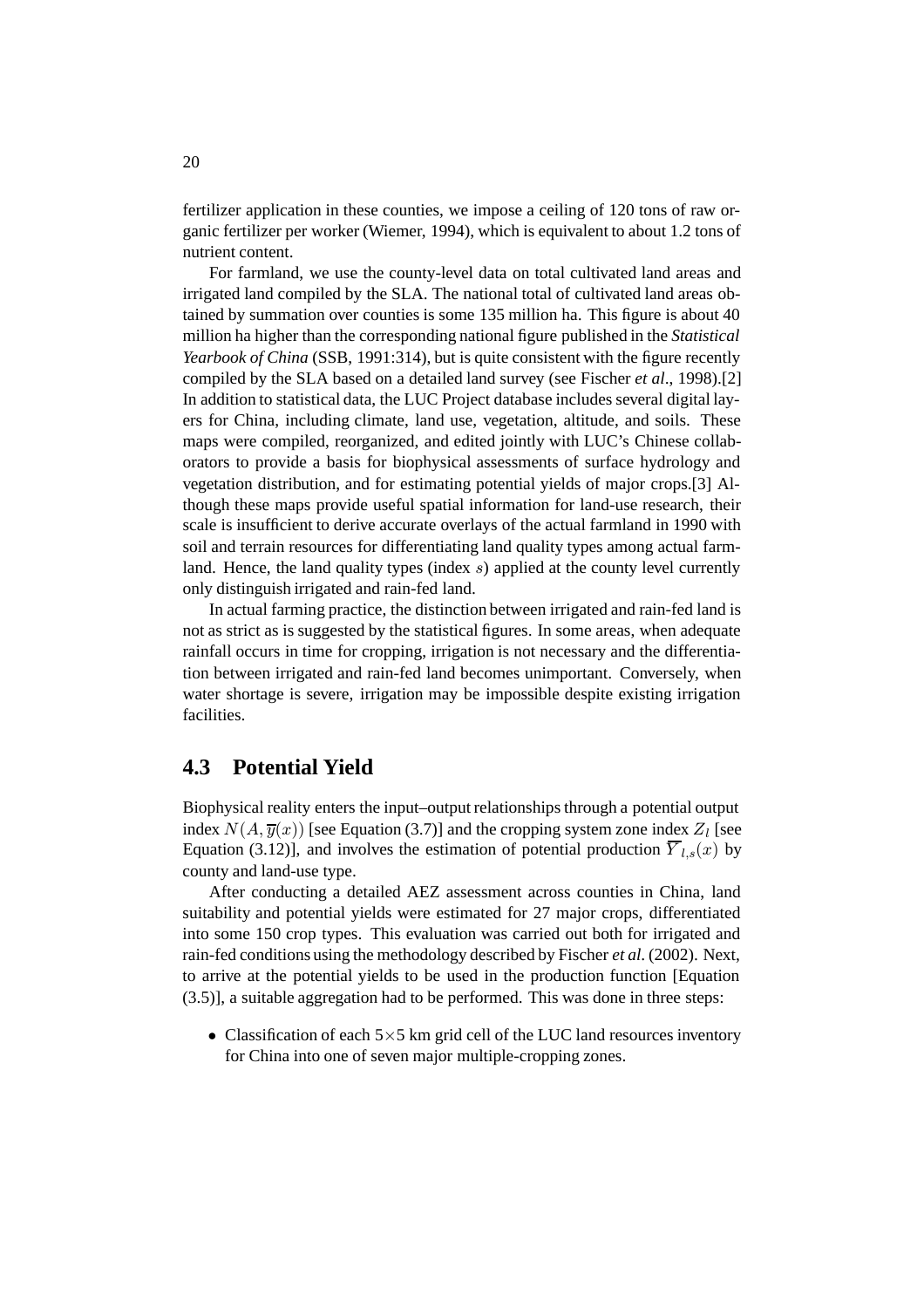- Classification of cereal crop types into eight crop groups according to crop cycle length and thermal crop requirements.
- Aggregation of results at  $5 \times 5$  km grid cells to county administrative units.

The calculations and aggregations were performed separately for both rain-fed and irrigated conditions. As an example, the multiple-cropping zones applicable under irrigated conditions are shown in *Plate 1*.

In Zone 1, thermal conditions allow for only one crop to be grown per year. The potential yields are determined by the highest simulated yield among all suitable cereal crop types under irrigated and rain-fed conditions. In Zone 2, temperature profiles permit cultivation of two short-cycle crops or relay cropping systems. Examples are wheat and millet grown in sequence, and wheat and maize relay crops. Yields are calculated separately for crops adapted to cool and to moderately warm or warm conditions. Potential yields at the county level are constructed from these pools according to the observed multi-cropping index (MCI). Zone 3 is a typical double-cropping zone, with wheat or barley grown as a winter crop (including a dormancy period) and crops such as maize, soybeans, or sweet potatoes grown in the warm season. Potential annual yields are constructed from these two pools.

Zone 4 has double cropping similar to Zone 3, except that the main summer crop is one that demands more heat, such as rice or cotton. The majority of Zone 5 is located south of the Yangtze River and permits limited triple cropping consisting of two rice crops and, for instance, green manure. The annual temperature profile is usually insufficient for growing three full crops. When the observed MCI does not exceed 2.0, the combination of the best suitable crops during the cooler and warmer seasons of the year defines the potential annual yield. The more the observed MCI exceeds 2.0, the less applicable are crop types with long growth cycles because of the time limitations. When the MCI approaches 3.0, only crop types requiring 120 days or fewer are considered when calculating annual output. Zone 6 covers southern China and allows three crops to be grown sequentially. A typical example is the cropping system with one crop of winter wheat and two rice crops grown between spring and autumn. In this case, only short cycle crops can be considered.

Finally, Zone 7, in the southern-most part of China where tropical conditions prevail, allows three crops that are well adapted to warm conditions (e.g., rice) to be grown. In our calculation, this condition is satisfied when the growing season is year-round and annual accumulated temperature (above  $10^{\circ}$ C) exceeds 7,000 degree-days. Only crop types requiring fewer than 120 days until harvest are considered when the MCI exceeds 3.0.

*Table 4.1* shows the number of counties in each cropping system zone under irrigated conditions used in the estimation. Where there were only a very few counties in a cropping system zone of a particular region, the observations were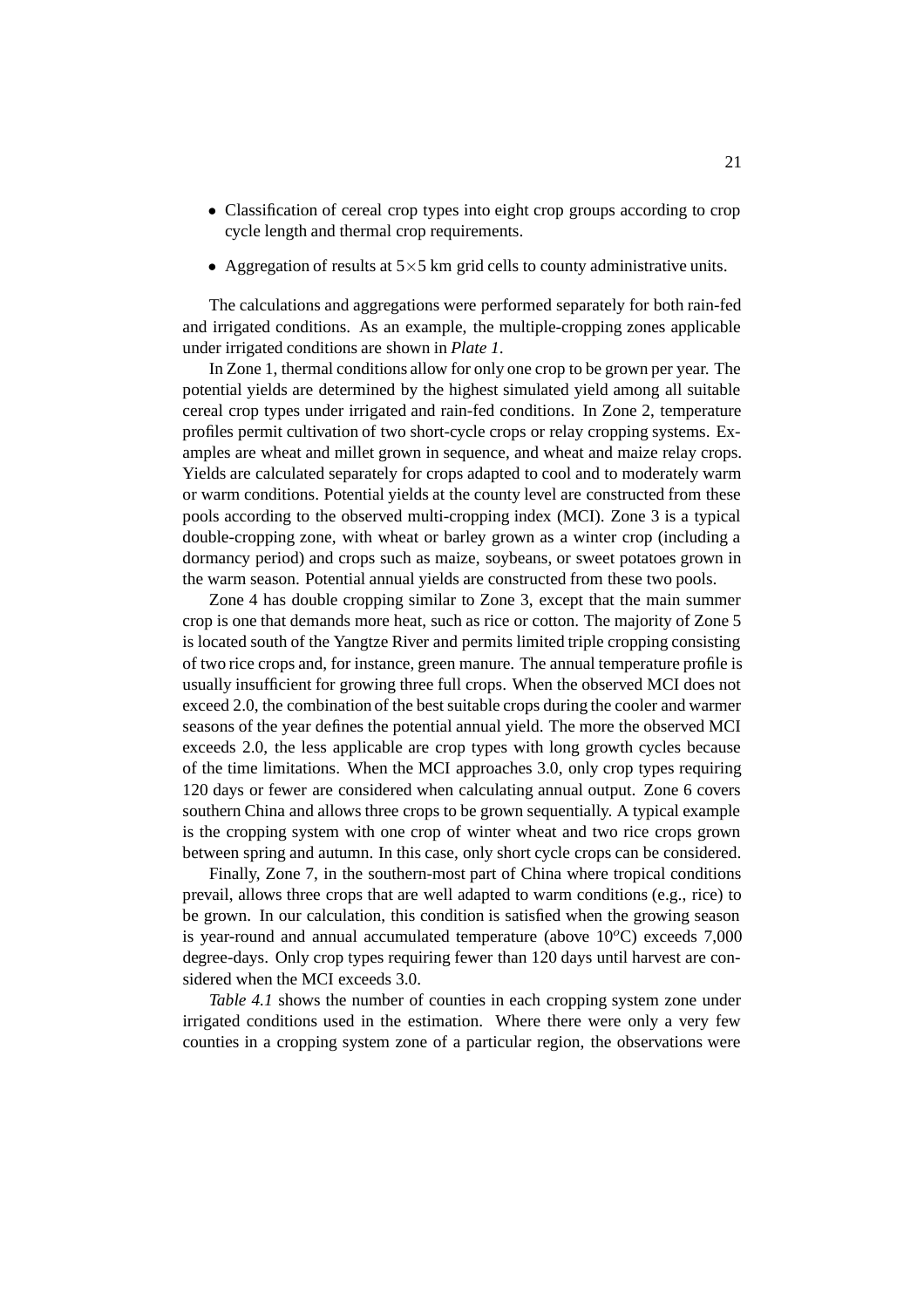|                         |       | Region           |     |              |     |                 |                       |  |  |
|-------------------------|-------|------------------|-----|--------------|-----|-----------------|-----------------------|--|--|
| Cropping<br>system zone | North | <b>Northeast</b> |     | East Central |     | South Southwest | Northwest/<br>Plateau |  |  |
| $(1)$ Single cropping   | 94    | 138              |     |              |     | 62              | <b>200</b>            |  |  |
| (2) Limited double      | 111   | 21               |     | 10           |     | 64              | 48                    |  |  |
| (3) Double cropping     | 287   |                  | 73  | 14           |     | 102             | 22                    |  |  |
| (4) Double with rice    |       |                  | 115 | 171          | 18  | 90              |                       |  |  |
| $(5)$ Double rice       |       |                  | 41  | 62           | 39  | 66              |                       |  |  |
| (6) Triple cropping     |       |                  |     |              | 116 |                 |                       |  |  |
| (7) Triple rice         |       |                  |     |              | 78  |                 |                       |  |  |
| Total                   | 492   | 159              | 229 | 257          | 251 | 384             | 270                   |  |  |

Table 4.1. Number of counties per cropping system zone used in estimation, by region.

added to those of the adjacent zone. *Plate 2* summarizes the results of the biophysical assessment weighted by actual shares of irrigated and rain-fed cultivated land in each county.

### **4.4 Crop Mix**

Not all of the 16 crops considered are grown in all counties or even in all regions. To capture this phenomenon, scaling parameters were introduced into the crop-mix index function [Equation (3.4)]. *Table 4.2* gives the shares of each crop in total revenue and the number of counties where the crop is grown. The patterns clearly differ across regions. Rice, maize, and wheat contribute most to revenue. However, fruit and vegetables are also important products in most regions.

*Table 4.2* does not capture the broad variation of over 400 crop combinations which enter the model through the crop-mix variables  $M_m$ . These variables are defined in *Table 4.3*. The guiding principles in the definition of crop-mix variables were not to exceed a total of four crop-mix parameters and to give missing major crops priority over the less important ones. Each county has at most one nonzero crop-mix dummy. *Table 4.4* presents the results of these crop-mix definitions.

#### **4.5 Data Checking**

Multiple checks were conducted to improve data reliability and consistency. Various relative indicators were checked, such as the irrigation ratio, land per laborer, land per capita, output per sown hectare, and non-land inputs per hectare and per laborer. Occasionally, errors in the original publications could be corrected by comparing different data sources. In some cases, missing or dubious data could be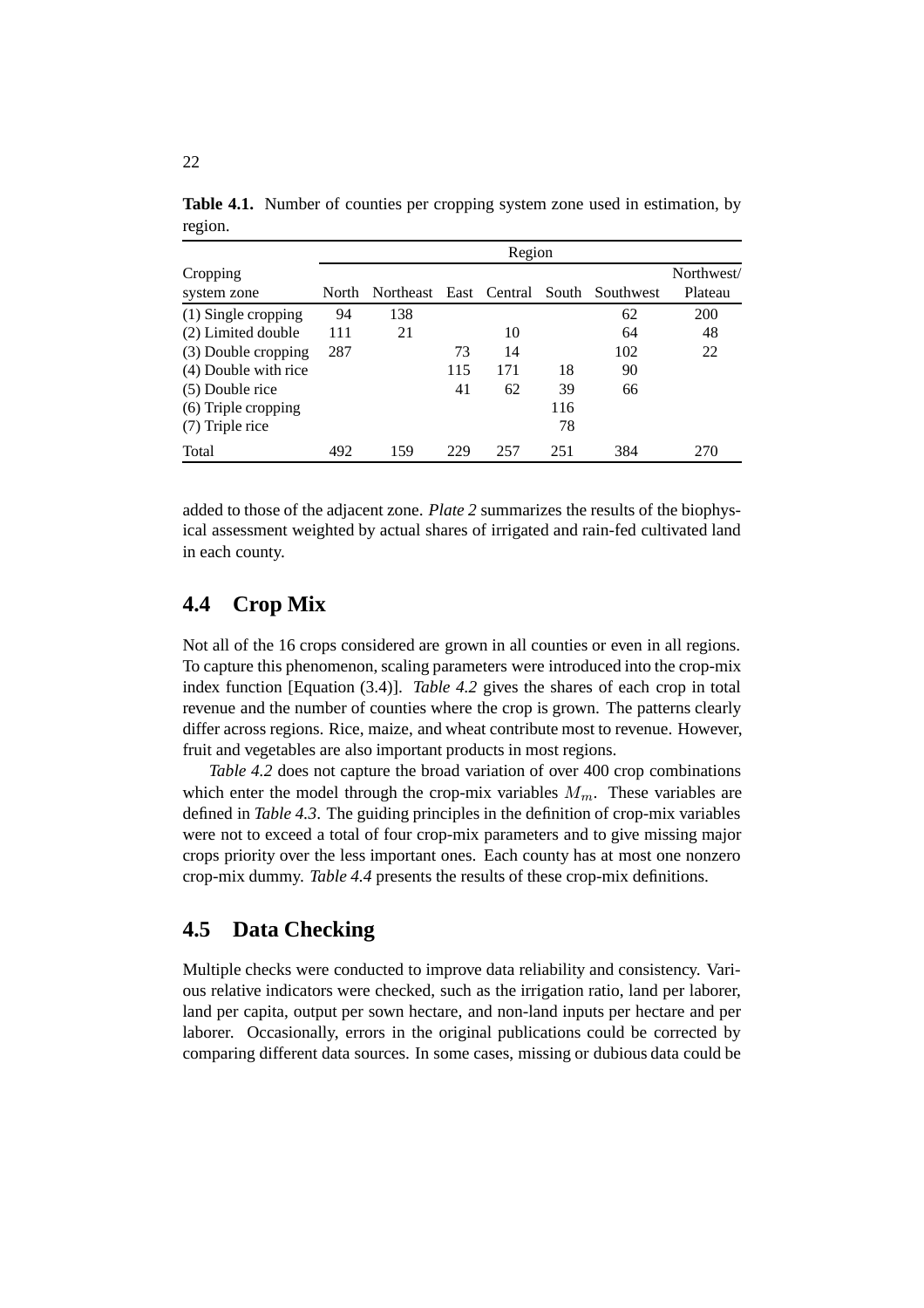|                     | Region |       |      |           |      |      |      |         |      |       |      |           |      |                   |
|---------------------|--------|-------|------|-----------|------|------|------|---------|------|-------|------|-----------|------|-------------------|
|                     |        | North |      | Northeast |      | East |      | Central |      | South |      | Southwest |      | Northwest/Plateau |
| Crop                | $\%$   | Obs   | $\%$ | Obs       | $\%$ | Obs  | $\%$ | Obs     | $\%$ | Obs   | $\%$ | Obs       | $\%$ | Obs               |
| Rice                | 32.0   | 467   | 6.7  | 116       | 14.4 | 227  | 4.5  | 219     | 0.9  | 155   | 9.5  | 380       | 36.2 | 268               |
| Wheat               | 3.2    | 244   | 18.5 | 154       | 45.3 | 226  | 62.4 | 257     | 48.3 | 250   | 36.3 | 360       | 4.7  | 101               |
| Maize               | 18.4   | 485   | 35.5 | 159       | 3.9  | 194  | 1.5  | 235     | 1.6  | 238   | 13.1 | 376       | 16.8 | 231               |
| Sorghum             | 0.9    | 471   | 4.4  | 145       | 0.1  | 76   |      | 182     |      | 109   | 0.6  | 277       | 1.3  | 156               |
| Millet              | 1.8    | 468   | 1.0  | 154       |      | 18   |      | 57      |      | 79    |      | 65        | 1.8  | 186               |
| Other starchy crops | 1.3    | 492   | 0.7  | 158       | 3.3  | 228  | 0.7  | 256     | 0.3  | 231   | 2.6  | 381       | 5.6  | 266               |
| Root crops          | 2.2    | 492   | 1.4  | 145       | 1.4  | 216  | 1.0  | 256     | 1.9  | 250   | 3.1  | 379       | 2.4  | 250               |
| Soybeans            | 2.9    | 492   | 11.7 | 158       | 3.0  | 223  | 1.8  | 256     | 1.5  | 246   | 1.4  | 371       | 4.1  | 197               |
| Oilseeds            | 6.2    | 490   | 2.5  | 156       | 6.4  | 228  | 5.4  | 257     | 4.2  | 251   | 6.4  | 373       | 8.6  | 270               |
| Cotton              | 13.8   | 385   | 0.2  | 21        | 7.2  | 184  | 7.1  | 198     | 0.1  | 34    | 1.6  | 97        | 2.1  | 45                |
| Sugarcane           |        | 136   | 1.6  | 106       | 0.2  | 188  | 0.6  | 234     | 7.4  | 249   | 1.7  | 296       | 1.9  | 132               |
| Fibers              | 0.3    | 265   | 2.3  | 120       | 0.8  | 190  | 0.8  | 234     | 0.1  | 157   | 0.4  | 295       |      | 91                |
| Tobacco             | 1.6    | 272   | 1.7  | 136       | 0.3  | 96   | 1.4  | 209     | 1.6  | 192   | 4.5  | 362       | 1.4  | 150               |
| Tea                 |        | 33    |      |           | 1.4  | 148  | 1.2  | 233     | 1.3  | 207   | 1.3  | 303       |      | 20                |
| Fruit               | 8.2    | 490   | 3.3  | 141       | 3.1  | 229  | 2.8  | 245     | 12.7 | 248   | 4.0  | 383       | 5.7  | 253               |
| Vegetables          | 7.0    | 491   | 8.4  | 158       | 9.0  | 229  | 8.9  | 257     | 18.0 | 250   | 13.5 | 374       | 7.2  | 262               |
| Total               |        |       |      |           |      |      |      |         |      |       |      |           |      |                   |
| number of counties  |        | 492   |      | 159       |      | 229  |      | 257     |      | 251   |      | 384       |      | 270               |

**Table 4.2.** Share of crop in total revenue (%) and number of counties where crop is grown.

Note: Obs = number of observations.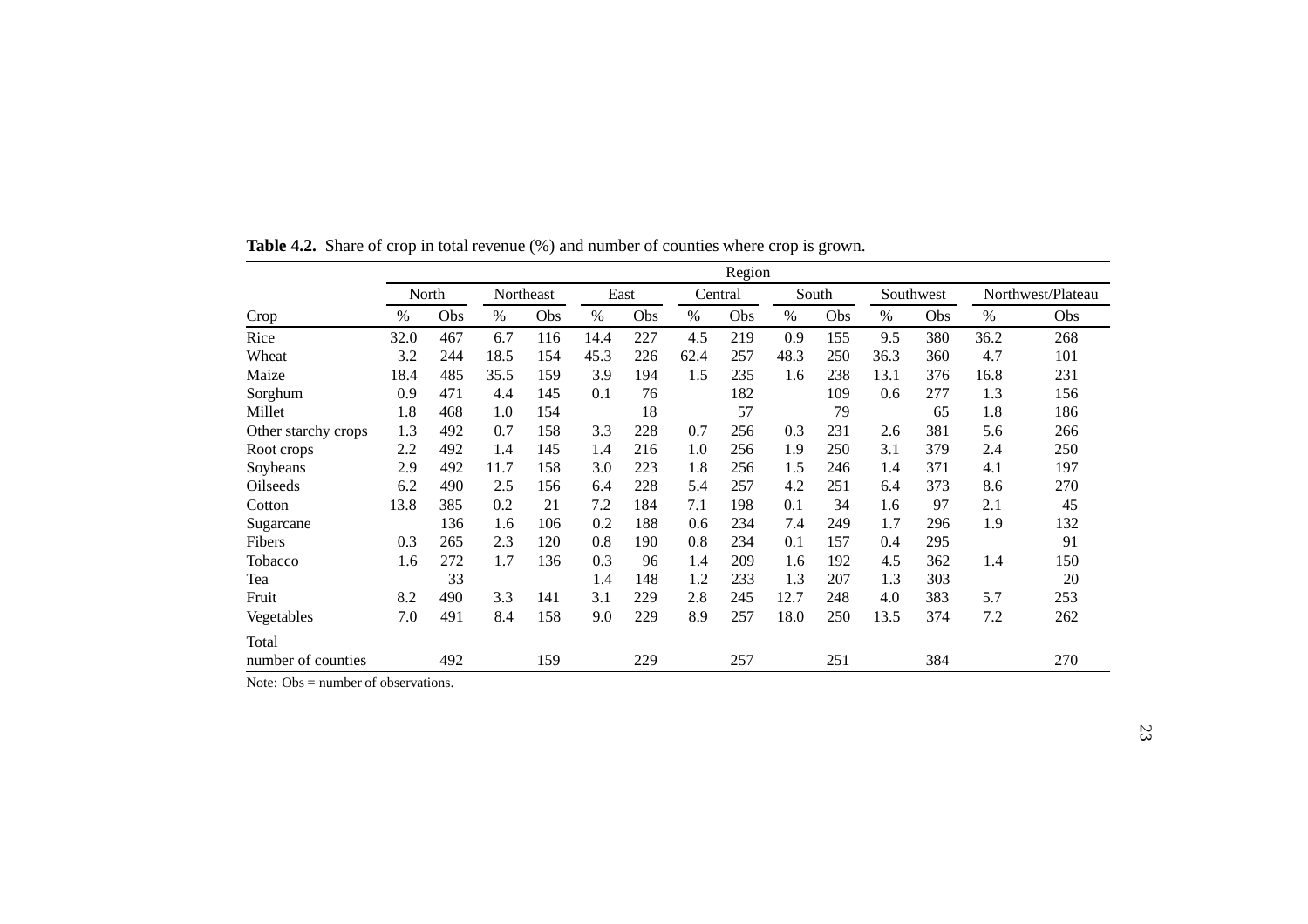**Table 4.3.** Definition of crop-mix variables  $M_m$ .

| Region            | Mix <sub>1</sub>                      | Mix <sub>2</sub>                           | Mix <sub>3</sub>       | Mix 4                  |
|-------------------|---------------------------------------|--------------------------------------------|------------------------|------------------------|
| North             | Wheat                                 | Maize/cotton/fruit                         | $\geq$ 3 smaller crops |                        |
| Northeast         | Maize/rice/soybeans/<br>vegetables    | Wheat                                      | $\geq$ 3 smaller crops |                        |
| East              | Rice or wheat                         | $\geq$ 5 smaller crops                     |                        |                        |
| Central           | Rice/vegetables/cotton                | $\geq$ 3 smaller crops                     |                        |                        |
| South             | Rice/vegetables/fruit/<br>sugarcane   | $\geq$ 3 smaller crops                     |                        |                        |
| Southwest         | 1 of rice/vegetables/<br>maize/wheat  | 2 or 3 of wheat/rice/<br>vegetables/maize  |                        |                        |
| Northwest/Plateau | 1 of wheat/maize/<br>fruit/vegetables | 2 or 3 of wheat/maize/<br>fruit/vegetables | 4 or 5 smaller crops   | $\geq$ 6 smaller crops |

*Note:* Crop-mix variables  $M_m$ ,  $m = 1,...,4$ , are used to indicate the absence of one or more crops in a county. For instance, if wheat is not present in the crop mix of a county l in the Northeast region, then crop-mix variable  $M_{l2}$  is set to one.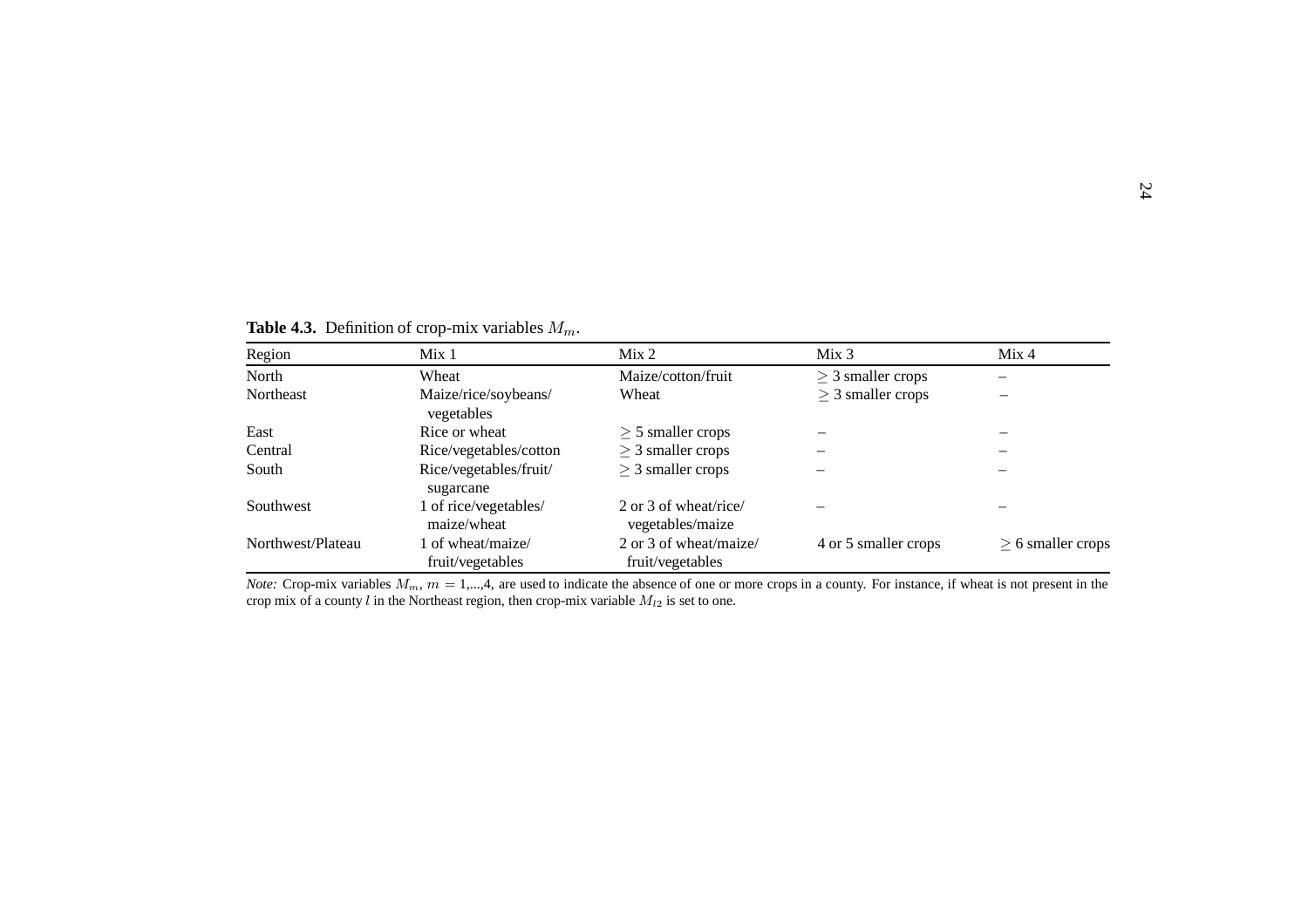|                  |              | Region                 |     |     |     |     |                                   |  |  |  |  |  |
|------------------|--------------|------------------------|-----|-----|-----|-----|-----------------------------------|--|--|--|--|--|
| Variable         | <b>North</b> | Northeast East Central |     |     |     |     | South Southwest Northwest/Plateau |  |  |  |  |  |
| Other mix        | 130          | 88                     | 200 | 159 | 123 | 163 | 87                                |  |  |  |  |  |
| Mix <sub>1</sub> | 25           |                        | 5   | 59  |     | 14  | 36                                |  |  |  |  |  |
| Mix <sub>2</sub> | 87           | 42                     | 25  | 39  | 121 | 13  | 8                                 |  |  |  |  |  |
| Mix <sub>3</sub> | 250          | 22                     |     |     |     | 194 | 101                               |  |  |  |  |  |
| Mix <sub>4</sub> |              |                        |     |     |     |     | 38                                |  |  |  |  |  |
| Total            | 492          | 159                    | 229 | 257 | 251 | 384 | 270                               |  |  |  |  |  |

**Table 4.4.** Number of counties corresponding to the crop-mix variables, by region.

|                              |     | Region   |          |          |          |                                              |                       |       |  |  |  |
|------------------------------|-----|----------|----------|----------|----------|----------------------------------------------|-----------------------|-------|--|--|--|
|                              |     |          |          |          |          | North Northeast East Central South Southwest | Northwest/<br>Plateau | Total |  |  |  |
| All counties                 | 510 | 184      | 244      | 275      | 272      | 402                                          | 491                   | 2,378 |  |  |  |
| Missing data                 | 13  | 25       | 15       | 18       | 21       | 18                                           | 212                   | 322   |  |  |  |
| Outliers (labor/             |     |          |          |          |          |                                              |                       |       |  |  |  |
| machinery)                   | 5   | $\Omega$ | $\theta$ | $\Omega$ | $\theta$ | $\Omega$                                     | 9                     | 14    |  |  |  |
| Total used<br>for estimation | 492 | 159      | 229      | 257      | 251      | 384                                          | 270                   | 2.042 |  |  |  |

**Table 4.5.** Number of observations per region.

corrected by reference to data for other years. When data for a given county were missing or appeared to be highly implausible but could not be corrected by using data from other sources, that county was dropped from the estimation.

Of the 2,378 administrative units contained in the LUC database in total, 2,042 counties were retained in the study; in other words, the data for these counties were complete and were judged sufficiently reliable to be used for both the output and input sides of the estimation. *Table 4.5* gives an account by region. Incomplete county-level records eliminated 322 counties; outliers, mainly for labor and machinery figures, eliminated another 14 (see also Section 4.2). These outliers were concentrated in the North and Northwest/Plateau regions. Only 20 counties on the Plateau located in the Qinghai province qualified for inclusion in the estimation. Xizang (Tibet) had no acceptable data records at all. Consequently, it was decided to pool Qinghai with the Northwest region based on the similarity of the cropping zone patterns.

#### **Notes**

[1] We initially used the total number of large animals as a proxy for draft animals. However, because of its poor performance in all estimations, we ultimately had to drop this proxy from the estimation.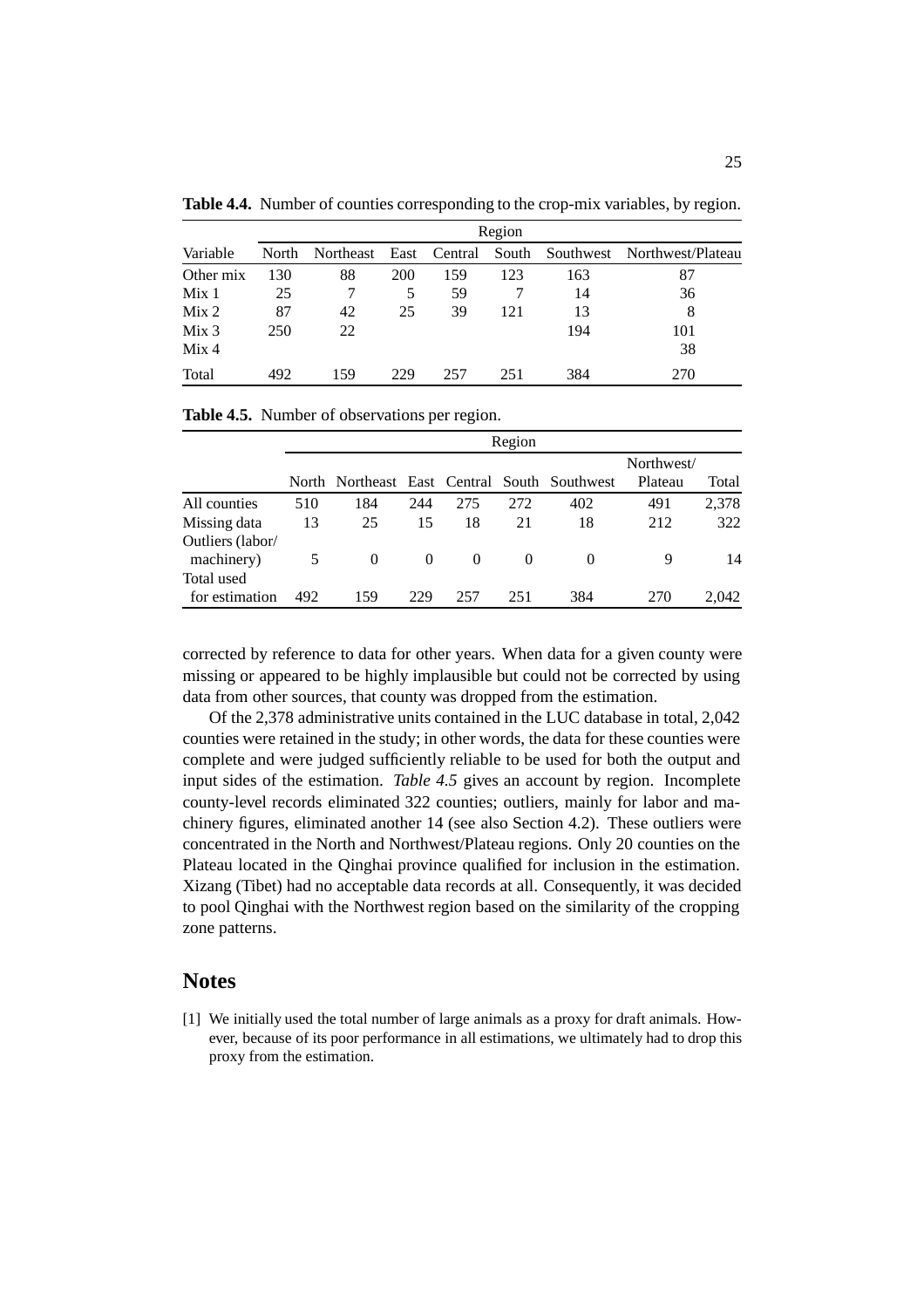- [2] Personal communications with Chinese officials suggest that the farmland data compiled by the SLA based on detailed surveys will eventually replace the unrealistic estimates published in the *Statistical Yearbook of China*. Except where specifically mentioned, the data in this subsection are derived from various publications of China's National Bureau of Statistics.
- [3] For detailed documentation and references regarding the compilation and editing of these land-use and soil maps, see http://www.iiasa.ac.at/Research/LUC/.

26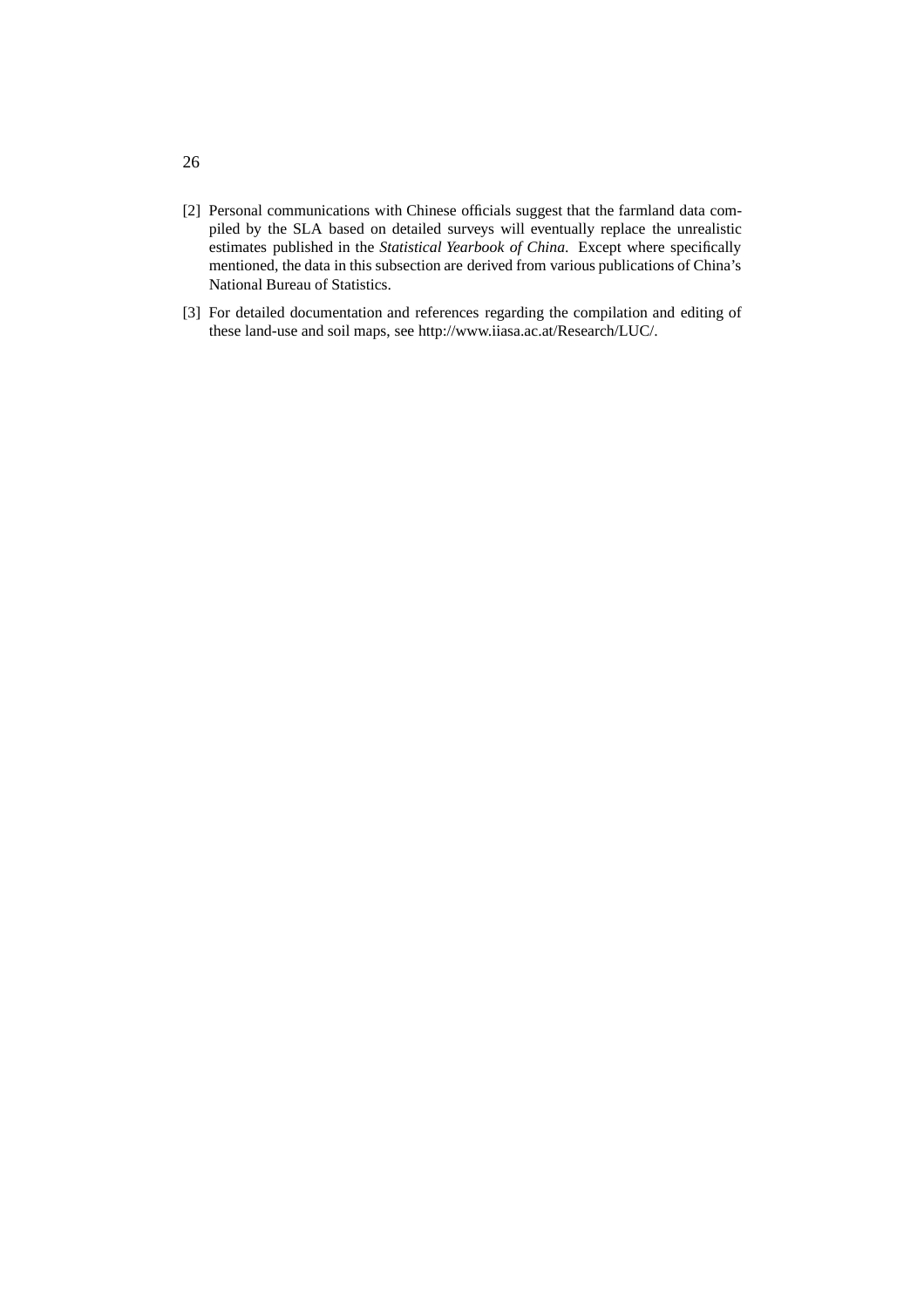## **5 Estimation Results**

Parameters of the model described in Section 3 were estimated by nonlinear least squares (NLS) for each region separately, except for the Northwest and Plateau regions (i.e., a few counties in Qinghai province), which were treated jointly because the number of valid observations for the Plateau region (some 20) was too low for it to be estimated separately. Results are presented as follows. In Section 5.1, we check whether the error term meets the statistical requirements, thus allowing NLS to be considered as a maximum likelihood estimator. In Section 5.2, we discuss the estimation results of the input response function G. Coefficient values of the output index Q are reported in Section 5.3. Finally, we present and discuss the spatial distribution of calculated implicit prices in Section 5.4, and the marginal productivity of input factors in Section 5.5.

### **5.1 Analysis of Error Term**

To test whether NLS amounts to maximum likelihood estimation, we check normality, homoscedasticity, and independence of the error term. We apply two tests, one parametric and one nonparametric. First, we use the common Shapiro–Wilk test (Shapiro and Wilk, 1965) to check whether for the sample as a whole the errors are a random sample from the normal distribution. Second, we check whether errors might be spatially correlated, albeit locally. This is done by applying a spatial nonparametric (kernel density) regression (Bierens, 1987; Keyzer and Sonneveld, 1997) regressing the error term on the longitude and latitude of the counties. For each county, the estimated value is calculated and the derivative with respect to longitude and latitude and the estimated probability of a wrong sign for that derivative are calculated. Lack of spatial correlation is signalled by frequently changing signs of derivatives and a high average probability of a wrong sign of error for a given derivative.

*Table 5.1* presents the Shapiro–Wilk statistic. The normality test is passed at the 5% level for all regions. The table also shows results from kernel density regression and indicates that no spatial dependency could be detected anywhere. On average, the probability of a wrong sign of the derivative in either direction is close to 0.5, implying that the error term could vary in either direction. Therefore, there is no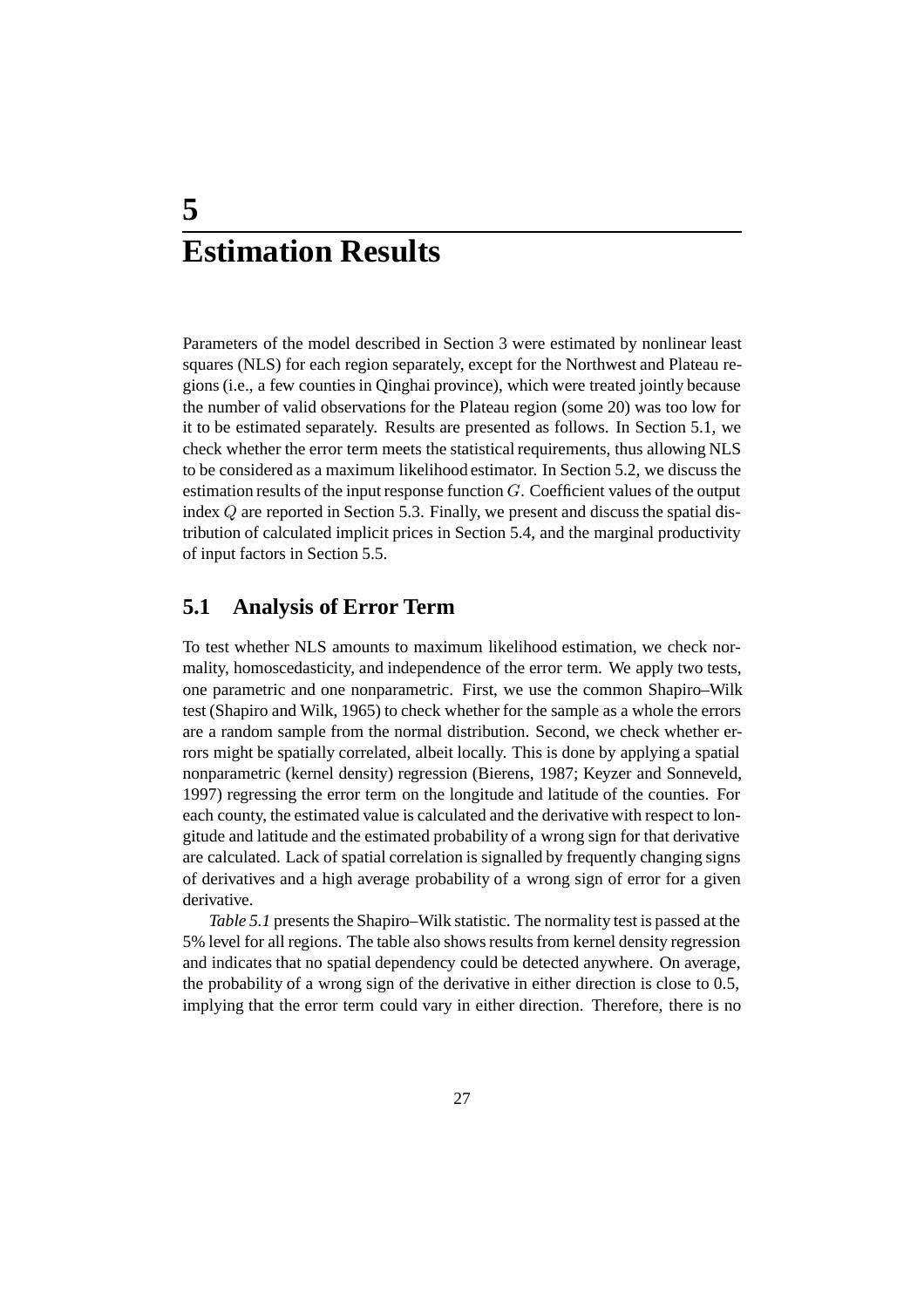|                                          |       | Region    |      |         |       |                                               |            |  |  |  |
|------------------------------------------|-------|-----------|------|---------|-------|-----------------------------------------------|------------|--|--|--|
|                                          |       |           |      |         |       |                                               | Northwest/ |  |  |  |
| Coefficient                              | North | Northeast | East | Central | South | Southwest                                     | Plateau    |  |  |  |
| Shapiro-Wilk's $W$                       | .989  | .977      | .986 | .982    | .980  | .988                                          | .983       |  |  |  |
| Probability $\lt W$                      | .876  | .231      | .726 | .416    | .234  | .820                                          | .453       |  |  |  |
|                                          |       |           |      |         |       | Spatial dependency using the mollifier method |            |  |  |  |
| Probability of wrong sign of derivative: |       |           |      |         |       |                                               |            |  |  |  |
| Longitude                                | .454  | .443      | .454 | .461    | .458  | .465                                          | .446       |  |  |  |
| Latitude                                 | .441  | .418      | .455 | .457    | .452  | .448                                          | .423       |  |  |  |

**Table 5.1.** Tests on the error term.

need to correct for spatial correlation of errors in the regression, and homoscedasticity and independence can be assumed.

We conclude that the model can be estimated by least squares (LS). Appendix A describes an iterative numerical procedure to perform this estimation.

#### **5.2 Input Response**

The coefficient values, their likelihood ratios, and the elasticities of the input response equations were actually estimated simultaneously using the output mix equations. The likelihood ratio is used to check the robustness of the coefficients.

First, let us briefly recapitulate its main principles (see Gallant, 1987; Davidson and MacKinnon, 1993). We denote model parameters by  $\zeta_1, \zeta_2$ . Under our null hypothesis  $H_0$ ,  $\zeta_1 = \overline{\zeta_1}$  and  $\zeta_2$  is unrestricted, while under the alternative hypotheis  $H_1$ , both  $\zeta_1$  and  $\zeta_2$  are unrestricted. With maximum likelihood estimation, the significance level of an estimated parameter  $\hat{\zeta}_1$  can be determined by an F-test:  $F(j, n-m) = \left(\frac{S(\overline{\zeta}_1, \overline{\zeta}_2)}{S(\hat{\zeta}_1, \hat{\zeta}_2)} - 1\right) \cdot \frac{n-m}{j}$ , where  $n, m$ , and  $j$  are the number of observations, parameters, and restrictions, respectively;  $S(\hat{\zeta}_1, \hat{\zeta}_2)$  is the minimum residual sum of squares corresponding to maximization of the unrestricted likelihood function; and  $S(\overline{\zeta}_1, \overline{\zeta}_2)$  is the residual sum of squares for given reference value  $\overline{\zeta}_1$  and free  $\zeta_2$ , corresponding to maximization of the restricted likelihood function. The critical value for the region with smallest sample size (i.e., the Northeast region), F(1,159) at 0.95, is 3.83.

As a reference value we use 50% of the original estimate  $\hat{\zeta}_1$ , as opposed to the usual reference value zero, because the function form is given and all variables eventually must enter the welfare model.[1] Hence, we need to assess the robustness of the estimated parameter value, rather than decide whether the variable should be included at all.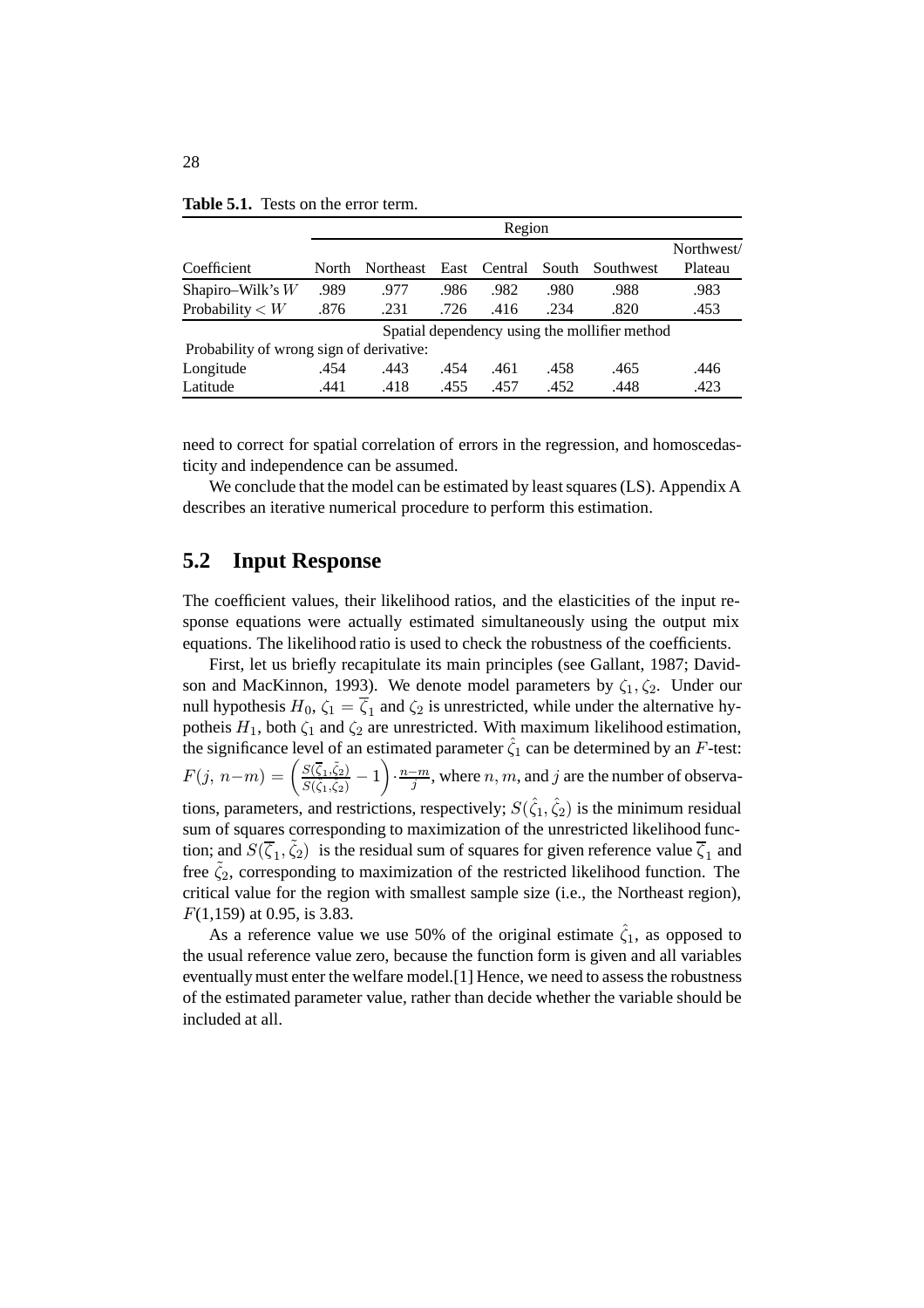#### **Coefficients**

*Table 5.2* presents the estimated coefficients of the input response function index G, their corresponding likelihood ratios, and the number of observations in each region. Clearly, no likelihood ratio can be calculated for parameters with zero value. Since  $\sum_j \theta_j = 1$  for  $\theta_{\text{Nutrient}}$ , no likelihood ratio is estimated. As the parameter  $\delta_{\rm Rainfed}$  is by definition equal to unity, it has no likelihood ratio value.

As described in Section 3.3, the area index  $H(A)$  is preset before estimation. The parameter  $\delta_{\text{Irrivated}}$  converts irrigated land into rain-fed equivalent. It is chosen in the interval between unity, and the selection of the final value is based on the assessment of the significance level (see note [1]). The estimation results for the Northeast region generally deviate on the input side. This result is probably caused by the low quality of the input data and the estimated potential production in this region. All parameters are significant at the 95% level except for  $\beta_{\text{Nutrient}}$  in the Northeast region.

Not surprisingly, the input-specific parameters  $\gamma$  show a large range of variability across regions, justifying estimation by region as opposed to a pooled estimation for China as a whole. Generally, the constants  $\beta$  of the input groups are small or zero. The upper bound for  $\rho_{\text{Power}}$  of -.25 is in effect for five regions. The substitution elasticities for the power-related inputs range from 0.38 in the Southwest region to 0.80 in most other regions. Perfect substitution between chemical and organic fertilizer is suggested for the four southern regions.

#### **Elasticities and marginal values**

As a further description of the estimation results, in *Table 5.3* we present the output elasticities by input category, evaluated at the regional mean (see Appendix B for the analytical forms of these elasticities). Since the input response function  $G$ assumes constant returns to scale, the input elasticities add up to unity.

The results suggest a differentiation into three zones. The first is the southeastern part of China, comprising the East, Central, South, and to some extent Southwest regions. These regions show a great similarity in elasticities for most inputs and input groups (power, nutrient, and land). The elasticity is highest for chemical fertilizer, followed by machinery and irrigated land; labor has a smaller contribution to the output index. The second zone comprises the North and Northwest/Plateau regions, where the similarity between the elasticities is mainly in the pattern rather than the levels with respect to non-land inputs. The levels of elasticities in the North region are comparable with those in the first zone. The picture is different in the remaining Northeast region, which has the highest elasticity for labor.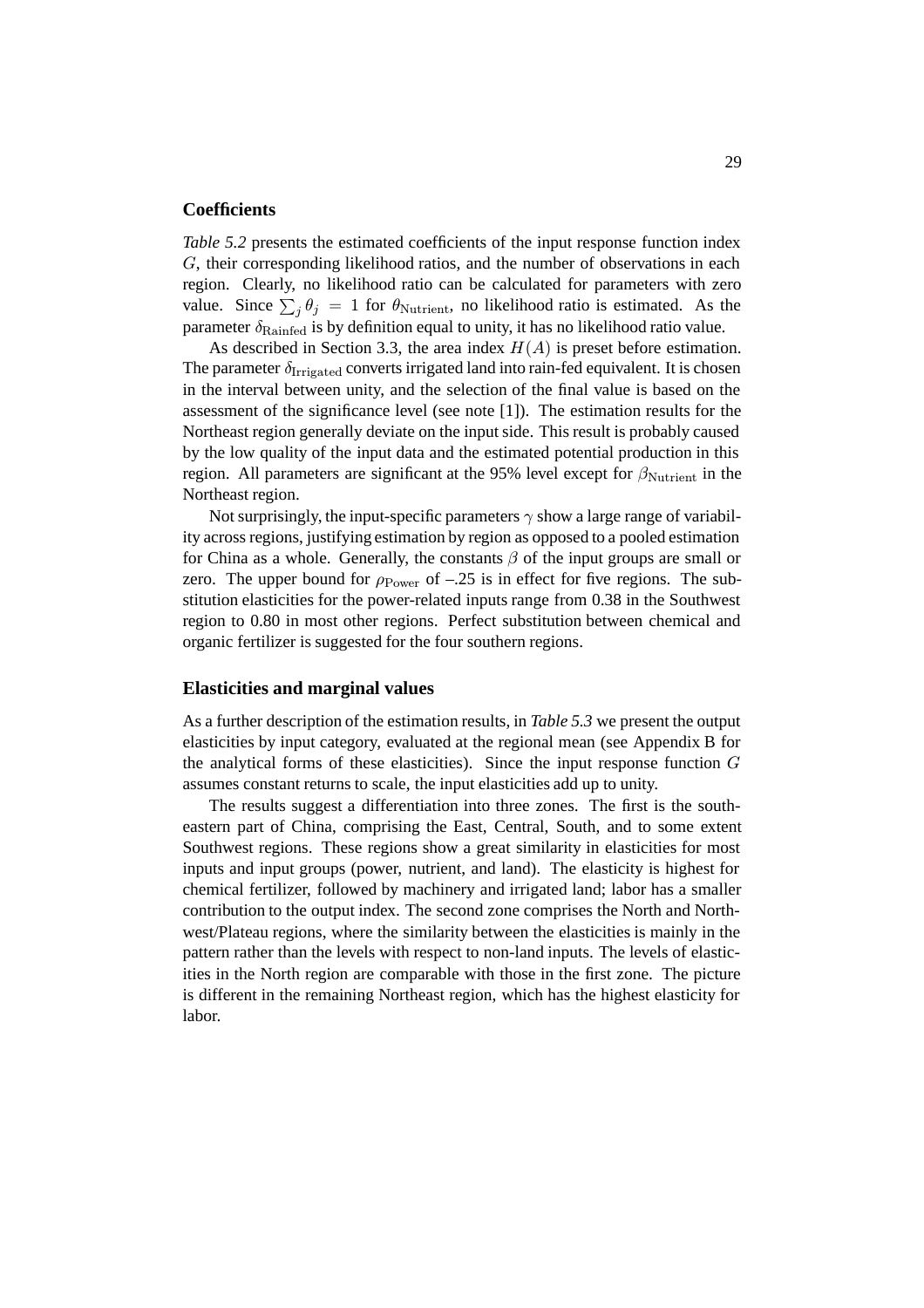|                                    |                          |           |           | Region    |           |           |            |
|------------------------------------|--------------------------|-----------|-----------|-----------|-----------|-----------|------------|
|                                    |                          |           |           |           |           |           | Northwest/ |
| Coefficient                        | North                    | Northeast | East      | Central   | South     | Southwest | Plateau    |
| $\zeta$ Single cropping            | 0.939                    | 182.131   |           |           |           | 3.050     | 40.205     |
|                                    | 33.8                     | 136.6     |           |           |           | 258.0     | 129.3      |
| Limited double                     | 0.892                    | 169.202   |           | 5.150     | $\equiv$  | 2.217     | 32.751     |
|                                    | 41.8                     | 75.0      |           | 92.5      |           | 208.2     | 151.3      |
| $\zeta$ Double cropping            | 0.841                    | $\equiv$  | 5.983     | 4.353     |           | 2.111     | 33.862     |
|                                    | 43.6                     |           | 711.4     | 159.9     |           | 275.5     | 154.9      |
| $\zeta$ Double with rice           |                          |           | 5.768     | 3.502     | 2.806     | 1.891     |            |
|                                    |                          |           | 793.6     | 595.0     | 111.8     | 32.8      |            |
| $\zeta$ Double rice                | —                        |           | 5.169     | 2.887     | 2.553     | 1.742     |            |
|                                    |                          |           | 636.0     | 2,077.7   | 178.8     | 62.9      |            |
| $\zeta$ Triple cropping            | $\overline{\phantom{0}}$ |           |           |           | 2.365     |           |            |
|                                    |                          |           |           |           | 30.5      |           |            |
| $\zeta$ Triple rice                |                          |           |           |           | 2.595     |           |            |
|                                    |                          |           |           |           | 78.7      |           |            |
| $\theta_{\rm Power}$               | 0.320                    | $0.700*$  | 0.430     | 0.365     | 0.341     | $0.300*$  | 0.555      |
|                                    | 376.6                    | 772.9     | 4.8       | 115.4     | 160.2     | 210.7     | 22.7       |
| $\theta_{\rm{Nutrient}}$           | 0.680                    | 0.300     | 0.570     | 0.635     | 0.659     | 0.700     | 0.445      |
| $\beta_{\rm Power}$                | 0.000                    | 0.000     | 0.013     | 0.001     | 0.005     | 0.006     | 0.001      |
|                                    |                          |           | 20.8      | 68.7      | 122.7     | 33.9      | 16.8       |
| $\beta_{\rm Nutrient}$             | 0.000                    | 0.031     | 0.005     | 0.000     | 0.000     | 0.013     | 0.003      |
|                                    |                          | 2.8       | 96.6      |           |           | 15.4      | 10.6       |
| $\rho_{\rm Power}$                 | $-0.250*$                | $-0.250*$ | $-0.250*$ | $-0.250*$ | $-0.250*$ | $-1.630$  | $-1.265$   |
|                                    | 43.4                     | 126.1     | 15.5      | 20.4      | 24.1      | 74.6      | 48.9       |
| $\rho_{\rm{Nutrient}}$             | $0.700*$                 | $0.700*$  | $1.000*$  | 1.000*    | $1.000*$  | $1.000*$  | $0.700*$   |
|                                    | 30.8                     | 17,773.5  | 16.8      | 3,552.1   | 243.1     | 255.3     | 3.2        |
| $\gamma$ Labor                     | 0.161                    | 2.062     | 0.464     | 0.389     | 0.291     | 3.010     | 7.856      |
|                                    | 30.0                     | 14.5      | 15.7      | 50.2      | 40.9      | 22.5      | 16.6       |
| $\gamma$ Machine                   | 0.807                    | 2.141     | 1.024     | 1.779     | 1.457     | 3.179     | 23.589     |
|                                    | 446.5                    | 12.1      | 153.5     | 2,264.7   | 817.3     | 34.9      | 22.6       |
| $\gamma$ Chemicals                 | 3.235                    | 0.337     | 0.160     | 1.578     | 0.728     | 0.934     | 0.120      |
|                                    | 38.0                     | 10.8      | 549.5     | 826.3     | 174.4     | 12.8      | 12.5       |
| $\gamma$ Organic                   | 1.481                    | 0.025     | 0.135     | 0.770     | 0.623     | 0.387     | 0.029      |
|                                    | 37.8                     | 11.2      | 97.3      | 75.5      | 28.3      | 37.8      | 13.8       |
| $\delta$ Irrigated <sup>†</sup>    | 2.110                    | 1.590     | 1.000     | 1.000     | 1.000     | 1.000     | 2.210      |
|                                    | 35.5                     | 4.9       | 117.2     | 54.4      | 28.7      | 30.6      | 22.2       |
| $\delta_{\rm Rainfed}{}^{\dagger}$ | 1.000                    | 1.000     | 1.000     | 1.000     | 1.000     | 1.000     | 1.000      |
| Observations                       | 492                      | 159       | 229       | 257       | 173       | 384       | 270        |

**Table 5.2.** Estimated coefficients for the input response function.

\*Parameter at bound.

†Preset value.

Note: Figures in italics represent likelihood ratios.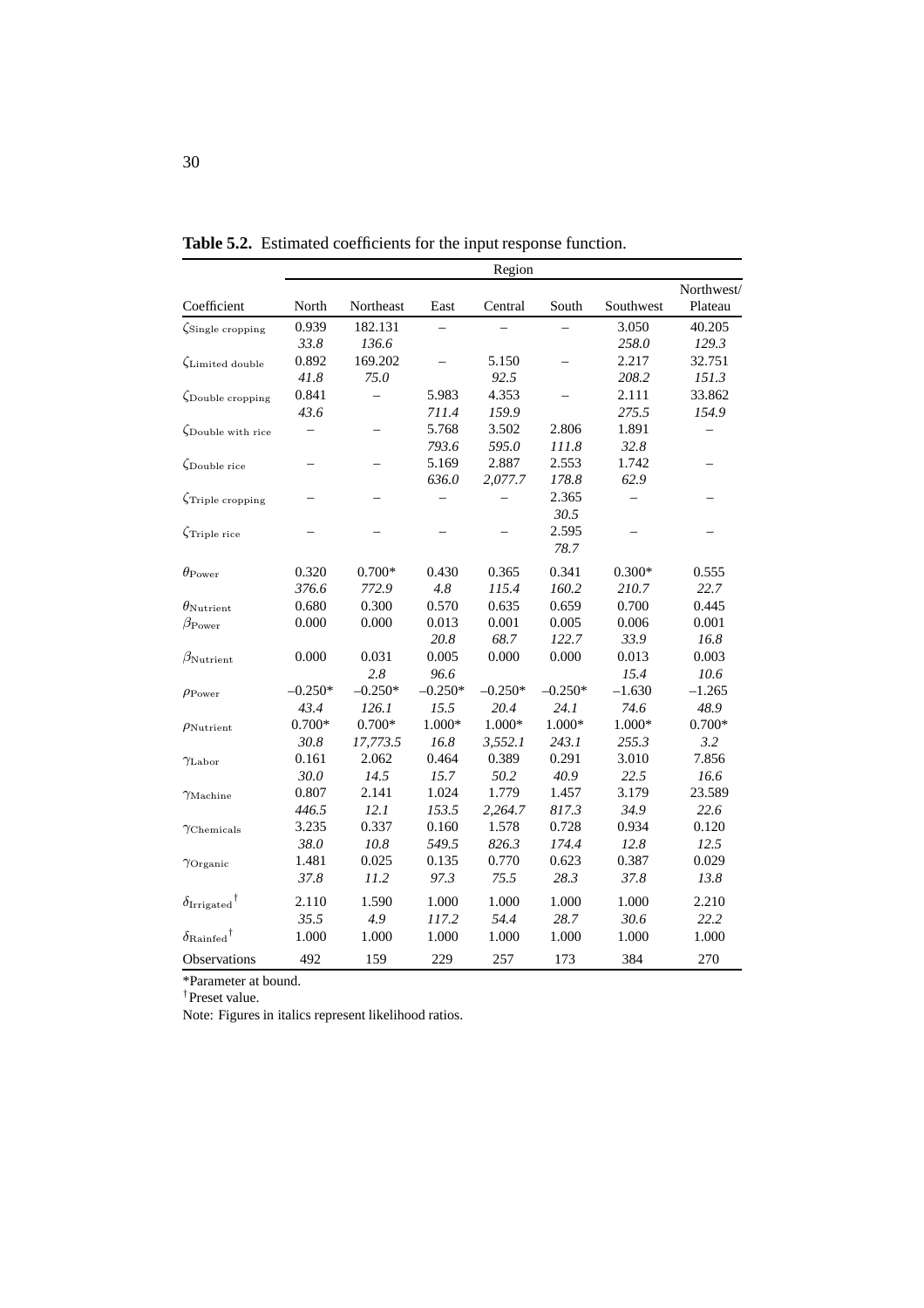|                                                          | region |                  |       |         |       |           |            |  |  |  |
|----------------------------------------------------------|--------|------------------|-------|---------|-------|-----------|------------|--|--|--|
|                                                          |        |                  |       |         |       |           | Northwest/ |  |  |  |
| Input                                                    | North  | <b>Northeast</b> | East  | Central | South | Southwest | Plateau    |  |  |  |
| Labor                                                    | 0.052  | 0.172            | 0.095 | 0.054   | 0.036 | 0.028     | 0.100      |  |  |  |
| Machinery                                                | 0.248  | 0.160            | 0.216 | 0.279   | 0.202 | 0.211     | 0.331      |  |  |  |
| Power                                                    | 0.300  | 0.332            | 0.311 | 0.333   | 0.238 | 0.239     | 0.431      |  |  |  |
| Chemical fertilizer                                      | 0.309  | 0.122            | 0.392 | 0.344   | 0.376 | 0.398     | 0.209      |  |  |  |
| Organic fertilizer                                       | 0.084  | 0.005            | 0.121 | 0.102   | 0.184 | 0.192     | 0.042      |  |  |  |
| <b>Nutrient</b>                                          | 0.393  | 0.127            | 0.513 | 0.446   | 0.560 | 0.590     | 0.251      |  |  |  |
| Irrigated area                                           | 0.215  | 0.140            | 0.131 | 0.165   | 0.127 | 0.063     | 0.138      |  |  |  |
| Rain-fed area                                            | 0.092  | 0.401            | 0.045 | 0.056   | 0.075 | 0.108     | 0.180      |  |  |  |
| Land                                                     | 0.307  | 0.541            | 0.176 | 0.221   | 0.202 | 0.171     | 0.318      |  |  |  |
| Elasticity of land-index $H$ if change is attributed to: |        |                  |       |         |       |           |            |  |  |  |
| Irrigated area                                           | 0.414  | 0.779            | 0.185 | 0.221   | 0.203 | 0.171     | 0.544      |  |  |  |
| Rain-fed area                                            | 0.196  | 0.490            | 0.185 | 0.221   | 0.203 | 0.171     | 0.246      |  |  |  |

**Table 5.3.** Output elasticities of land and non-land inputs at the regional mean.

Region

The elasticities of land-use types might convey the wrong impression that investment in irrigation in the Northeast, Southwest, and Northwest/Plateau regions is not profitable. In fact, the lower elasticities for irrigated land in some regions merely reflect the lower area under irrigation [see Appendix B, Equation (B.2)]. For example, in the Northeast region rain-fed agriculture is the dominant land-use type (78%) and  $\delta_{\rm{Irrigated}}$  is 1.59, resulting in a ratio of rain-fed to irrigated land of about 2.9. To assess the relative productivity of investment in irrigated and rain-fed land, a common area basis is needed. The two rows at the bottom of *Table 5.3* measure the percentage increase in output if the land basis of irrigated and rain-fed land expands by 1% in each case. Since  $\delta_{\text{Irrigated}}$  exceeds  $\delta_{\text{Rainfed}}$ , irrigation appears to be more productive.

As a further characterization of the differences across regions, we calculate the marginal values (see *Table 5.4*). These reflect the variability of implicit wages, rental cost of land and machinery, and price of chemical and organic fertilizers. The marginal value of labor is high in the northern regions and, as could be expected, low in the densely populated areas of the central and southern regions, where marginal returns to land are relatively high for both irrigated and rain-fed land. Despite its dense population, the eastern region has a relatively high marginal value of labor, reflecting the attractiveness of the more industrialized area.

#### **5.3 Output Index**

The coefficients of the output index function Q appear in *Table 5.5*. For the major staple crops (rice, wheat, and maize), they are generally similar across regions.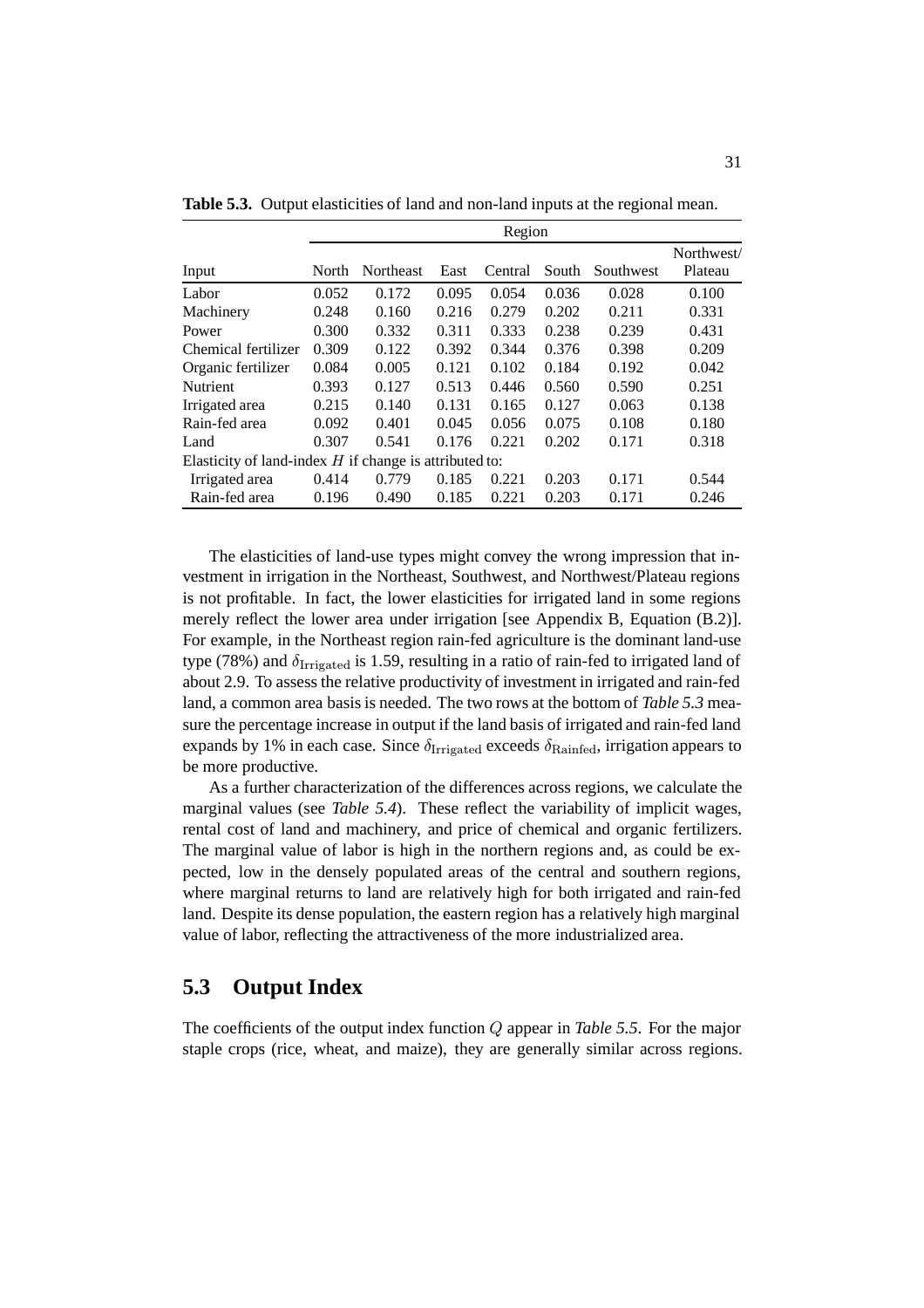|                              |          | Region    |        |          |        |           |                   |  |  |  |
|------------------------------|----------|-----------|--------|----------|--------|-----------|-------------------|--|--|--|
| Derivative                   | North    | Northeast | East   | Central  | South  | Southwest | Northwest/Plateau |  |  |  |
| $\partial G(V,A)/\partial V$ |          |           |        |          |        |           |                   |  |  |  |
| Labor (persons)              | 113.90   | 580.05    | 242.11 | 125.62   | 88.83  | 41.63     | 160.20            |  |  |  |
| Machinery (kW)               | 429.76   | 348.17    | 614.77 | 1,086.19 | 784.91 | 1,056.26  | 573.56            |  |  |  |
| Chemical fertilizer (kg)     | 4.72     | 1.61      | 5.76   | 6.20     | 5.62   | 8.23      | 2.96              |  |  |  |
| Organic fertilizer (kg)      | 2.70     | 0.16      | 4.83   | 3.03     | 4.81   | 3.41      | 0.77              |  |  |  |
| $\partial G(V,A)/\partial A$ |          |           |        |          |        |           |                   |  |  |  |
| Irrigated farmland (ha)      | 1,329.98 | 1,190.84  | 862.63 | 1,296.18 | 871.70 | 490.13    | 539.93            |  |  |  |
| Rain-fed farmland (ha)       | 630.32   | 748.95    | 862.63 | 1.296.18 | 871.70 | 490.13    | 244.31            |  |  |  |

**Table 5.4.** Marginal values at the regional mean (yuan).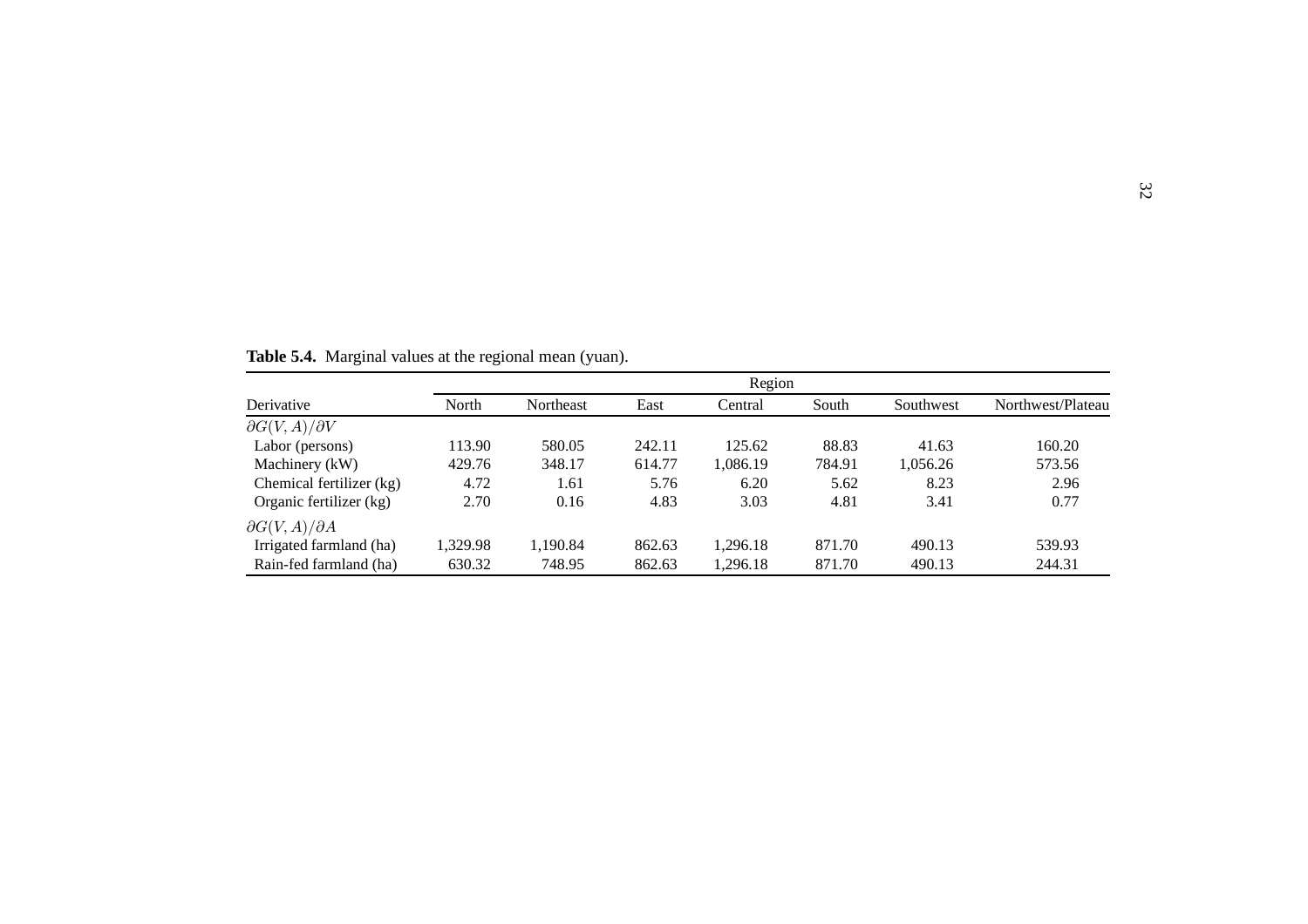|                            |          |           |                   | Region   |          |           |            |
|----------------------------|----------|-----------|-------------------|----------|----------|-----------|------------|
|                            |          |           |                   |          |          |           | Northwest/ |
| Coefficient                | North    | Northeast | East              | Central  | South    | Southwest | Plateau    |
| ${\alpha_0}^\dagger$       | 1.500    | 1.500     | 1.500             | 1.500    | 1.500    | 1.500     | 1.500      |
|                            | 46.6     | 25.4      | 29.9              | 35.6     | 35.1     | 74.4      | 42.7       |
| $\alpha_{\rm Rice}$        | 0.780    | 0.727     | 0.892             | 0.752    | 0.712    | 0.839     | 0.890      |
|                            | 36.4     | 1.3       | 199.8             | 281.8    | 111.4    | 93.2      | 18.3       |
| $\alpha_{\rm{Wheat}}$      | 1.171    | 0.881     | 1.099             | 1.374    | 5.425    | 1.035     | 1.024      |
|                            | 163.7    | 5.0       | 21.0              | 32.3     | 33.1     | 28.5      | 17.0       |
| $\alpha_{\rm Maize}$       | 1.433    | 0.668     | 3.863             | 10.922   | 13.532   | $0.030*$  | $0.030*$   |
|                            | 38.4     | 11.1      | 14.5              | 23.5     | 23.0     | 31.9      | 16.5       |
| $\alpha$ Sorghum           | 2.095    | 0.168     | $0.030*$          | $0.030*$ | 49.332   | $0.030*$  | 0.793      |
|                            | 43.7     | 5.0       | 14.5              | 17.3     | 20.5     | 30.3      | 16.9       |
| $\alpha_{\mathrm{Millet}}$ | 0.720    | 0.586     | 0.934             | 0.806    | 2.346    | 1.205     | 0.672      |
|                            | 48.7     | 9.4       | 16.0              | 17.7     | 39.6     | 68.5      | 19.7       |
| $\alpha$ Other starchy     | 0.944    | 3.588     | 0.714             | 2.592    | $0.030*$ | 0.592     | 0.159      |
|                            | 30.9     | 6.9       | 14.2              | 16.5     | 18.8     | 33.3      | 17.6       |
| $\alpha$ Rootcrops         | 0.383    | $0.030*$  | 0.534             | 0.724    | $0.030*$ | 0.841     | 0.959      |
|                            | 30.2     | 5.9       | 14.7              | 16.5     | 19.9     | 33.1      | 16.2       |
| $\alpha$ Soybean           | 2.624    | 1.231     | 3.467             | 6.385    | $0.030*$ | $0.030*$  | $0.030*$   |
|                            | 33.7     | 3.9       | 15.3              | 17.8     | 20.1     | 30.0      | 16.9       |
| $\alpha_{\rm Oilseed}$     | 1.324    | 0.503     | 3.300             | 4.417    | 7.972    | 2.361     | 0.526      |
|                            | 28.2     | 5.4       | 17.7              | 23.9     | 31.3     | 29.1      | 17.0       |
| $\alpha_{\rm Cotton}$      | 6.796    | 35.730    | 10.066            | 9.360    | 6.079    | 18.836    | 11.477     |
|                            | 46.8     | 5.5       | 17.6              | 22.0     | 22.7     | 33.3      | 22.0       |
| $\alpha$ Sugarcane         | 1.043    | $0.030*$  | 0.536             | 0.342    | 0.201    | 0.212     | 0.563      |
|                            | 35.9     | 5.0       | 14.7              | 15.8     | 24.1     | 49.6      | 20.7       |
| $\alpha$ Fiber             | 4.802    | $0.030*$  | 2.889             | 2.577    | 13.924   | 11.246    | 39.267     |
|                            | 34.6     | 5.0       | 13.7              | 15.3     | 21.8     | 24.2      | 16.3       |
| $\alpha$ Tobacco           | 3.203    | 8.088     | $0.030*$          | 7.062    | 6.844    | 4.713     | 1.391      |
|                            | 31.5     | 7.3       | 14.3              | 32.8     | 23.4     | 45.5      | 18.3       |
| $\alpha$ Tea               | 31.912   | $\equiv$  | 10.469            | 12.199   | 17.698   | 11.082    | $0.030*$   |
|                            | 32.8     |           | 17.7              | 17.0     | 24.6     | 31.7      | 17.2       |
| $\alpha$ Fruit             | 1.674    | 1.241     | 1.427             | 2.504    | 1.901    | 2.206     | 1.885      |
|                            | 30.1     | 7.3       | 15.3              | 24.1     | 21.5     | 28.9      | 15.3       |
| $\alpha_{\rm Vegetables}$  | 0.346    | 0.267     | 0.364             | 0.484    | 0.347    | 0.461     | 0.335      |
|                            | 42.1     | 7.9       | 26.9              | 29.9     | 18.9     | 64.2      | 19.4       |
| $\mu_{\rm Mix\ 1}$         | $-0.182$ | $-0.182$  | $-0.076$          | $-0.014$ | 0.121    | $-0.215$  | $-0.376$   |
|                            | 41.6     | 7.7       | 12.5              | 14.1     | 20.8     | 35.1      | 34.4       |
| $\mu_{\rm Mix\ 2}$         | $-0.083$ | 0.203     | $-0.119$          | $-0.043$ | 0.054    | $-0.031$  | $-0.022$   |
|                            | 41.8     | 10.9      | 29.8              | 20.8     | 24.0     | 30.7      | 16.6       |
| $\mu_{\rm Mix\ 3}$         | $-0.014$ | 0.021     | $\qquad \qquad -$ | $\equiv$ | ÷,       | $-0.034$  | $-0.043$   |
|                            | 32.3     | 5.0       |                   |          |          | 35.7      | 21.3       |
| $\mu$ Mix 4                |          |           |                   |          |          |           | 0.019      |
|                            |          |           |                   |          |          |           | 17.6       |

**Table 5.5.** Estimated coefficients for the output function.

\*Parameter at bound.

†Preset value.

Note: Figures in italics represent likelihood ratios.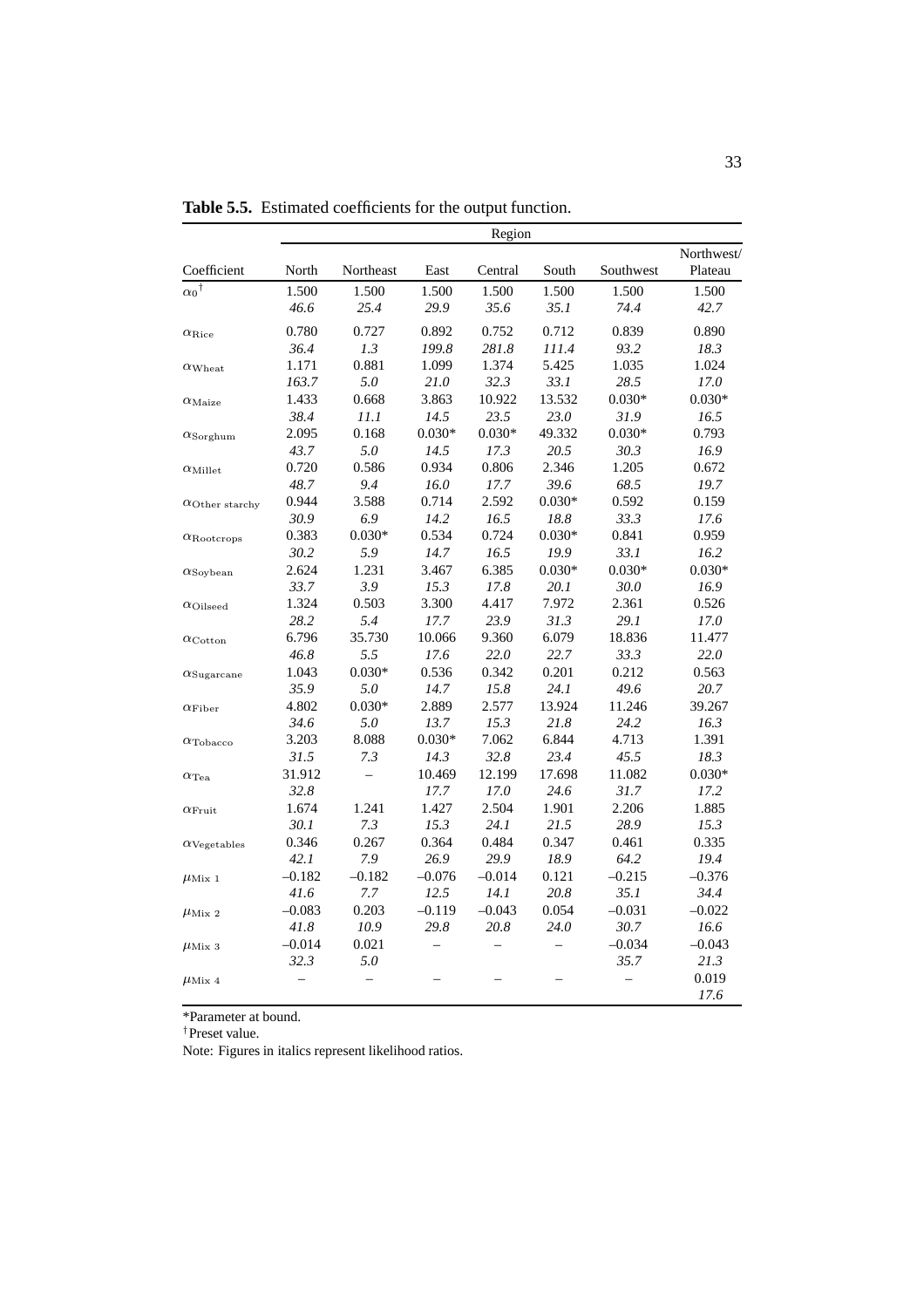Deviations are mainly due to the fact that certain crops are sometimes a major crop in one region and a minor crop in another. Wheat and maize are outliers in the South region, where they contribute less than 1% and 1.6% to total crop revenue, respectively. Wheat can only be grown in a few scattered areas in Fujian and Guangdong provinces. The variation in estimates is most pronounced for the minor crops, but estimates are stable for vegetables and to a lesser extent fruits, which are present in almost all counties and crop mixes. The crop-mix correction factors  $\mu_m$  vary across regions and crop mixes. As expected, most are negative, especially those associated with a major crop. Other crop-mix parameters can be positive, since some crops are minor crops at the regional level, but are major crops at the county level. The significance level for most parameters is well above 95%.

#### **5.4 Implicit Prices**

In this section we calculate implicit prices along the lines of profit maximization set out in Section 3.4 and try to compare these with the consumer prices in nearby urban centers and examine their spatial variations. We reiterate that this is a purely hypothetical calculation to give a first impression of the degree to which the prevailing conditions would seem to support the hypothesis.

The difference between farm-gate and consumer prices measures an implicit trade and transportation margin. Clearly, this margin should increase with the distance to the main consuming areas. Because data on free-market consumer prices are not available, *Table 5.6* compares state procurement prices and the implicit producer prices at the regional level for rice, wheat, and maize. The producer prices are weighted by county production. In the main producing regions, they fluctuate around the procurement price levels. As mentioned earlier, the state procurement prices are a quantity-weighted mean of quota prices, negotiated prices, and freemarket prices. They may tend to lie below marginal productivity and hence below free-market consumer prices.

The hypothesis of price increase toward urban centers is tested for these three major crops and for the price index using a simple regression. To explain demand for crop supply in a given county, we use the population density of the county and the sum of the urban populations weighted by the distance in kilometers between the given county and all other cities and county towns, as presented in Equation (5.1):

$$
W_l = \sum_{l'} \frac{\text{Urban Population}_{l'}}{\exp(0.010 \text{ Distance}_{l,l'})} \,. \tag{5.1}
$$

The region-specific dummies measure the difference from the default Southwest region. For the crops, the estimation is limited to the main producing counties; that is, where the value share of the crop is above 15%. *Table 5.7* presents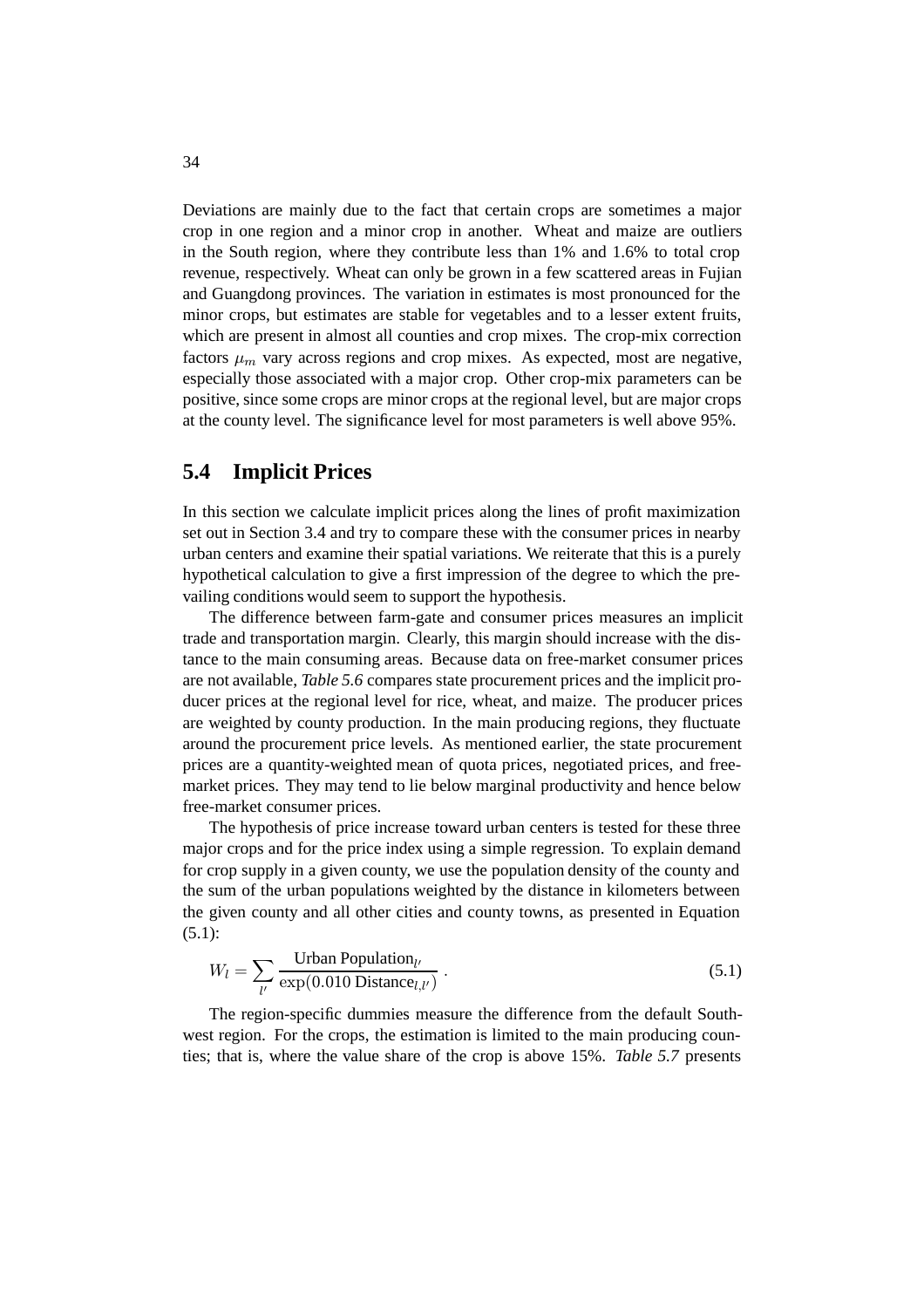|        | Table 5.6. Comparison of procurement and implicit producer prices for the major |  |
|--------|---------------------------------------------------------------------------------|--|
| crops. |                                                                                 |  |

|                   | Rice |      | Wheat                                                          |      | Maize |      |
|-------------------|------|------|----------------------------------------------------------------|------|-------|------|
| Region            |      |      | Procurement Implicit Procurement Implicit Procurement Implicit |      |       |      |
| North             |      |      | 0.66                                                           | 1.00 | 0.53  | 0.42 |
| <b>Northeast</b>  | 0.64 | 0.52 |                                                                |      | 0.39  | 0.43 |
| East              | 0.65 | 0.75 | 0.57                                                           | 0.68 | 0.56  | 0.41 |
| Central           | 0.60 | 0.59 | 0.58                                                           | 0.73 |       |      |
| South             | 0.62 | 0.64 |                                                                |      |       |      |
| Southwest         | 0.55 | 0.59 | 0.57                                                           | 0.42 | 0.55  | 0.67 |
| Northwest/Plateau | 0.71 | 0.61 | 0.64                                                           | 0.84 | 0.46  | 0.39 |

Source: Procurement prices are from SBB (1992); implicit producer prices are calculated based on Equation (3.13) (regional average is weighted with production).

|                           | Rice          | Wheat         | Maize          | Price index   |
|---------------------------|---------------|---------------|----------------|---------------|
| Population density        | 0.010(2.7)    | 0.010(1.9)    | 0.029(6.1)     | 0.035(7.5)    |
| Weighted urban population | 0.048(5.2)    | $-0.052(1.0)$ | 0.083(1.9)     | 0.082(4.7)    |
| Intercept (Southwest)     | 0.530(17.8)   | 0.461(8.8)    | 0.524(11.7)    | 0.699(17.8)   |
| North                     | 0.017(0.8)    | 0.538(22.2)   | $-0.268(17.3)$ | 0.143(9.3)    |
| Northeast                 | 0.053(3.5)    | 0.290(8.5)    | $-0.235(15.8)$ | 0.204(10.2)   |
| East                      | 0.159(15.8)   | 0.319(9.9)    | $-0.202(6.0)$  | 0.060(3.2)    |
| Central                   | $-0.009(1.0)$ | 0.351(5.6)    | $-0.345(10.6)$ | $-0.044(2.6)$ |
| South                     | 0.033(3.6)    |               | 0.648(32.8)    | 0.090(5.0)    |
| Northwest/Plateau         | 0.140(6.5)    | 0.399(19.5)   | $-0.232(16.9)$ | 0.304(18.0)   |
| $R^2$                     | 0.30          | 0.59          | 0.81           | 0.25          |
| <b>Observations</b>       | 1.067         | 564           | 685            | 2.046         |

**Table 5.7.** Estimated coefficients of the price relationship.

Note: t-scores given in parentheses.

the results, which do not reject the hypothesis. The local demand measured by the population density is significant for all crops and for the price index. The coefficient of the neighboring urban population for wheat has the wrong sign but is not significant. The explanatory power of the estimations is acceptable.

We can conclude that the spatial changes in the imputed farm-gate prices follow an economically plausible geographical pattern that is largely shaped by demand and supply forces. This suggests that profit maximization with exogenous price margins at the county level provides a reasonable first-order partial approximation to reproduce the main properties of crop farming. But this only is a first-order, cross-sectional investigation. Improving the price linkage relationship is a subject for further research.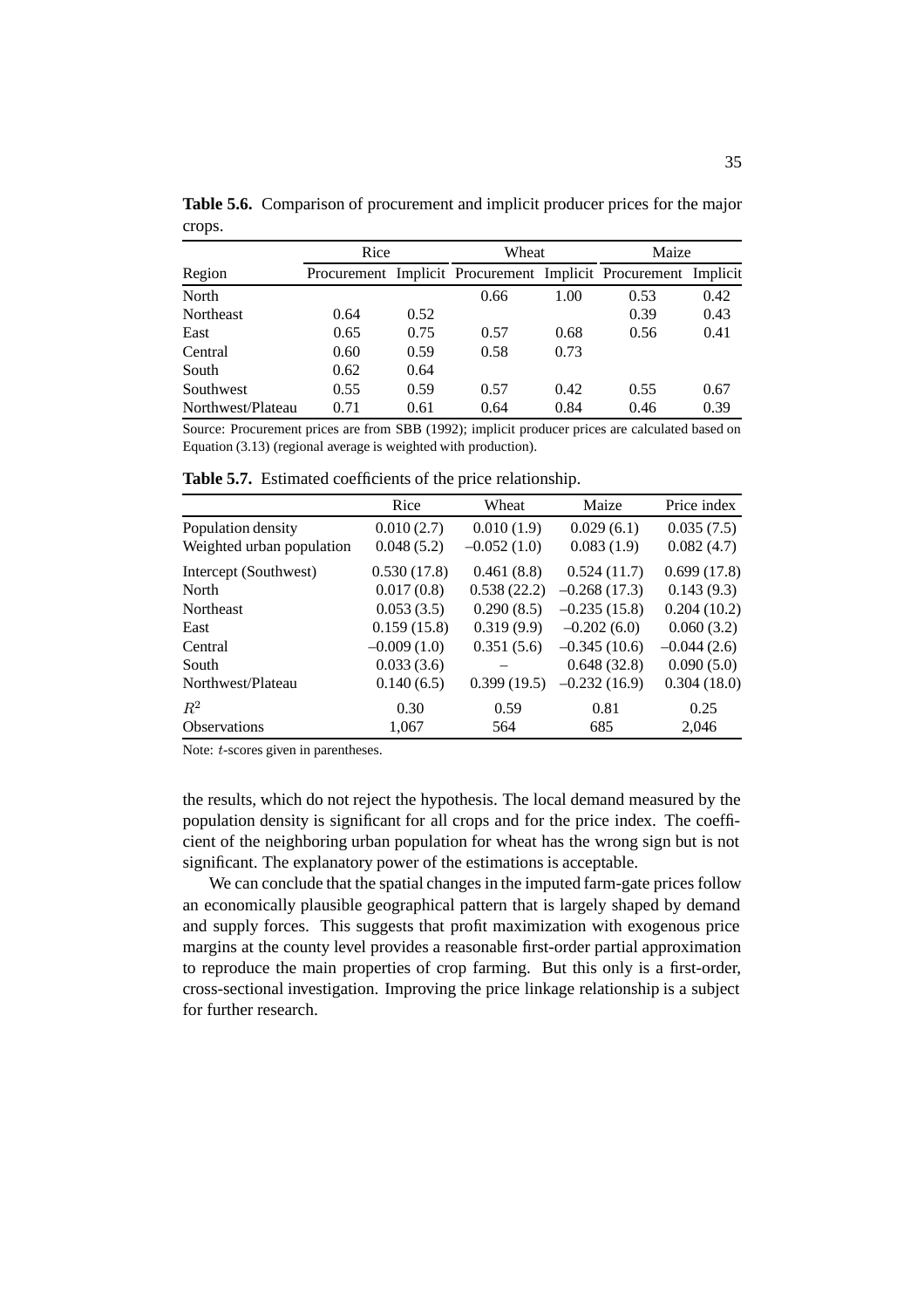|                      | Region |                 |       |         |       |                 |            |
|----------------------|--------|-----------------|-------|---------|-------|-----------------|------------|
|                      |        |                 |       |         |       |                 | Northwest/ |
| Input                |        | North Northeast | East  | Central |       | South Southwest | Plateau    |
| Chemical fertilizer  | 1,021  | 247             | 1.926 | 1,801   | 1,663 | 994             | 257        |
| Organic fertilizer   | 289    | 9               | 607   | 557     | 841   | 495             | 50         |
| Machinery            | 860    | 318             | 1.047 | 1.481   | 908   | 513             | 369        |
| Wages and land       | 1,313  | 1,428           | 1,367 | 1,525   | 1,169 | 573             | 524        |
| Total costs          | 3,483  | 2,002           | 4.947 | 5.364   | 4.581 | 2,575           | 1,200      |
| Laborers per hectare | 1.51   | 0.46            | 1.95  | 2.50    | 1.76  | 1.92            | 0.65       |
| Returns from wages   |        |                 |       |         |       |                 |            |
| and land per laborer | 870    | 3,104           | 701   | 610     | 664   | 298             | 806        |

**Table 5.8.** Input costs per hectare (yuan).

#### **5.5 Marginal Productivity**

*Plate 3* and 4 are based on kernel density regression and show geographical patterns of the marginal productivity of labor and machinery, respectively. For reference, *Plate 5* presents the population density in persons per square kilometer. It appears that the marginal productivity of agricultural labor is usually higher in the neighborhood of large urban areas: Hong Kong, Shanghai, Beijing, Tiajin, and the delta of Liaoning. The figures also show that in the inland southern regions (the Southwest and Central regions) the marginal productivity for machinery is higher and that for labor is lower than in the other regions.

*Plate 6* shows the marginal productivity of irrigated land, which stands in fixed, region-specific proportion to the marginal productivity of rain-fed land. The proportion follows the pattern of population density quite closely along the coastal zone and in the Northeast region, but inland the relationship is loose. Although marginal productivity is somewhat higher in the Red Basin area in Sichuan than in the surrounding mountainous area, it is substantially below marginal productivity in comparable urban areas along the coast.

A regional comparison of costs per hectare (see *Table 5.8*) reveals a northto-south pattern. While implicit costs for labor and land are the dominant inputs in the northern regions, chemical fertilizer is the dominant input in the southern regions. The difference in cropping patterns explains part of this difference. For example, the Northeast region has single cropping, with limited double cropping only in Liaoning; in contrast, the southern regions have up to triple rice cropping, with higher fertilizer requirements.

The average implicit returns for land and wages per laborer are the lowest in the Southwest region. In 1990, an average laborer earned an annual income of 298 yuan. For the coastal South, East, and North regions the earnings for a crop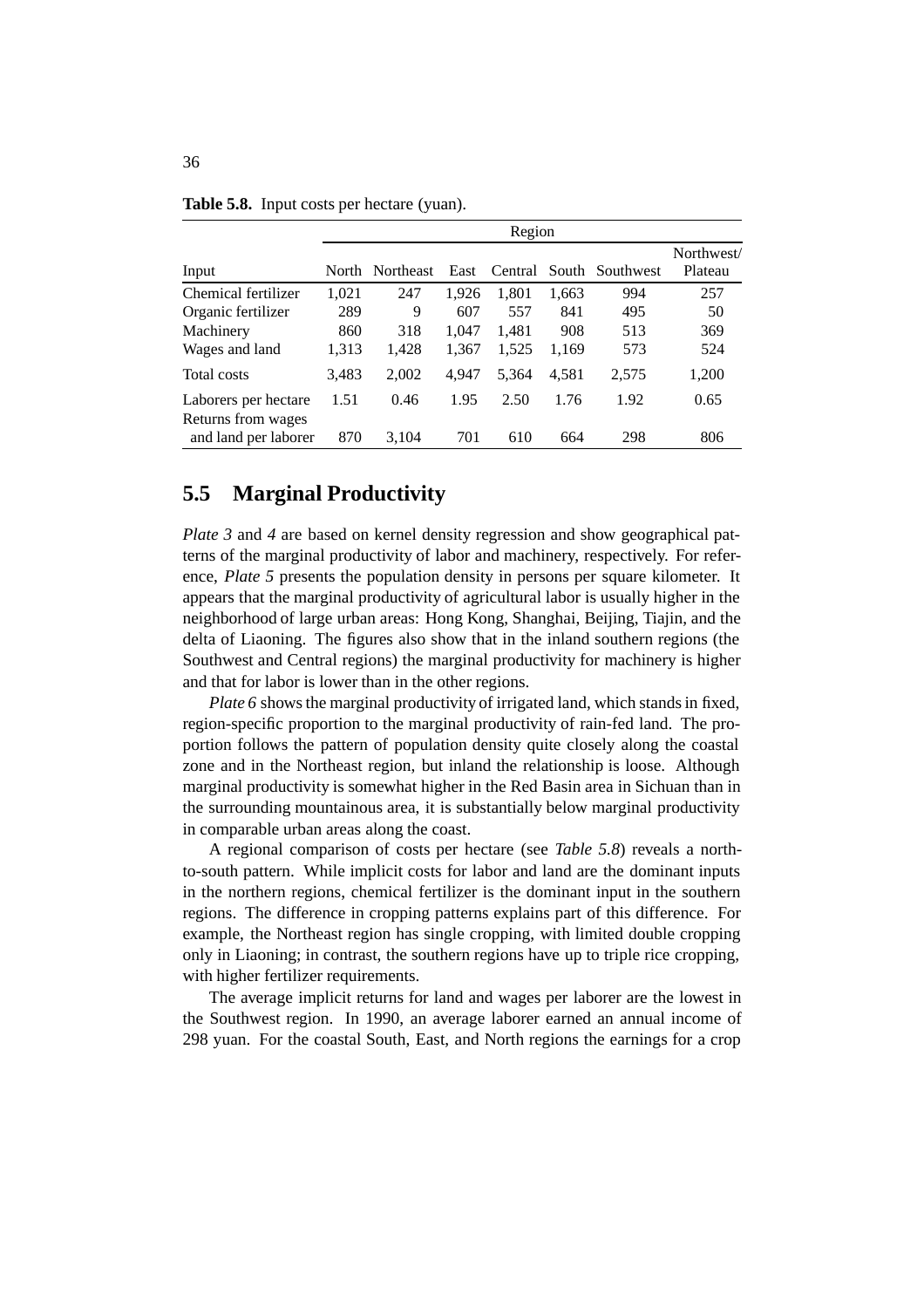laborer range from 664 yuan to 870 yuan on average. This pattern is in line with the observed out-migration to the coastal provinces during the past decade.

#### **Note**

[1] The alternative values against which the estimated values are tested are as follows:  $\theta_{\text{Power}} = .5, \zeta_z = 1, \mu_m = 0, \rho_{\text{Power}} = -1.5, \rho_{\text{Nutrient}} = .7 \text{ or } 1, \text{ and } \alpha_0 = 2. \text{ For }$  $\delta_{\text{Irrigated}} = 1$ , the ratio of the potential yield on irrigated land to the potential yield on rain-fed land is used as the alternative, in the other cases whether or not  $\delta_{\rm{Irrigated}} = 1$ is the hypothesis. These alternatives stand at  $\delta_{\text{Irrigated}} = 1.00$  for the North region, 1.00 for Northeast, 1.05 for East, 1.04 for Central, 1.03 for South, 1.16 for Southwest, and 1.00 for Northwest/Plateau.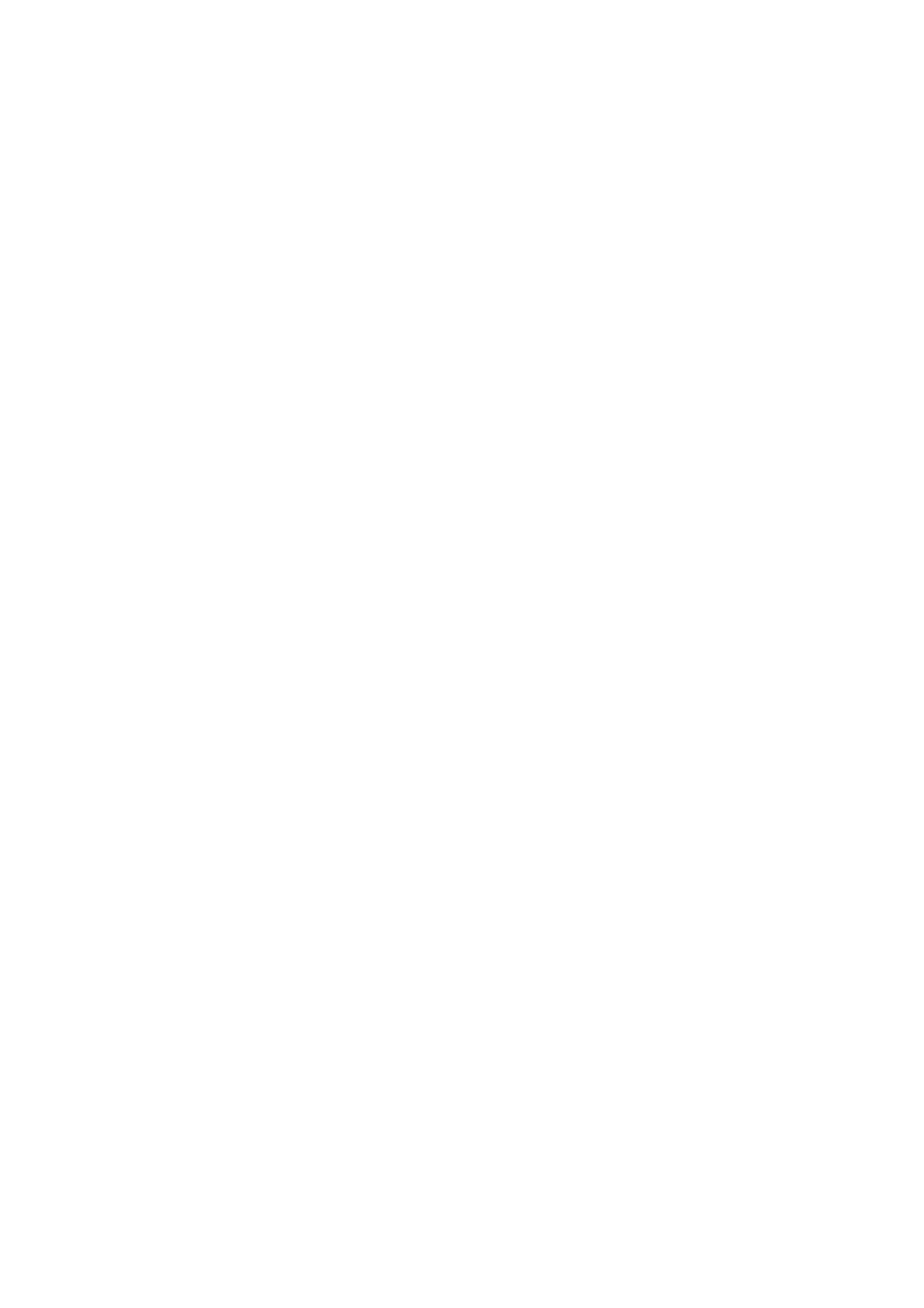# **Summary and Conclusions**

**6**

This report highlights the specification and cross-sectional estimation of a spatially explicit transformation function for crop production in China based on county-level data for 1990. In addition to inputs such as labor, machinery, and chemical fertilizer, we include organic fertilizer. Biophysical conditions for crop production vary substantially in China. Potential production ranges from single cropping of maize with less than 4 tons per hectare in the northern provinces to triple rice cropping with 18 tons per hectare or more along the coast in the south. The production relationship explicitly takes these potentials into account and employs them as an asymptote to actual yields in the specification. The usual approach of profit maximizing subject to a production function could not be adopted because no countyspecific price information is available and because profit maximizing is not the appropriate behavioral principle. In 1990, marketing, pricing, and production for the major staples were still largely controlled by government agents. Hence, the seven regional input–output functions were estimated in their primal form.

The estimation results are satisfactory in terms of quality of fit, signs and significance of parameters, homoscedasticity, and lack of spatial correlation of errors. The coefficients are interpretable in that they reflect the regional differences in the crop production systems. The associated elasticities of aggregate output with respect to inputs reflect reasonably well the relative scarcity of irrigated land, labor, and other inputs across the different regions. Marginal productivity of labor is usually higher in the neighborhood of large urban areas, notably those along the coast. This pattern is in line with the observed out-migration to the coastal provinces during the past decade. The marginal productivity of machinery is highest in the Central and Southwest regions, whereas the chemical and organic fertilizers are perfect substitutes in the densely populated regions.

The implicit producer prices calculated as marginal productivity show an economically plausible spatial pattern strongly correlated to distance from the main consuming areas. We have emphasized that this linkage needs further improvement, as it should also consider government regulations.

This production system is a key building block for LUC's intertemporal welfare-maximizing policy analysis model. With this policy analysis model, LUC intends to examine a range of development and policy scenarios for the period from 2001 to 2030 in light of China's commitments with respect to the World Trade Organization (WTO), and to evaluate the policy needs as formulated in the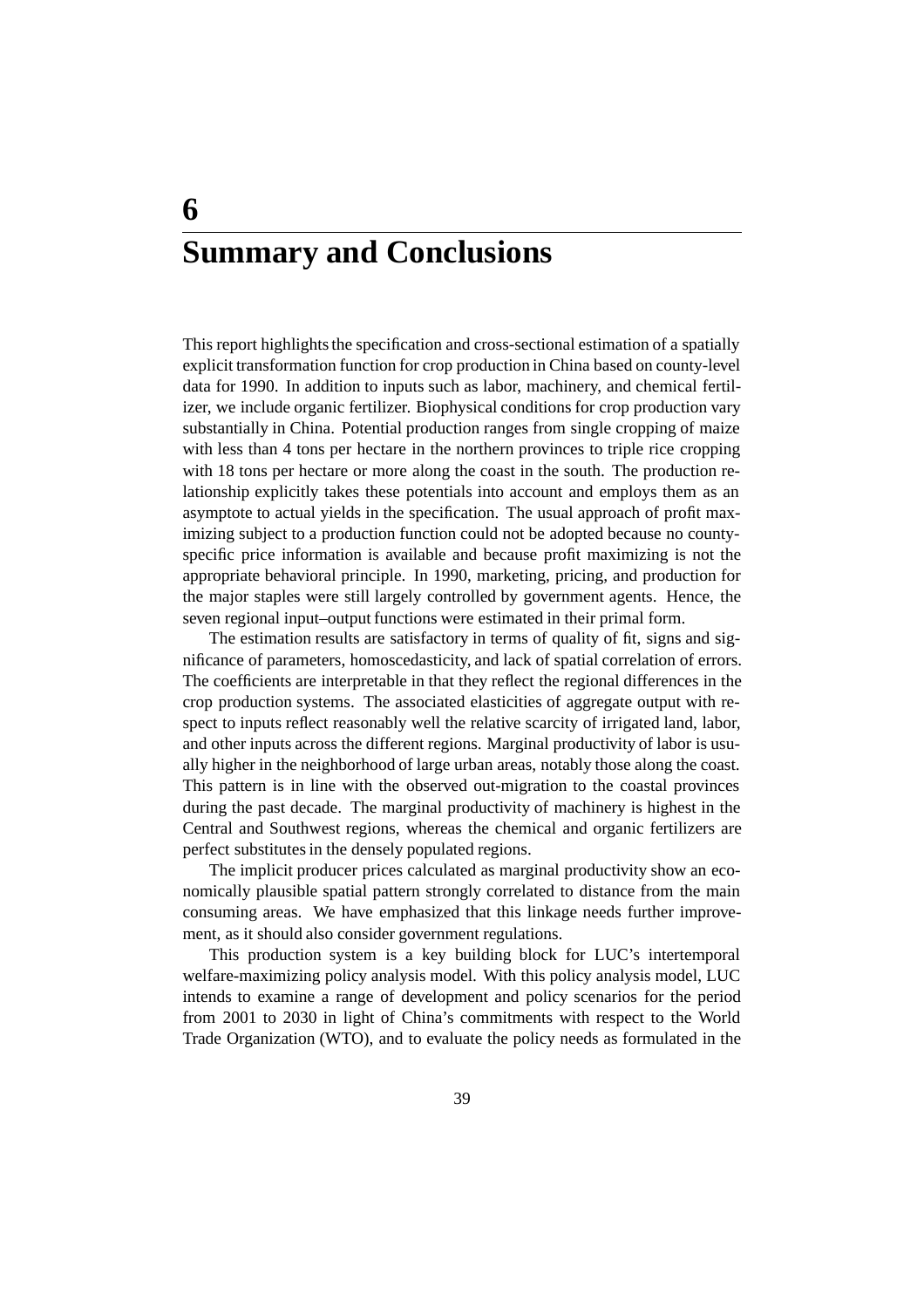Agricultural Action Plan for China's Agenda 21. The main issues in this project, executed by Chinese and European institutes and partly sponsored under the European Union's Fifth Framework Programme, include the WTO accession, China's rapidly rising domestic demand for animal products, and sustainable development of China's agricultural sector.

Leaving policy analysis to the principal model, this report focuses on the methodological and technical aspects of the crop production module of the model.

40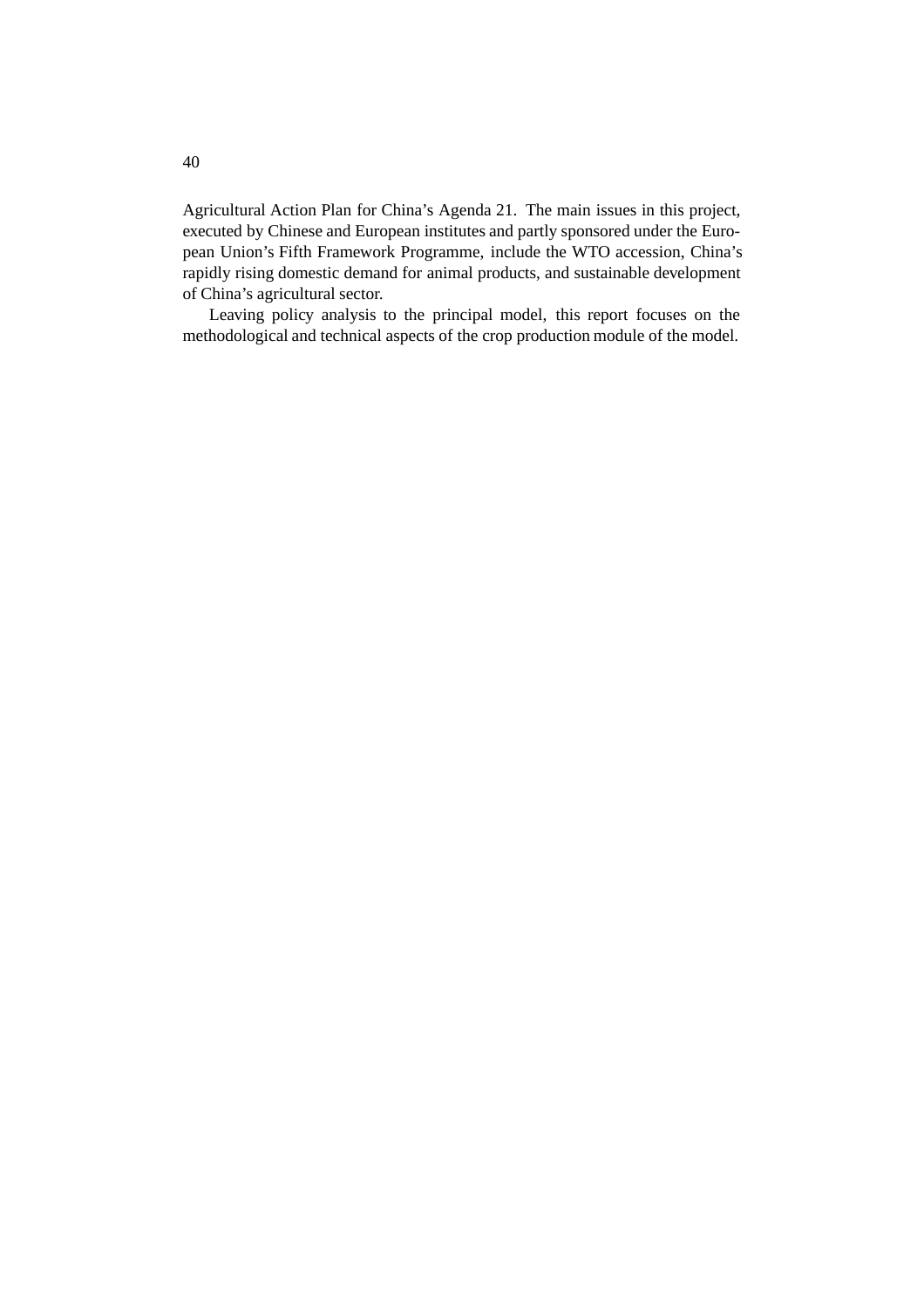## **Appendix A:**

### **Description of the Estimation Procedure and Calculation of Partial Derivatives for the Taylor Expansion Approach**

The transformation function described in Sections 3.2 and 3.3 can be written in more compact form as follows:

$$
Q_l(Y, M; \alpha_0, \alpha, \mu) = C_l G_l(V, A, \overline{y}(x); \theta, \rho, \beta, \gamma, \delta), \qquad (A.1)
$$

where Greek symbols refer to parameters that should be estimated or fixed. On the output side,  $Q_l$  is a combination of a sum of crop-mix constants and a CES:

$$
Q_l = \left(1 + \sum_m \mu_m M_{lm}\right) \left(\sum_c (\alpha_c Y_{lc})^{\alpha_0}\right)^{1/\alpha_0}.\tag{A.2}
$$

On the input side,  $C_l$  is the sum of cropping zone constants:

$$
C_l = \sum_{z} \zeta_z Z_{lz} ,
$$

while  $G_l$  is the generalized Mitscherlich-Baule function:

$$
G_l = \prod_j f(V_l, A_l; \beta, \gamma; \delta, \rho)^{\theta_j} N(A_l, \overline{y}_l(x); \delta), \qquad (A.3)
$$

with

$$
f_{lj} = 1 - \exp(-\beta_j - w(V_l/H_l)),
$$
  
\n
$$
w_{lj} = \left(\sum_{k \in j} \gamma_k (V_{kl}/H_l)^{\rho_j}\right)^{1/\rho_j},
$$
  
\n
$$
H_l = \sum_s \delta_s A_{ls} , \text{ and}
$$
  
\n
$$
N_l = H_l \overline{y}_l.
$$

Index  $l$  stands for counties,  $m$  for crop mix,  $c$  for crops,  $z$  for multiple-cropping zones,  $s$  for land-use types,  $j$  for input groups, and  $k$  for inputs. Estimation is performed for each of seven regions.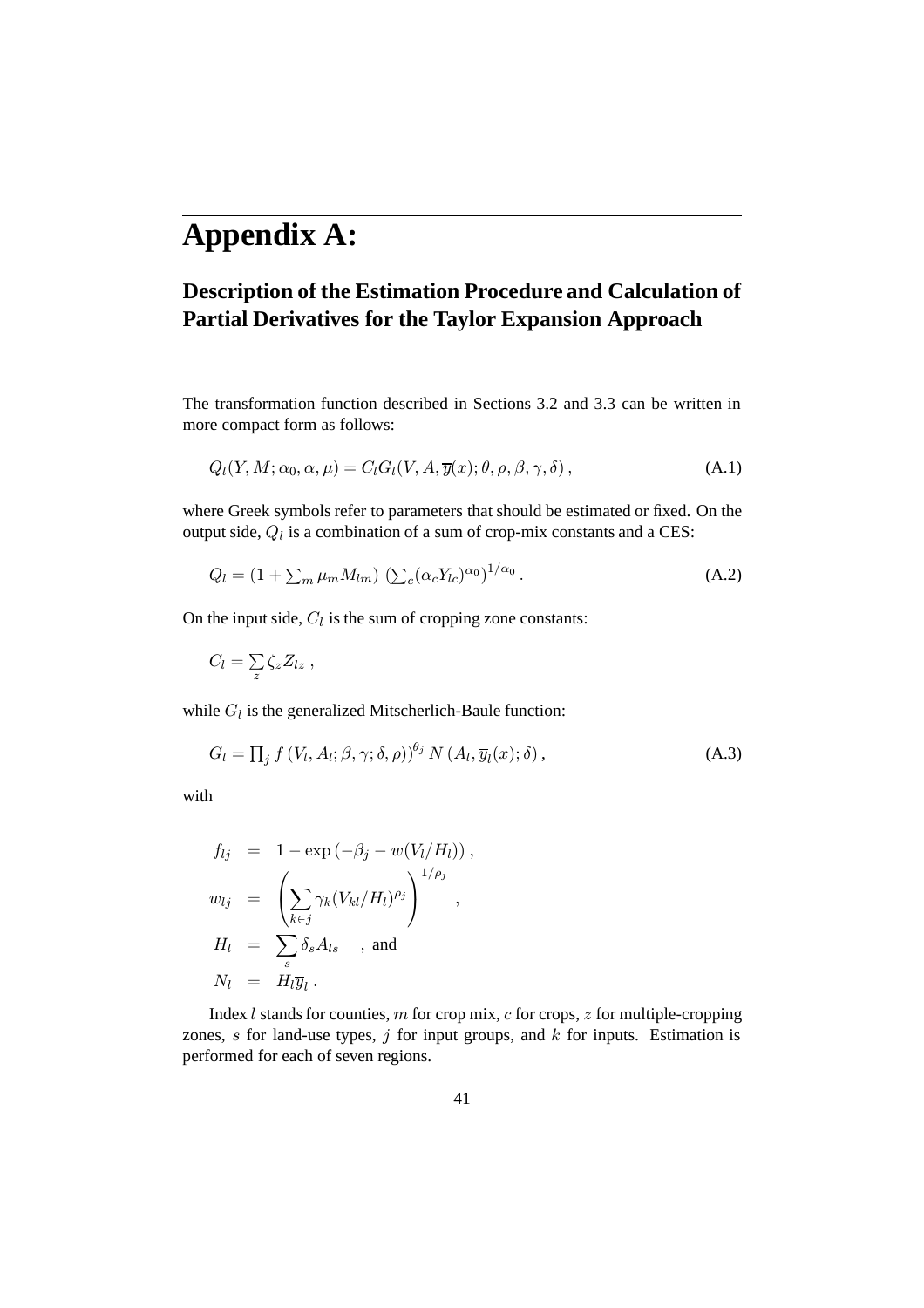#### **Numerical implementation of the estimation procedure**

The estimation problem is relatively large and complex, and highly nonlinear and nonconvex in parameters. Thus it cannot be solved by invoking a standard numerical optimization procedure. For this reason, it was necessary to develop an iterative procedure, which operates in five steps:

- 1. Generation of the initial quantities  $\tilde{q}_l = \tilde{Q}_l / H_l$  as data for the separate estimation of the input and output functions. Calculation of  $\overline{y}_l = \overline{Y}_l / H_l$ .
- 2. Iterative estimation of parameters of the input function  $\tilde{q}_l = C_l \cdot G_l / H_l +$  $\varepsilon_1$  by linear regression using a first-order Taylor expansion of the function, which is adjusted until convergence. This provides good initial estimates for use in Step 3.
- 3. Further estimation of the parameters of the input function in the original nonlinear form.
- 4. Estimation of parameters of the output function  $\tilde{q}_l = Q_l/H_l + \varepsilon_2$  in the nonlinear form for fixed substitution parameter  $\alpha_0$ .
- 5. Updating of the quantity index  $\tilde{q}_l$  and repetition from Step 3 until convergence is reached.

Thus, Steps 1 and 2 constitute the initialization and Steps 3 to 5, the actual estimation. It is worth noting that introducing the quantity index  $\tilde{q}_l$  as an anchor significantly improves the performance of the regressions, although it is possible in principle to estimate both output and input functions simultaneously based on a single equation such as Equation (A.1). It should be added that since the estimation problem is non-convex, only a stationary point could be obtained which appears to be a local optimum. The robustness of this estimate was tested by checking convergence to the optimal value after shocks and by assessing the resulting change in the other parameters in the calculation of the likelihood ratios. The likelihood ratios are calculated by iteratively setting parameters at half their originally estimated value.

We conclude with some additional remarks on the various steps:

**Step 1.** The initial county-level output index  $\tilde{Q}_l$  is calculated based on the available provincial prices  $P_{rc}$ , the national prices  $P_c$ , and the county-level crop outputs  $Y_{lc}$ . The provincial crop output  $Y_{rc}$  is the sum of the county-level outputs. A provincial output price index  $P_r^i$  is calculated as

$$
P_r^i = \sum_c P_{rc} Y_{rc} / \sum_c P_c Y_{rc}
$$
 (A.4)

#### 42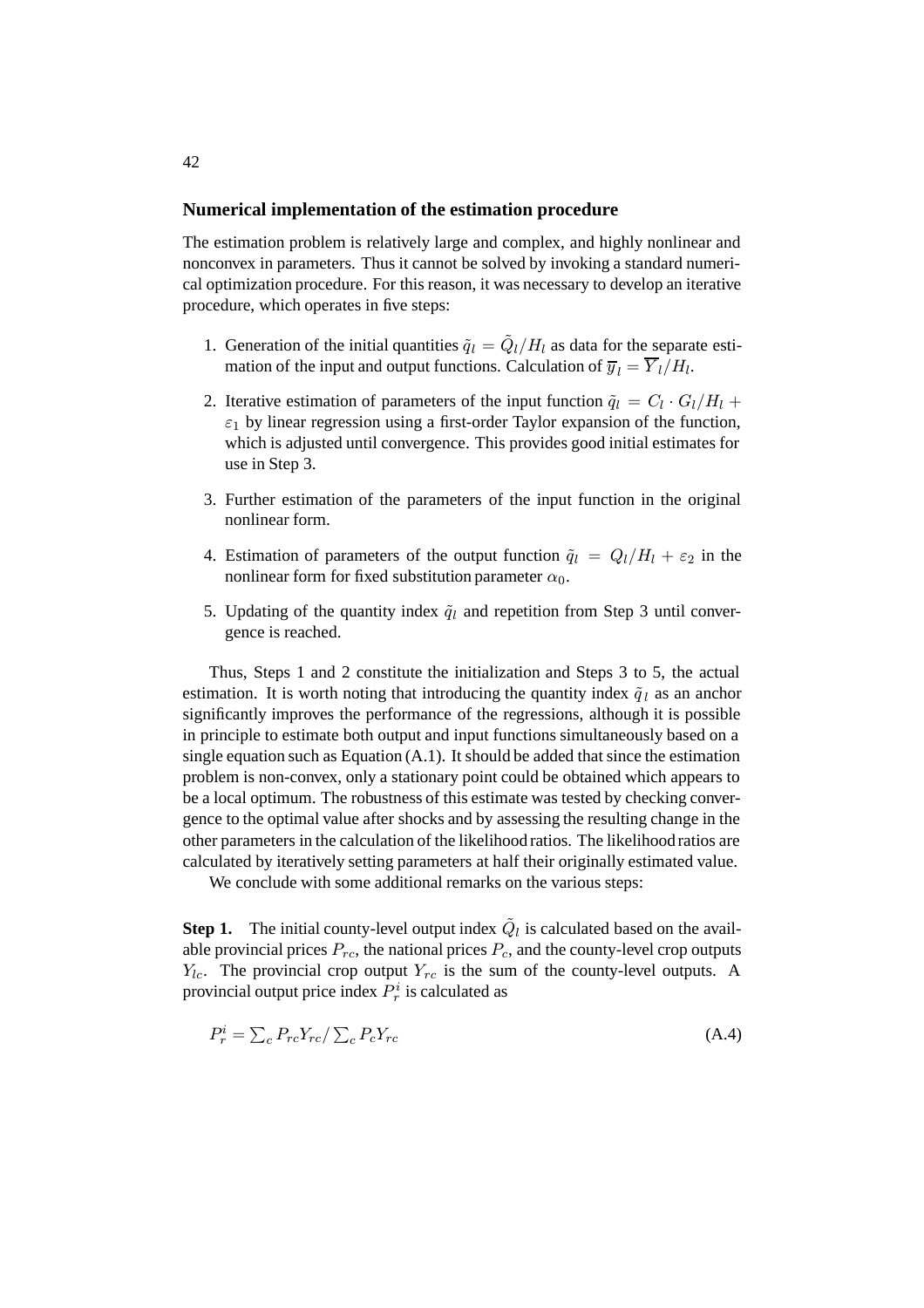to measure the departure of the provincial price level from the national one. This provincial-level price index, together with provincial-level output prices, is applied to all counties l in province r, yielding a county-level output index  $\tilde{Q}_l$ :

$$
\tilde{Q}_l = \sum_c Y_{lc} P_{rc} / P_r^i \,. \tag{A.5}
$$

**Step 2.** The iterative parameter estimation in this step uses a Taylor expansion of the function of residuals  $e(z; \psi)$ , where z denotes the extended vector of independent variables and  $\psi$  the vector of parameters to be estimated  $(\psi = (\zeta, \theta, \beta, \rho, \gamma))$ . Using the definitions of Equations (A.2) and (A.3), the disturbances  $e_l(z; \psi)$  can be written as

$$
e_l(z; \psi) = \tilde{q}_l - C_l(Z_{lz}; \zeta_z) G(V_{lj}, A_{ls}, \overline{y}_{ls}; \theta_j, \beta_j, \rho_j, \gamma_k) / H_l , \qquad (A.6)
$$

and the derivatives are as follows:

• Partial derivative with respect to  $\zeta_z$ :

$$
\frac{\partial e_l}{\partial \zeta_z} = -Z_{lz} G_l / H_l \tag{A.7a}
$$

• Partial derivative with respect to  $\theta_i$ :

$$
\frac{\partial e_l}{\partial \theta_j} = -\log f_{lj} C_l G_l / H_l \tag{A.7b}
$$

• Partial derivative with respect to  $\beta_i$ :

$$
\frac{\partial e_l}{\partial \beta_j} = -\theta_j \frac{1 - f_{lj}}{f_{lj}} C_l G_l / H_l
$$
\n(A.7c)

• Partial derivative with respect to  $\rho_i$ :

$$
\frac{\partial e_l}{\partial \rho_j} = \frac{-\theta_j w_{lj}}{\rho_j} \frac{1 - f_{lj}}{f_{lj}} \left( \frac{\log w_{lj}^{\rho_j}}{\rho_j} - \frac{\sum\limits_{k \in j} (\gamma_k v_{lk}^{\rho_j} \log v_{lk})}{w_{lj}^{\rho_j}} \right) C_l G_l / H_l , \quad (A.7d)
$$

with  $v_{lk} = V_{lk}/H_l$ 

• Partial derivative with respect to  $\gamma_k$ ,  $k \in j$ :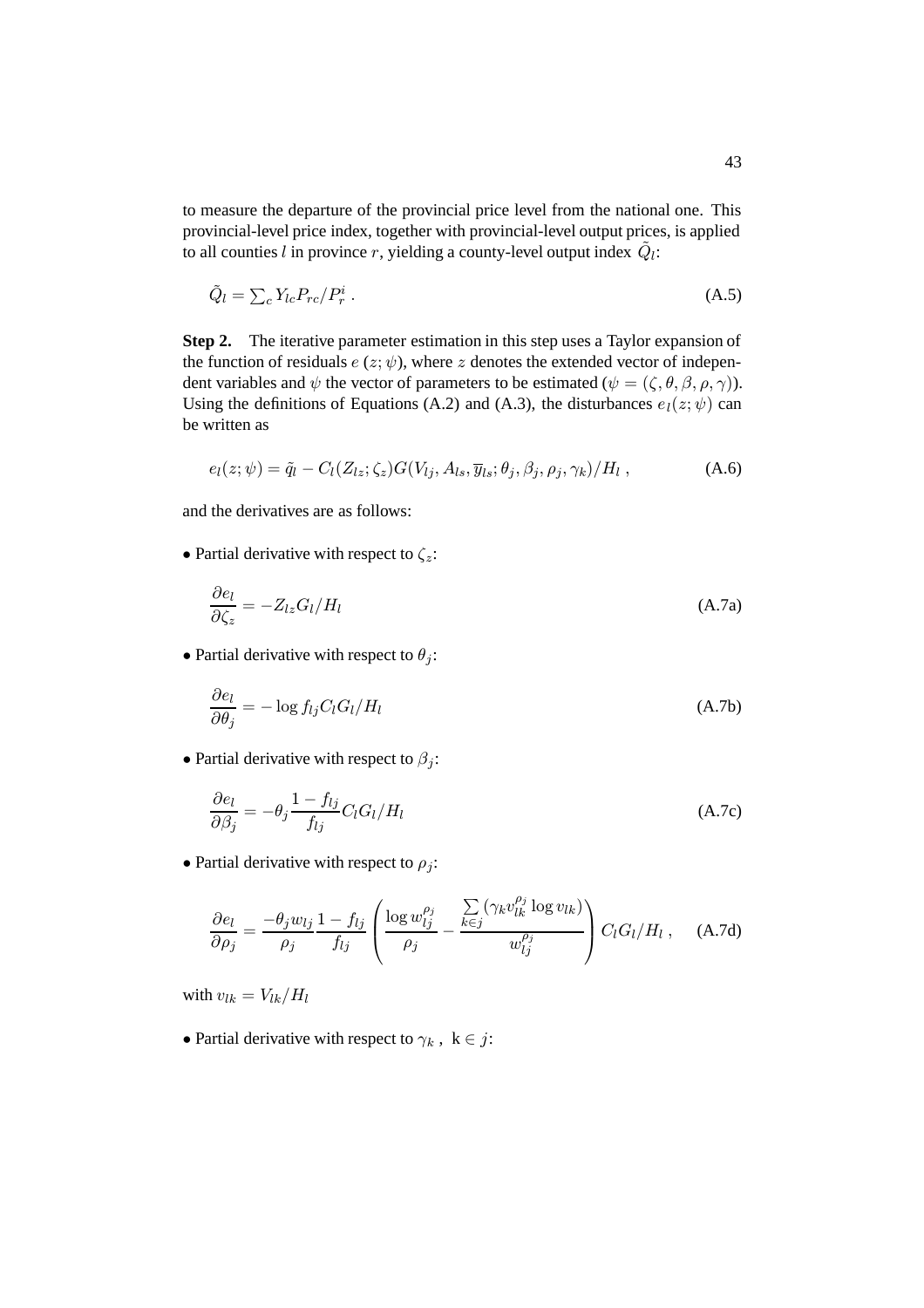$$
\frac{\partial e_l}{\partial \gamma_j} = -\theta_j \frac{1 - f_{lj}}{f_{lj}} \frac{1}{\rho_j} w_{lj}^{1 - \rho_j} v_{lj}^{\rho_j} C_l G_l / H_l \tag{A.7e}
$$

**Step 3.** To avoid parameters' drifting away during the course of the estimation, parameters  $\zeta$ ,  $\theta$ ,  $\rho$ , and  $\eta$  are first estimated, keeping the others fixed, and then parameters  $\beta$  and  $\gamma$  are estimated, keeping  $\zeta$ ,  $\theta$ ,  $\rho$ , and  $\eta$  fixed. The parameters are updated until convergence is reached. The updating procedure of the parameters and convergence level are the same as in Step 2.

**Step 4.** Parameter  $\alpha_0$  is estimated by scanning the interval [1.5, 2].

**Step 5.** Convergence is reached when two full rounds lead to less than a 0.1% change of the sum of the squares of  $(\hat{Q}_l/H_l - \hat{C}_l\hat{G}_l/H_l).$ 

The entire estimation procedure was implemented in GAMS (Brooke *et al*., 1992).[1] The databases for estimation of the output and input response functions were stored and managed as MS-Excel worksheets. The statistical software package SAS was used to export the basic data into GAMS format, with a proper declaration and initialization of sets in GAMS syntax. The resulting database in GAMS format was stored with the save option "s = ... \data", so that it can be used by the different parts of the GAMS programs independently using the restart option " $r = \ldots$  \data:".

#### **Note**

[1] GAMS stands for general algebraic modeling system. GAMS provides a high-level language for compact representation (and documentation) of large and complex optimization models.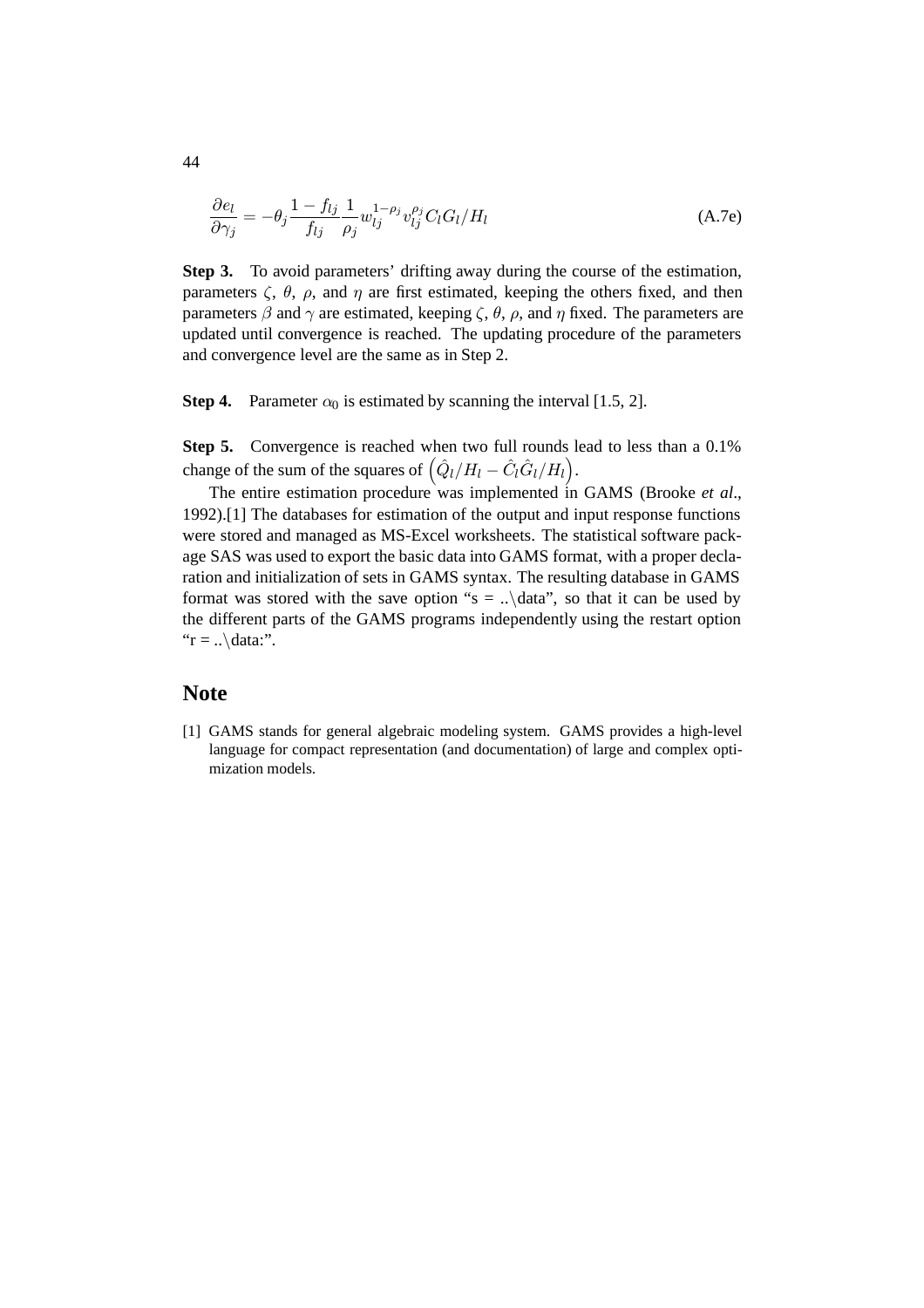# **Appendix B:**

### **Output Elasticities of Non-Land Input** k **and Land Input** s**, and of Crop** c

Output elasticity with respect to non-land input  $V_{lk}$ :

$$
\frac{\partial G_l}{\partial V_{lk}} \frac{V_{lk}}{G_l} = \frac{1 - f_{lj}}{f_{lj}} \theta_j \gamma_k w_{lj}^{1 - \rho_j} \left(\frac{V_{lk}}{H_l}\right)^{\rho_j}
$$
(B.1)

Output elasticity with respect to land input of type  $A_{ls}$ :

$$
\frac{\partial G_l}{\partial A_{ls}} \frac{A_{ls}}{G_l} = \frac{\delta_s A_{ls}}{H_l} \left( 1 - \sum_j \left( \theta_j \frac{1 - f_{lj}}{f_{lj}} w_{lj} \right) \right)
$$
(B.2)

Output elasticity with respect to crop  $Y_{lc}$ :

$$
\frac{\partial Q_l}{\partial Y_{lc}} \frac{Y_{lc}}{Q_l} = \frac{(\alpha_c Y_{lc})^{\alpha_0}}{\sum_c (\alpha_c Y_{lc})^{\alpha_0}}
$$
(B.3)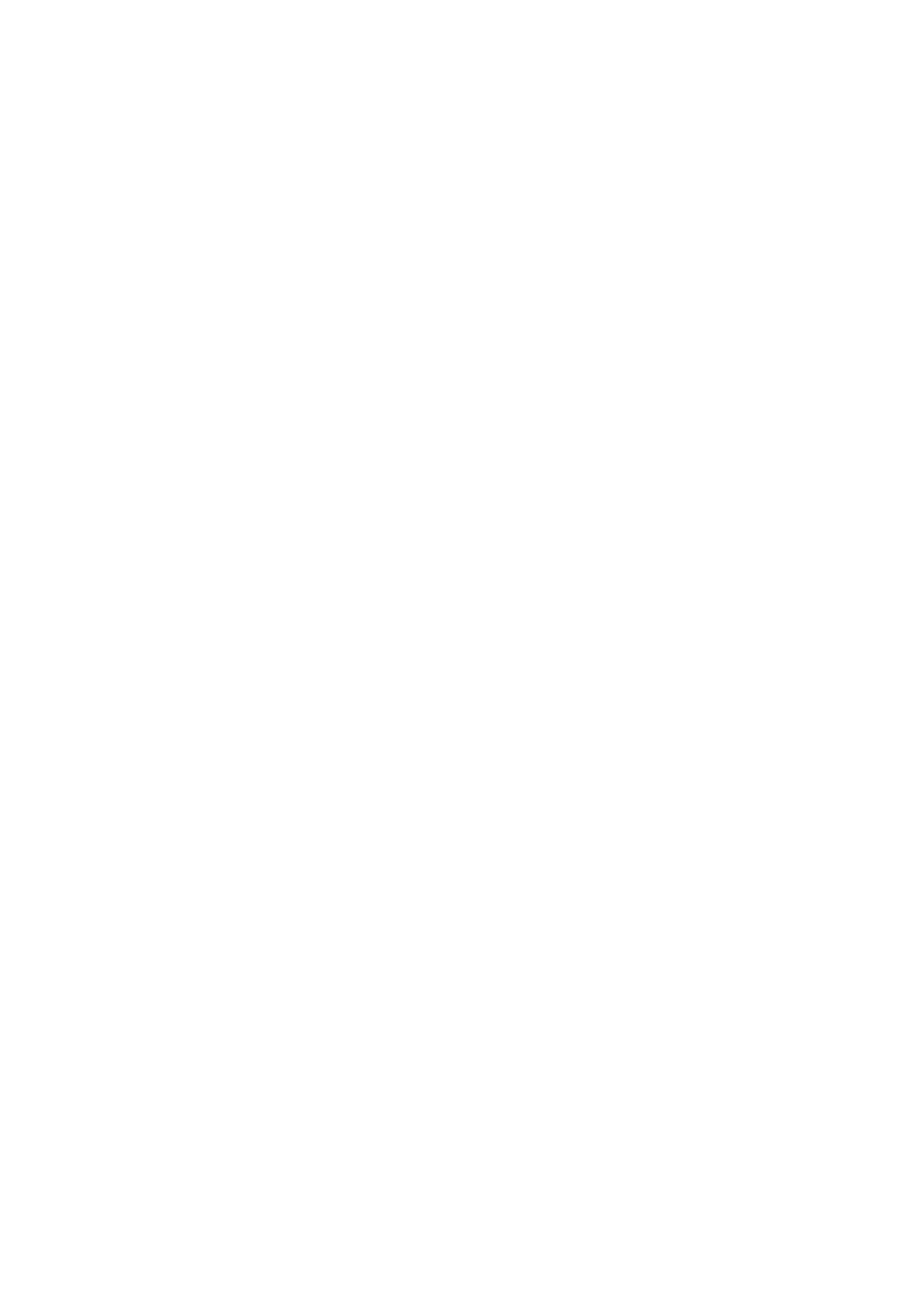### **References**

- Agricultural Academy of China Institute of Agricultural Natural Resources and Regional Planning, 1995, *Cultivated Land in China*, China Agricultural Science Press, Beijing, China.
- Bierens, H.J., 1987, Kernel estimators of regression functions, in T.F. Bewly, ed., *Advances in Econometrics 1985*, Cambridge University Press, New York, NY, USA, pp. 99–144.
- Brooke, A., Kendrick, D., and Meeraus, A., 1992, *GAMS: A User's Guide. Release 2.25*, Scientific Press, San Francisco, CA, USA.
- Brown, L.R., and Halweil, B., 1998, China's water shortage could shake world food security, *World Watch*, July/August, pp. 10–21.
- Carter, C.A., and Zhang, B., 1998, The weather factor and variability in China's grain supply, *Journal of Comparative Economics*, **26**:529–543.
- Central Committee of CCP, 1985, Ten policies of the CCP Central Committee and the State Council for the further invigoration of the rural economy, *Agricultural Yearbook of China 1985*, China's Statistical Publishing House, Beijing, China, pp. 1–3.
- Chen, J.Y., and Han, J., 1994, On China's rural reform and Deng Xiaoping's ideas about the development of China's agriculture, *China's Rural Economy*, No. 10 (October) [in Chinese].
- Davidson, R., and MacKinnon, J.G., 1993, *Estimation and Inference in Econometrics*, Oxford University Press, New York, NY, USA.
- Dong, X., 1996, Two-tier land tenure system and sustained economic growth in post-1978 rural China, *World Development*, **24**(5):915–928.
- Eight Ministries and Bureaus Survey Team of the Costs of Industrial and Agricultural Products of National Bureau of Statistics, Finance and Price Bureau and Grain Bureau of the Ministry of Commerce, Ministry of Agriculture, Ministry of Forestry, Ministry of Light Industry, and Others, 1991, *Nationwide Data on Costs and Revenues of Agricultural Products*, China Price Publishing House, Beijing, China [in Chinese].
- Fahlbeck, E., and Huang, Z., 1997, The property right structure of farmland and family farming in China: An analysis of development options, *Agricultural Policies in China*, Organisation for Economic Co-operation and Development, Paris, France, pp. 78–87.
- FAO (Food and Agriculture Organization), *FAO Fertilizer Yearbook*, various issues, FAO, Rome, Italy.
- Fischer, G., Ermoliev, Y., Keyzer, M.A., and Rosenzweig, C., 1996, Simulating the Socioeconomic and Biogeophysical Driving Forces of Land-use and Land-cover change: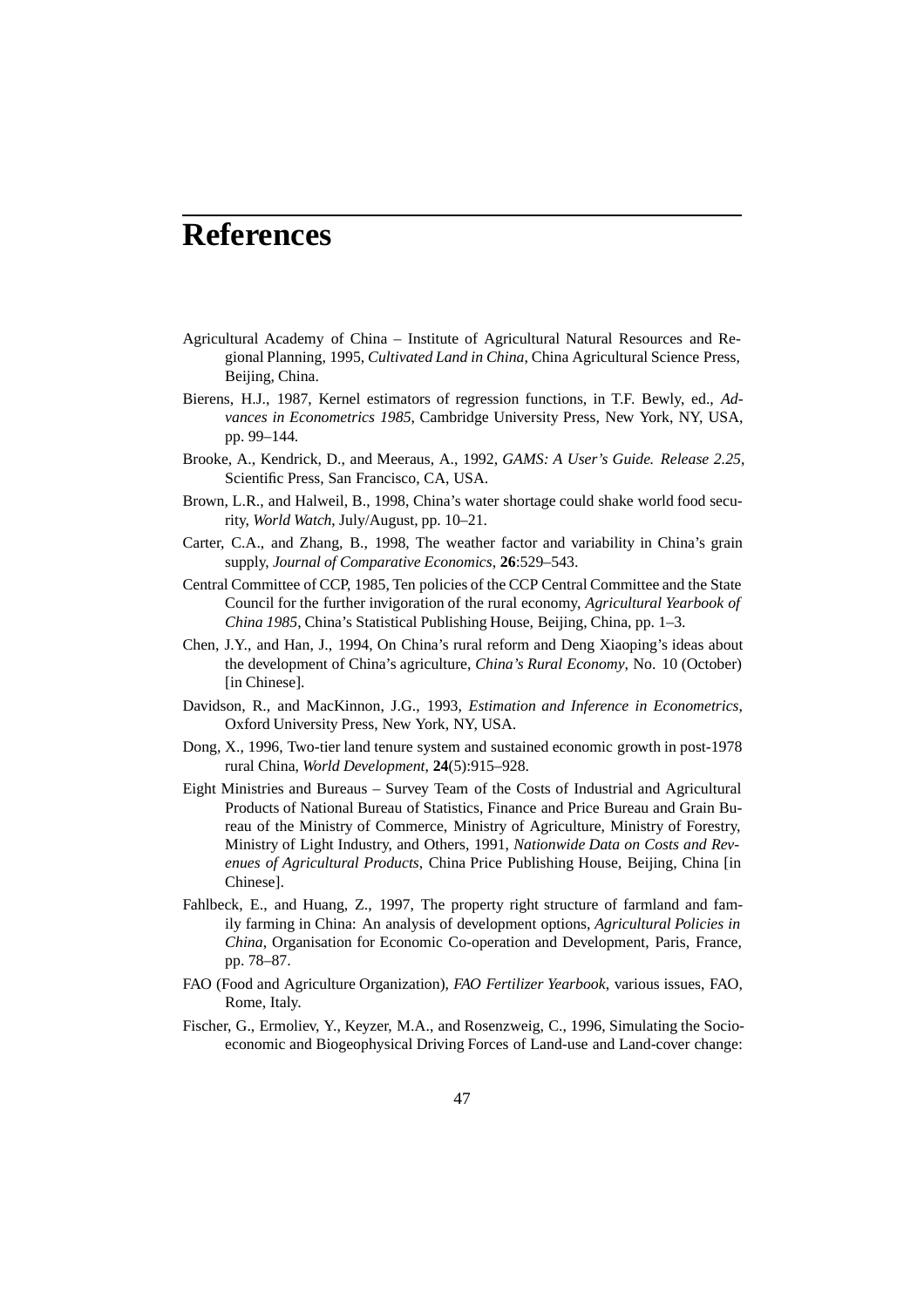The IIASA Land-use Change Model, WP-96-010, International Institute for Applied Systems Analysis, Laxenburg, Austria.

- Fischer, G., Chen, Y., and Sun, L., 1998, The Balance of Cultivated Land in China During 1988–1995, IR-98-047, International Institute for Applied Systems Analysis, Laxenburg, Austria.
- Fischer, G., van Velthuizen, H.T., and Nachtergaele, F.O., 2002, Global Agro-ecological Assessment for Agriculture in the 21st Century: Methodology and Results, RR-02-02, International Institute for Applied Systems Analysis, Laxenburg, Austria.
- Gallant, R.A., 1987, *Nonlinear Statistical Models*, John Wiley & Sons, New York, NY, **IISA**
- Halbrendt, C., and Gempesaw, C., 1990, A policy analysis of China's wheat economy, *American Journal of Agricultural Economics*, **72**(2):268–278.
- Hasenkamp, G., 1976, *Specification and Estimation of Multiple-Output Production Functions*, Springer-Verlag, Berlin, Germany.
- Hayami, Y., and Ruttan, V.W., 1985, *Agricultural Development: An International Perspective*, The Johns Hopkins University Press, Baltimore, MD, USA.
- Keyzer, M.A., 1998, Formulation and Spatial Aggregation of Agricultural Production Relationships within the LUC Model, IR-98-092, International Institute for Applied Systems Analysis, Laxenburg, Austria.
- Keyzer, M.A., and Sonneveld, B.G.J.S., 1997, Using the mollifier method to characterize data sets and models: The case of the Universal Soil Loss Equation, *ITC Journal*, **97**(3–4):263–272.
- Kueh, Y.-Y., 1984, China's new agricultural policy program: Major economic consequences, 1979–1983, *Journal of Comparative Economics*, **8**(2):353–375.
- Kung, J.K., 1995, Equal entitlement versus tenure security under a regime of collective property rights: Peasants' preference for institutions in post-reform Chinese agriculture, *Journal of Comparative Economics*, **21**(1):82–111.
- Lin, J.Y., 1992, Rural reforms and agricultural growth in China, *American Economic Review,* **82**(1):34–51.
- Lin, J.Y., 1997, The role of agriculture in the transition process in China, in J. Kydd, S. Davidova, M. Mackay, and T. Mech, eds, *The Role of Agriculture in the Transition Process towards a Market Economy*, UN/ECE Economic Studies No. 9, United Nations, New York, NY, USA, pp. 63–75.
- Lin, N., 1995, Local market socialism: Local corporatism in action in rural China, *Theory and Society*, **24**(3):301–354.
- Lindert, P.H., 1999, The bad earth? China's soil and agricultural development since the 1930s, *Economic Development and Cultural Change*, **47**(4):701–736.
- McMillan, J., Whalley, J., and Zhu, L., 1989, The impact of China's economic reforms on agricultural productivity growth, *Journal of Political Economy*, **97**:781–807.
- Ministry of Agriculture Study Group of Rural Cooperative Economy, 1991, A survey of contractual arrangements and cooperative organization in rural China, *Issues in Agricultural Economy* (Nongcun Jingji Wenti), No. 8 (August):33–40.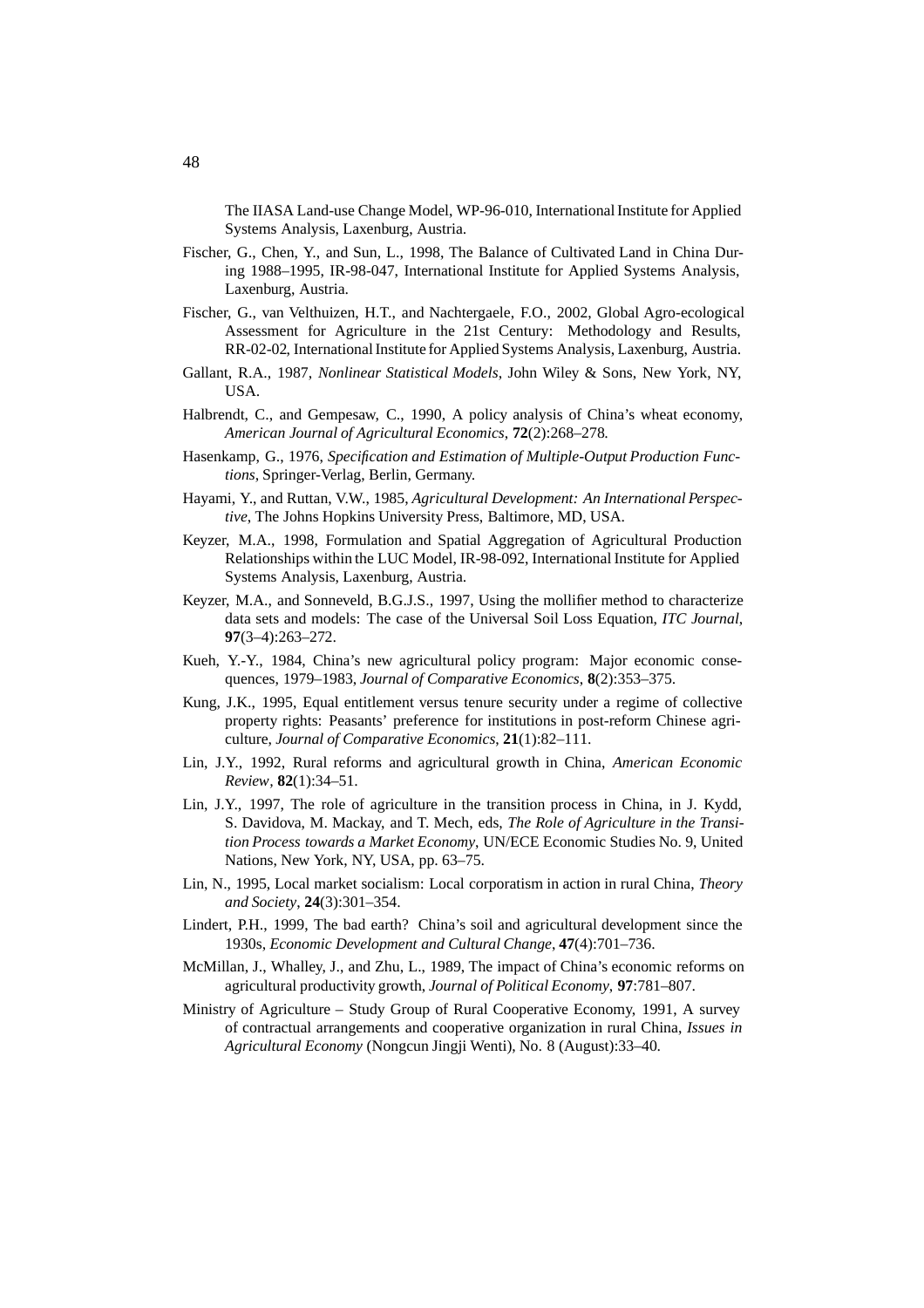- Ministry of Water Conservation, 1994, *Water Conservation Yearbook of China, 1990–1994*, Hydraulic and Electric Publishing House, Beijing, China.
- Pinstrup-Andersen, P., Pandya-Lorch, R., and Rosegrant, M.W., 1999, *World Food Prospects: Critical Issues for the Early Twenty-First Century*, International Food Policy Research Institute, Washington, DC, USA.
- Rosenzweig, C., Iglesias, A., Fischer, G., Liu, Y., Baethgen, W., and Jones, J.W., 1998, Wheat Yield Functions for Analysis of Land-Use Change in China, IR-98-69, International Institute for Applied Systems Analysis, Laxenburg, Austria.
- Rural Sample Survey Office, Ministry of Agriculture and the Policy Study Office of the Central Committee of the CCP, 1994, China's peasants in the marketization process: A survey of peasant households and markets, *China's Rural Economy*, No. 2 (February):37–43 [in Chinese].
- Shapiro, S.S., and Wilk, M.B., 1965, An analysis of variance test for normality (complete samples), *Biometrika*, **52**:591–611.
- SSB (State Statistical Bureau), 1989–1997, *Statistical Yearbook of China, 1989–1997*, China Statistical Publishing House, Beijing, China (in Chinese).
- SSB (State Statistical Bureau), Survey Team of Urban Socio-Economy, 1992b, *Yearbook of Price Statistics of China, 1992*, China Statistical Publishing House, Beijing, China [in Chinese].
- SSB and CDR (State Statistical Bureau and Center for Development Studies of the State Council), eds, 1996, *County Economies of China* (four volumes), China Statistical Publishing House, Beijing, China (in Chinese).
- Stone, B., and Desai, G., 1989, China and India: A comparative perspective on fertilizer policy requirements for long-term growth and transitional needs, in J.W. Longworth, ed., *China's Rural Development Miracle with International Comparisons*, University of Queensland Press, Queensland, Australia, pp. 274–293.
- Wang, L., 1998, Mountain watershed management in China, in H.P. Blume, H. Eger, E. Fleischhauer, A. Hebel, C. Reij, and K.G. Steiner, eds, *Towards Sustainable Land Use. Advances in Geoecology*, **31**:1017–1021, Catena Verlag, Reiskirchen, Germany.
- Wang, Q., Halbrendt, C., and Johnson, S.R., 1996, Grain production and environmental management in China's fertilizer economy, *Journal of Environmental Management*, **47**(2):283–296.
- Wang, X.Y., 1993, On the mechanism of land circulation, *China's Rural Economy*, No. 10 (October) [in Chinese].
- Wen, D., 1993, Soil erosion and conservation, in D. Pimentel, ed., *World Soil Erosion and Conservation*, Cambridge University Press, Cambridge, UK.
- Wen, G.J., 1993, Total factor productivity change in China's farming sector: 1952–1989, *Economic Development and Cultural Change*, **42**(1):1–41.
- Wiemer, C., 1994, State policy and rural resource allocation in China as seen through a Hebei Province township, 1970–1985, *World Development*, **22**(6):935–947.
- World Bank, 1985, *China: Agriculture to Year 2000*, The World Bank, Washington, DC, USA.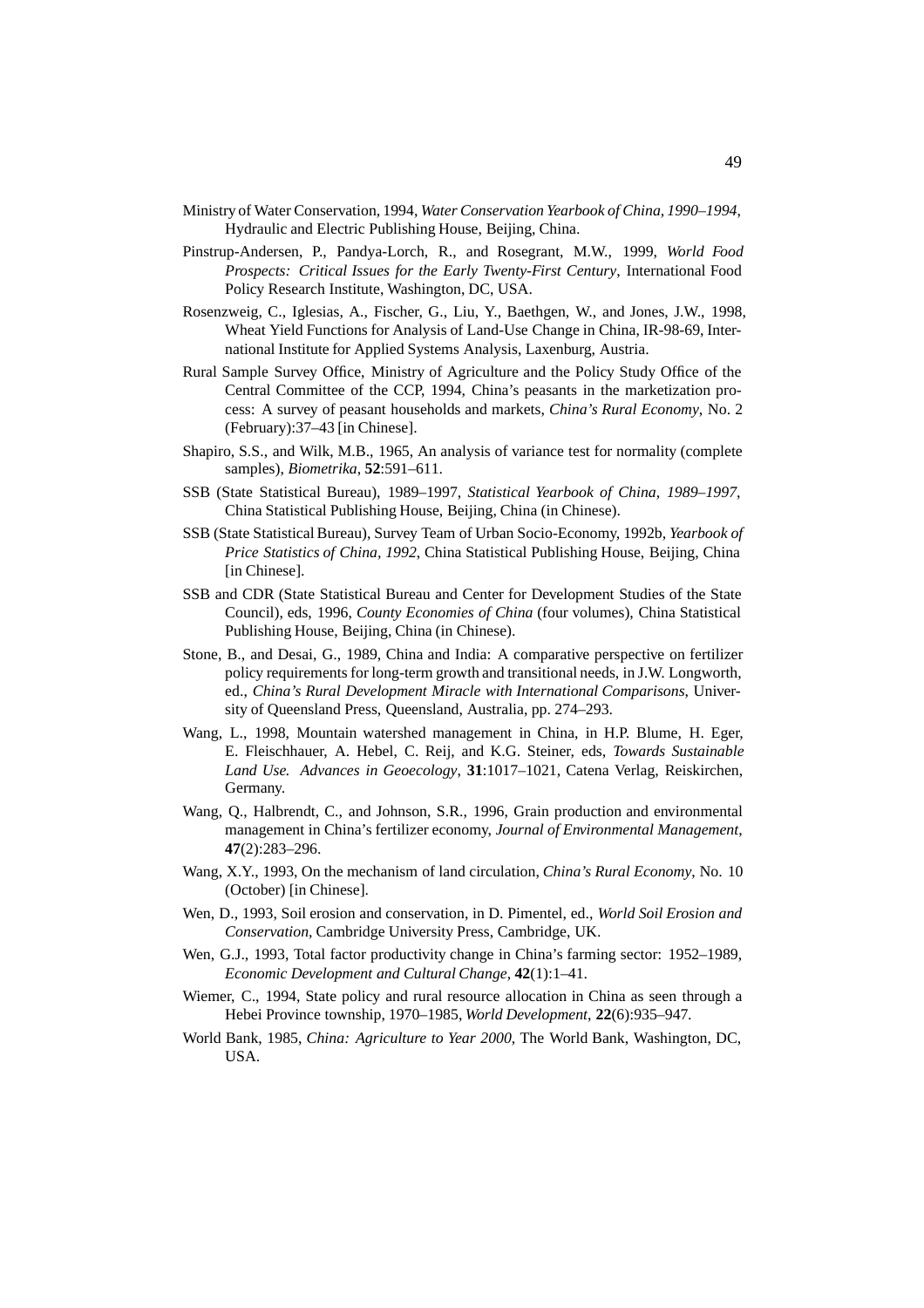- World Bank, 1997, *China 2020: Food Security Options At China's Table*, The World Bank, Washington, DC, USA.
- Xie, J., and Jia, K., 1994, *Potential Assessment of Crop Production: China's Land Resources, Use and Productivity Assessments*, Technical Report of Project CPR/87/029, Vol. III, Beijing, China.
- Zhang, X., and Fan, S., 2001, Estimating crop-specific production technologies in Chinese agriculture: A generalized Maximum Entropy Approach, *American Journal of Agricultural Economics*, **83**(2):378–388.

#### **Additional Reading**

- Ash, R.F., 1997, The performance of China's grain sector: A regional perspective, *Agricultural Policies in China*, Organisation for Economic Co-operation and Development, Paris, France.
- Aubert, C., 1997, China's grain distribution and price policy, *Agricultural Policies in China*, Organisation for Economic Co-operation and Development, Paris, France, pp. 171-179.
- Bowman, K.O., and Shenton, L.R., 1977, Omnibus test contours for departures from normality based on  $\sqrt{b_1}$  and  $b_2$ , *Biometrika*, **62**:243–250.
- Byrd, W.A., 1987, The impact of the two-tier, plan/market system in Chinese industry, *Journal of Comparative Economics*, **11**(2):295–308.
- Byrd, W.A., 1989, Plan and market in the Chinese economy: A simple general equilibrium model, *Journal of Comparative Economics*, **13**(1):177–204.
- Dasgupta, P., and Ray, D., 1987, Inequality as a determinant of malnutrition and unemployment: Policy, *Economic Journal*, **97**(1):177–188.
- Dasgupta, P., and Ray, D., 1986. Inequality as a determinant of malnutrition and unemployment: Theory, *Economic Journal*, **96**:1011–1034.
- Fan, S., 1991, Effects of technological changes and institutional reform on production growth in Chinese agriculture, *American Journal of Agricultural Economics*, **73**(2):266–275.
- Fischer, G., and van Velthuizen, H.T., 1996, Climate Change and Global Agricultural Potential Project: A Case Study of Kenya, WP-96-71, International Institute for Applied Systems Analysis, Laxenburg, Austria.
- Huang, J., and Zhang, L., 1997, The macroeconomic and public expenditure implications of grain policies in China: Some selected issues for discussion, *Agricultural Policies in China*, Organisation for Economic Co-operation and Development, Paris, France, pp. 180–189.
- Kenny, G.J., Harrison, P.A., and Parry, M.L., eds, 1993, *The Effect of Climate Change on Agricultural and Horticultural Potential in Europe*, Environmental Change Unit, University of Oxford, Oxford, UK.
- Leibenstein, H., 1957, *Economic Backwardness and Economic Growth: Studies in the Theory of Economic Development*, Wiley, New York, NY, USA.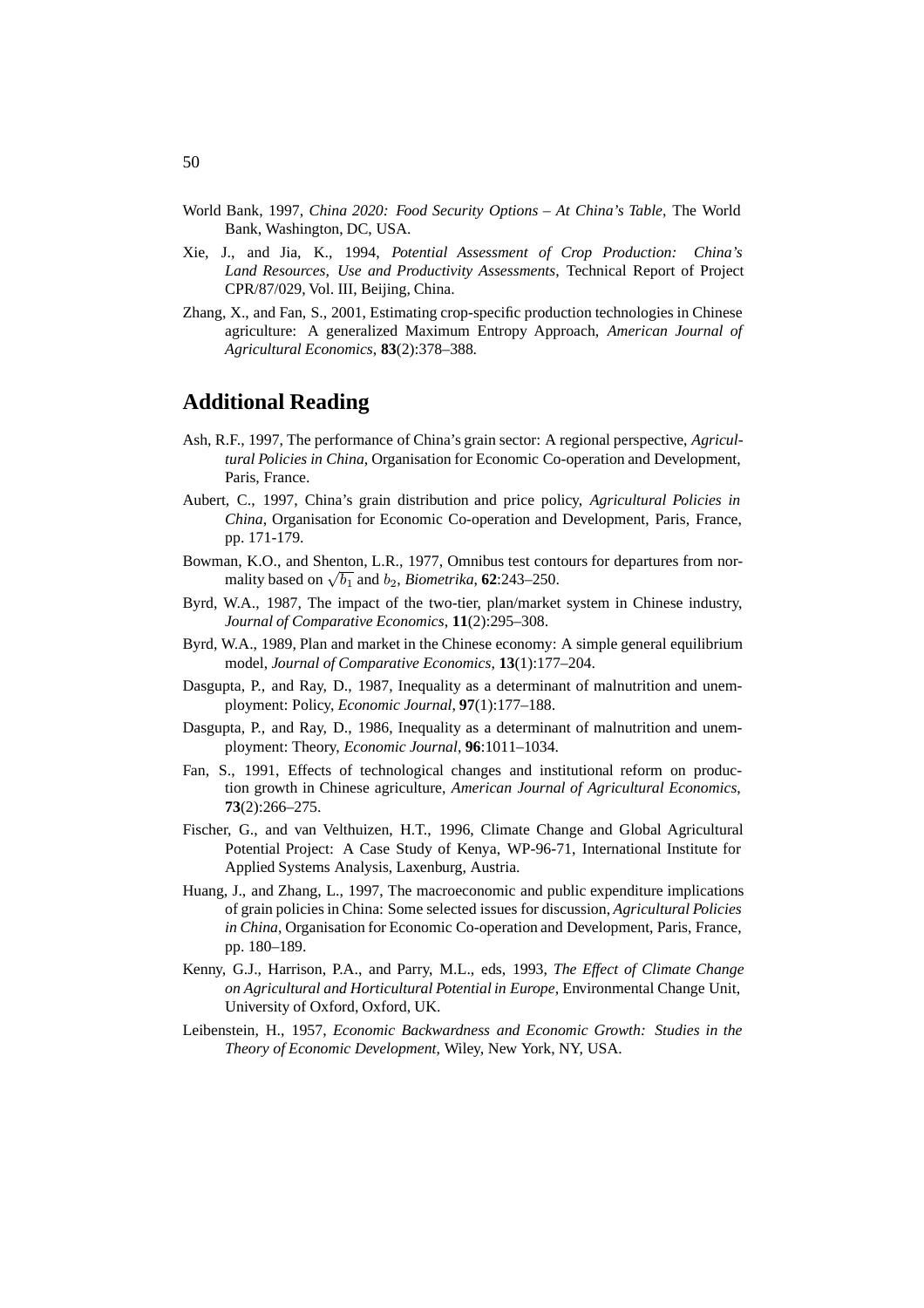- Lin, J.Y., 1989, Rural factor markets in China: After the household responsibility system reform, in B. Reynolds, ed., *Chinese Economic Policy: Economic Reform at Midstream*, Paragon House, New York, NY, USA, pp. 169–203.
- Lin, J.Y., 1993, Government Procurement Price and Rice Supply Response in China, paper presented at the Rice Demand and Supply Workshop, International Rice Research Institute, Philippines.
- Mendelsohn, R., Nordhaus, W.D., and Shaw, D., 1994, The impact of global warming on agriculture: A Ricardian analysis, *American Economic Review*, **84**(4):753–771.
- Ministry of Agriculture Study Group of Rural Cooperative Economy, 1988, A survey of contractual arrangements and cooperative organization in rural China, *Issues in Agricultural Economy* (Nongcun Jingji Wenti), No. 8 (August):33–40.
- Ministry of Water Conservation, 1991–1995, *Water Conservation Yearbook of China, 1990–1994*, Hydraulic and Electric Publishing House, Beijing, China.
- Moene, K.O., 1992, Poverty and land ownership, *American Economic Review*, **82**(1):52–64.
- Moll, P.G., 1988, Transition to freehold in the South African reserves, *World Development*, **16**(3):349–360.
- OECD, 1997, *Agricultural Policies in China*, Organisation for Economic Co-operation and Development, Paris, France.
- Ratkowsky, D.A., 1983, *Nonlinear Regression Modeling: A Unified Practical Approach*, Marcel Dekker, Inc., New York, NY, USA.
- Research Team of Rural Cooperative Economies, 1993, A survey of the operation of China's land contract system and cooperative organizations, *Issues in Agricultural Economy* (Nongcun Jingji Wenti), No. 11 (November):45–53.
- Rosenzweig, C., and Iglesias, A., eds, 1994, *Implications of Climate Change for International Agriculture Crop Modeling Study*, US Environmental Protection Agency, EPA 230-B-94-003, Washington, DC, USA.
- Rozelle, S., and Liang, E.H., 1992, Contracts and Choices: Decision Making in Postreform Rural China, paper presented at the AAEA/CAEA jointly sponsored Conference on Chinese Agricultural Development in the 1990s, Beijing, China.
- Shaw, D.E., and Griffiths, D.A., 1979, Likelihood Ratio and Exact Confidence Regions in Nonlinear Regression, Symposium on Regression Analysis, Statistical Society of Australia, N.S.W. Branch, 30–31 August 1979.
- Sicular, T., 1988, Plan and market in China's agricultural commerce, *Journal of Political Economy*, **96**(2):283–307.
- UN, 1997, *China: Water Resources and Their Use*, ST/ESCAP/1762, United Nations, New York, NY, USA.
- Ye, Q., and Rozelle, S., 1994, Fertilizer demand in China's reforming economy, *Canadian Journal of Agricultural Economics*, **42**(2):191–207.
- Zhang, W., and Makeham, J., 1992, Recent developments in the market for rural land use in China, *Land Economics*, **68**(2):139–162.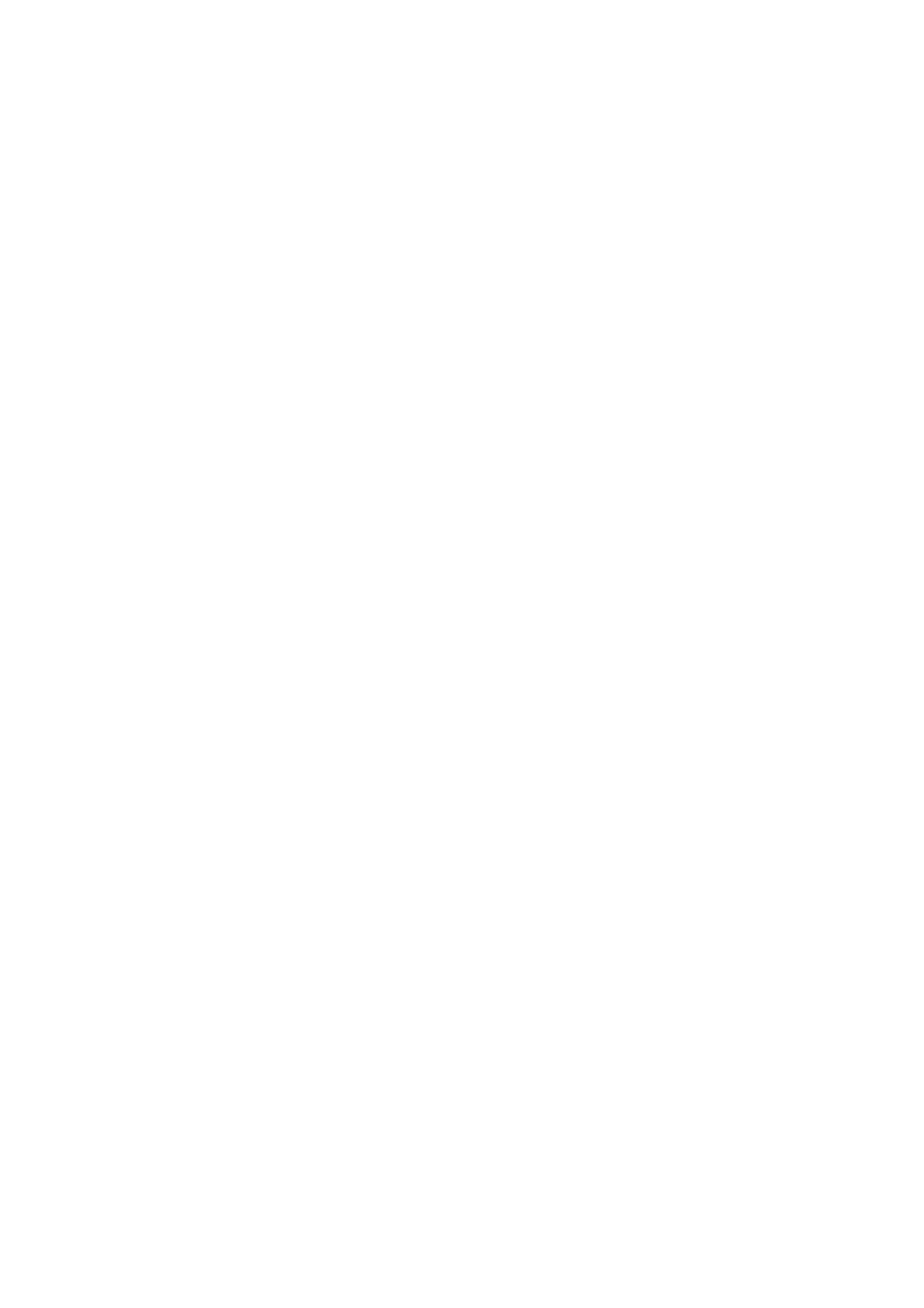

**Plate 1.** Multiple-cropping zones under irrigated conditions.



**Plate 2.** Annual potential production (tons/ha), weighted average of irrigation and rain-fed potentials.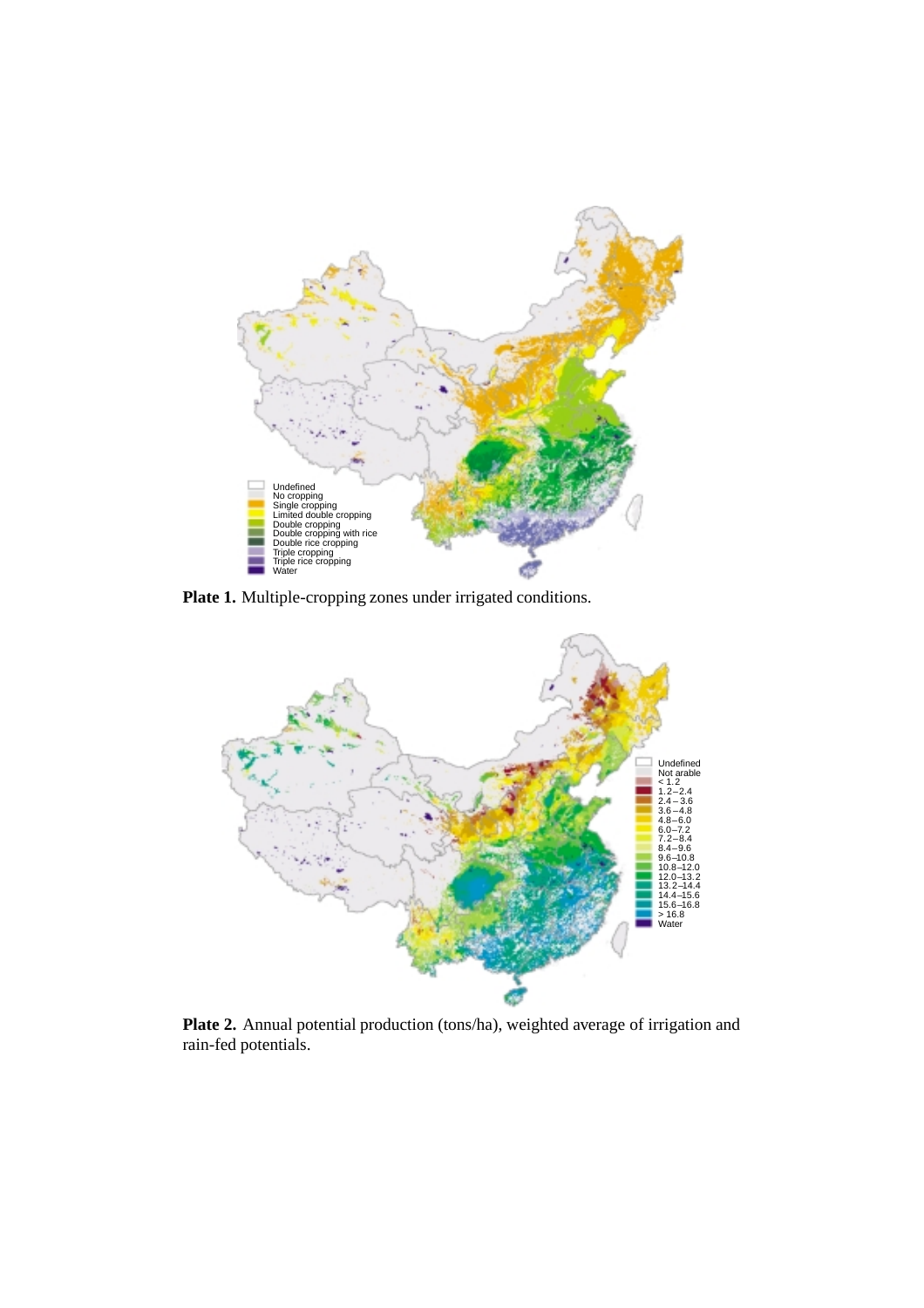

Plate 3. Marginal productivity of labor (yuan/person).



**Plate 4.** Marginal productivity of machinery (1,000 yuan/10 kW).